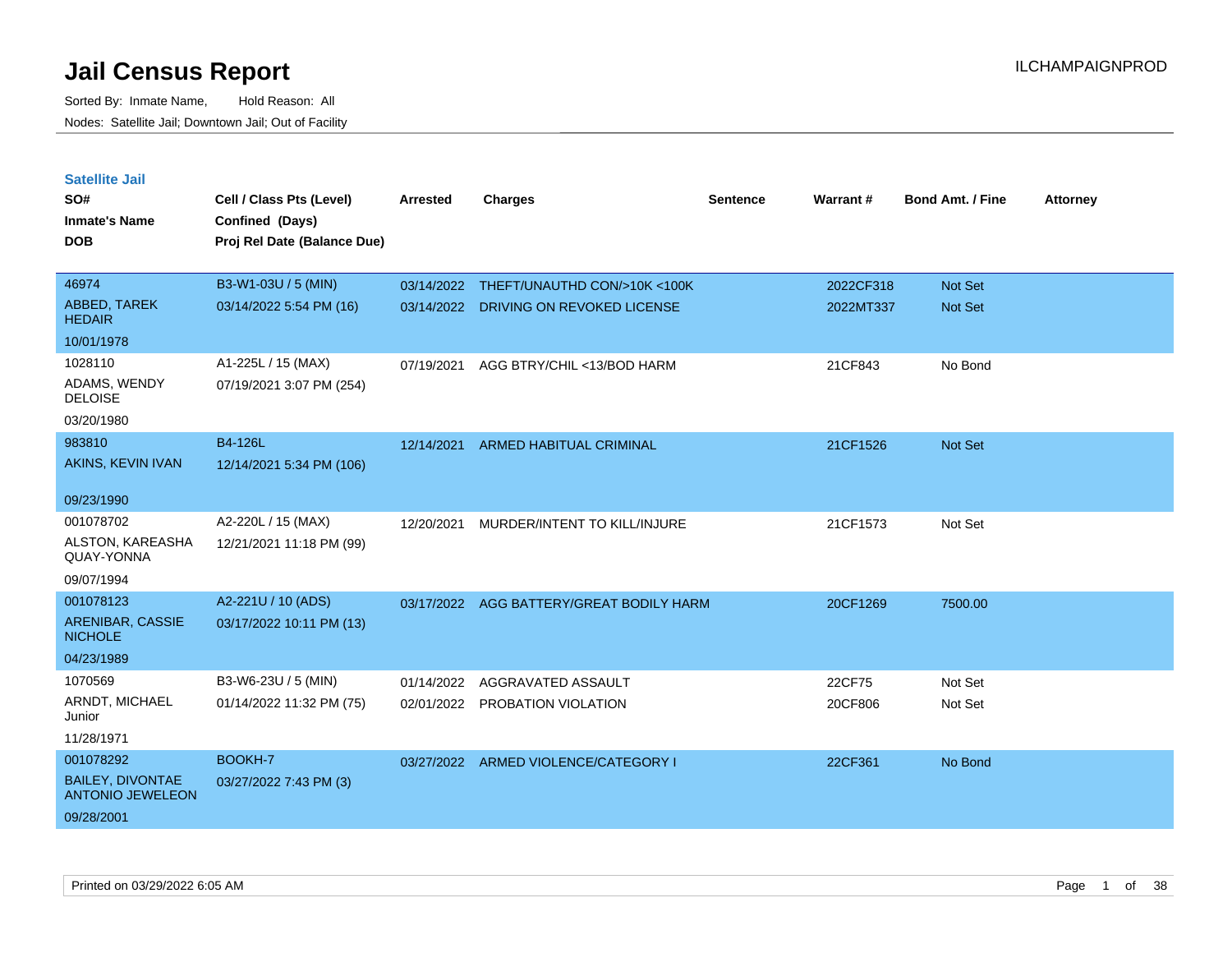| SO#<br><b>Inmate's Name</b><br><b>DOB</b><br>001078218               | Cell / Class Pts (Level)<br>Confined (Days)<br>Proj Rel Date (Balance Due)<br>A3-214L | <b>Arrested</b><br>03/23/2022                                                    | <b>Charges</b><br><b>DISORDERLY CONDUCT</b>                                                                                                                                                                                          | <b>Sentence</b> | <b>Warrant#</b><br>20OV0267                                                         | <b>Bond Amt. / Fine</b><br>1000.00                                            | <b>Attorney</b> |
|----------------------------------------------------------------------|---------------------------------------------------------------------------------------|----------------------------------------------------------------------------------|--------------------------------------------------------------------------------------------------------------------------------------------------------------------------------------------------------------------------------------|-----------------|-------------------------------------------------------------------------------------|-------------------------------------------------------------------------------|-----------------|
| <b>BAKER, REED ALLEN</b>                                             | 03/23/2022 6:55 PM (7)                                                                |                                                                                  | 03/24/2022 RETAIL THEFT                                                                                                                                                                                                              |                 | 20CM658                                                                             | 5000.00                                                                       |                 |
| 07/28/1981                                                           |                                                                                       |                                                                                  |                                                                                                                                                                                                                                      |                 |                                                                                     |                                                                               |                 |
| 001078565<br><b>BARBER, MARK</b><br>ANTHONY, Junior<br>09/24/2003    | B1-104U / 15 (MAX)<br>11/05/2021 7:40 AM (145)                                        | 11/05/2021<br>11/05/2021<br>11/05/2021                                           | POSSESSION OF STOLEN FIREARM<br>RECEIVE/POSS/SELL STOLEN VEH<br><b>BURGLARY</b>                                                                                                                                                      |                 | 21CF1366<br>2021CF1309<br>21CF1369                                                  | Not Set<br>25000.00<br>Not Set                                                |                 |
| 65868<br><b>BARBER, MARK</b><br><b>ANTHONY, Senior</b><br>08/15/1983 | B4-121U / 15 (MAX)<br>03/11/2022 10:13 AM (19)                                        |                                                                                  | 03/11/2022 METH DELIVERY/15<100 GRAMS                                                                                                                                                                                                | 8y (DOC)        | 20CF1249                                                                            | No Bond                                                                       |                 |
| 518851<br><b>MASSIE</b><br>09/24/1986                                | B3-W2-05U / 10 (MED)<br>BARKER, ALEXANDER  01/11/2022 2:37 PM (78)                    | 01/11/2022<br>01/11/2022<br>01/11/2022<br>01/11/2022<br>01/11/2022<br>01/11/2022 | DRIVING ON REVOKED LICENSE<br>OBSTRUCTING IDENTIFICATION<br>01/11/2022 FELON POSS/USE WEAPON/FIREARM<br>POSS AMT CON SUB EXCEPT(A)/(D)<br>BAD CHK/OBTAIN CON PROP/>150<br>BAD CHK/OBTAIN CON PROP/>150<br>METH DELIVERY/15<100 GRAMS | 20y (DOC)       | 2020TR16539<br>2020CM222<br>20CF361<br>2020CF863<br>20CF192<br>19CF1686<br>20CF1383 | 1500.00<br>1500.00<br>15000.00<br>15000.00<br>15000.00<br>15000.00<br>No Bond |                 |
| 969121<br><b>BECKLEY, ANTHONY</b><br><b>PATRICK</b><br>06/30/1989    | A4-206L / 15 (MAX)<br>11/25/2021 7:16 PM (125)                                        | 11/25/2021<br>11/25/2021                                                         | HOME INVASION/GREAT BOD HARM<br><b>CRIM TRESPASS TO RESIDENCE</b>                                                                                                                                                                    | 4y (DOC)        | 2021CF840<br>21CF1444                                                               | No Bond<br>Not Set                                                            |                 |
| 001078969<br>BEVERLY, SAYVION<br><b>LAMONTE</b><br>11/20/2002        | B1-105U / 10 (MED)<br>03/22/2022 10:20 PM (8)                                         |                                                                                  | 03/22/2022 AGG UNLAWFUL USE WEAPON/PERSON                                                                                                                                                                                            |                 | 22CF345                                                                             | Not Set                                                                       |                 |
| 517915<br><b>BOXLEY, CHARLES</b><br><b>OMAR</b><br>01/10/1985        | B3-W3-11U / 5 (MIN)<br>08/03/2021 2:18 PM (239)                                       | 08/03/2021<br>08/03/2021<br>08/03/2021                                           | <b>BURGLARY</b><br><b>BURGLARY</b><br>FORGERY/ISSUE/DELIVER DOCUMENT                                                                                                                                                                 |                 | 21CF289<br>21CF679                                                                  | 20000.00<br>20000.00<br>No Bond                                               |                 |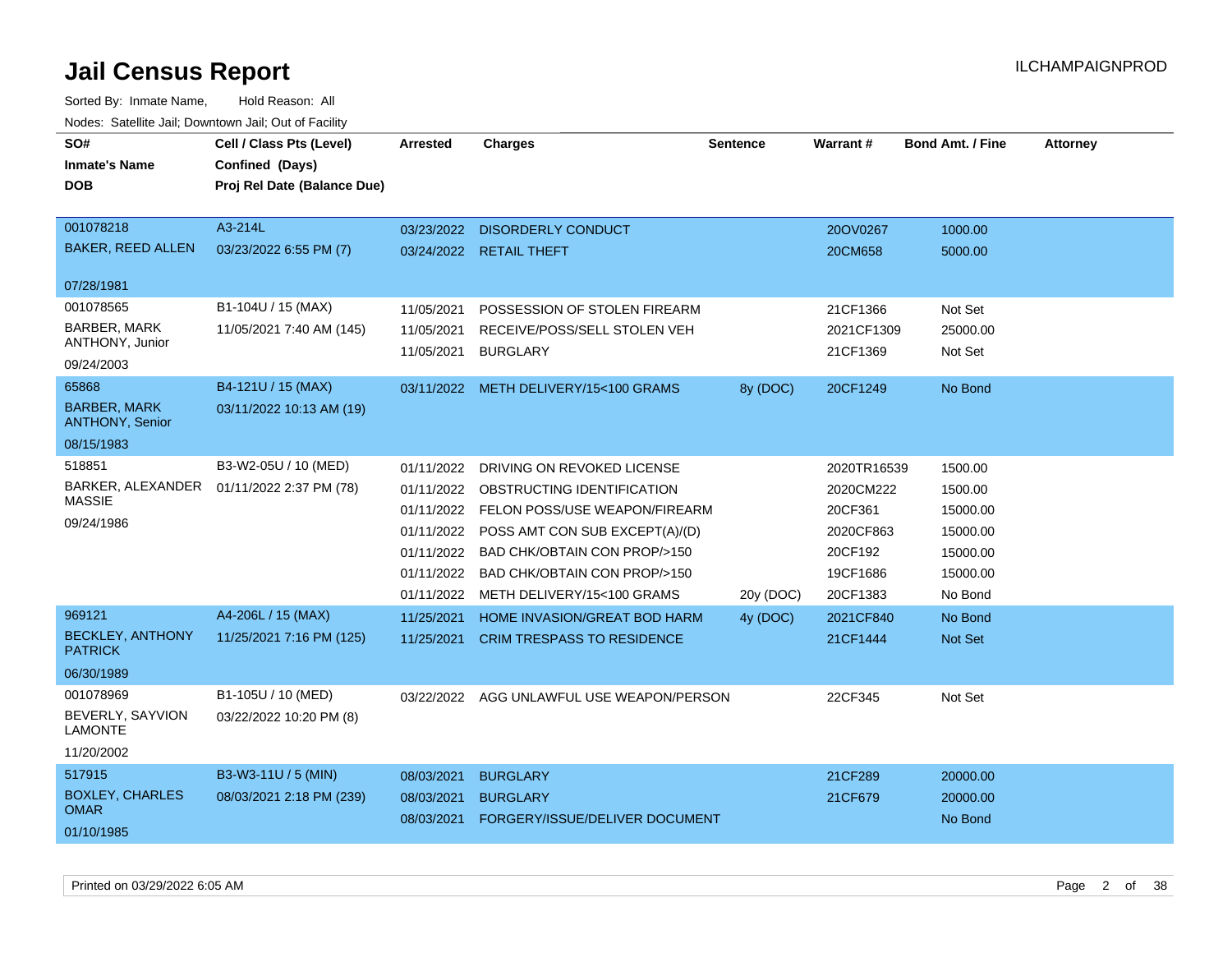Sorted By: Inmate Name, Hold Reason: All

| Nodes: Satellite Jail; Downtown Jail; Out of Facility |                             |                   |                                           |                 |            |                         |                 |  |  |  |
|-------------------------------------------------------|-----------------------------|-------------------|-------------------------------------------|-----------------|------------|-------------------------|-----------------|--|--|--|
| SO#                                                   | Cell / Class Pts (Level)    | <b>Arrested</b>   | <b>Charges</b>                            | <b>Sentence</b> | Warrant#   | <b>Bond Amt. / Fine</b> | <b>Attorney</b> |  |  |  |
| <b>Inmate's Name</b>                                  | Confined (Days)             |                   |                                           |                 |            |                         |                 |  |  |  |
| <b>DOB</b>                                            | Proj Rel Date (Balance Due) |                   |                                           |                 |            |                         |                 |  |  |  |
|                                                       |                             |                   |                                           |                 |            |                         |                 |  |  |  |
| 993169                                                | A1-125U / 10 (MED)          |                   | 03/04/2022 RESIDENTIAL BURGLARY           | 6y (DOC)        | 21CF1059   | No Bond                 |                 |  |  |  |
| <b>BRAATEN, KAYLAN</b><br><b>AMBER</b>                | 03/04/2022 9:40 AM (26)     |                   |                                           |                 |            |                         |                 |  |  |  |
| 10/29/1990                                            |                             |                   |                                           |                 |            |                         |                 |  |  |  |
| 923208                                                | B3-W3-12L / 10 (MED)        | 01/22/2022        | <b>CRIM TRES TO RES/PERS PRESENT</b>      |                 | 22CF92     | Not Set                 |                 |  |  |  |
| BREADY, ANDREW<br><b>NICHOLAS</b>                     | 01/22/2022 7:43 PM (67)     |                   |                                           |                 |            |                         |                 |  |  |  |
| 06/08/1988                                            |                             |                   |                                           |                 |            |                         |                 |  |  |  |
| 61675                                                 | B1-202L / 10 (MED)          |                   | 02/10/2022 AGG DISCHARGE FIREARM/OCC BLDG |                 | 20CF374    | 100000.00               |                 |  |  |  |
| <b>BROWN, ANTONIO</b><br><b>BURNETT</b>               | 02/10/2022 3:28 PM (48)     |                   |                                           |                 |            |                         |                 |  |  |  |
| 03/04/1983                                            |                             |                   |                                           |                 |            |                         |                 |  |  |  |
| 51247                                                 | B1-202U / 10 (MED)          | 04/15/2021        | FELON POSS/USE WEAPON/FIREARM             |                 | 21CF411    | Not Set                 |                 |  |  |  |
| BROWN, DANTE<br><b>MAURICE</b>                        | 04/15/2021 6:24 PM (349)    |                   |                                           |                 |            |                         |                 |  |  |  |
| 04/19/1979                                            |                             |                   |                                           |                 |            |                         |                 |  |  |  |
| 1028357                                               | A3-212L                     | 03/23/2022        | DOMESTIC BATTERY/OTHER PRIOR              |                 | 22CF348    | Not Set                 |                 |  |  |  |
| <b>BROWN, MARCUS</b><br><b>RICKELL</b>                | 03/23/2022 7:13 PM (7)      |                   | 03/23/2022 FELON POSS/USE WEAPON/FIREARM  |                 | 22CF349    | No Bond                 |                 |  |  |  |
| 01/06/1995                                            |                             |                   |                                           |                 |            |                         |                 |  |  |  |
| 990921                                                | B4-121L / 15 (MAX)          | 01/20/2022        | MFG/DEL 1<15 GR COCAINE/ANLG              |                 | 19CF369    | 25000.00                |                 |  |  |  |
| <b>BROWN, QUINTIN</b><br><b>MARSHAUN</b>              | 01/20/2022 7:19 PM (69)     |                   | 01/20/2022 ARMED HABITUAL CRIMINAL        |                 | 21CF935    | 750000.00               |                 |  |  |  |
| 09/26/1991                                            |                             |                   |                                           |                 |            |                         |                 |  |  |  |
| 29957                                                 | B4-222L / 15 (MAX)          | 11/13/2021        | FELON POSS/USE WEAPON/FIREARM             |                 | 21CF1390   | Not Set                 |                 |  |  |  |
| <b>BROWN, RODNEY</b><br><b>LOUIS</b>                  | 11/13/2021 8:57 PM (137)    | 11/13/2021        | AGG CRIM SX AB/>5 YR OLDER VIC            |                 | 2019CF0718 | 250000.00               |                 |  |  |  |
| 01/07/1968                                            |                             |                   |                                           |                 |            |                         |                 |  |  |  |
| 981645                                                | B4-122L / 15 (MAX)          | 01/27/2022 MURDER |                                           |                 | 22CF114    | 1000000.00              |                 |  |  |  |
| BRUMFIELD,<br>JONATHAN EZEKEIL                        | 01/27/2022 8:15 PM (62)     |                   |                                           |                 |            |                         |                 |  |  |  |
| 08/03/1989                                            |                             |                   |                                           |                 |            |                         |                 |  |  |  |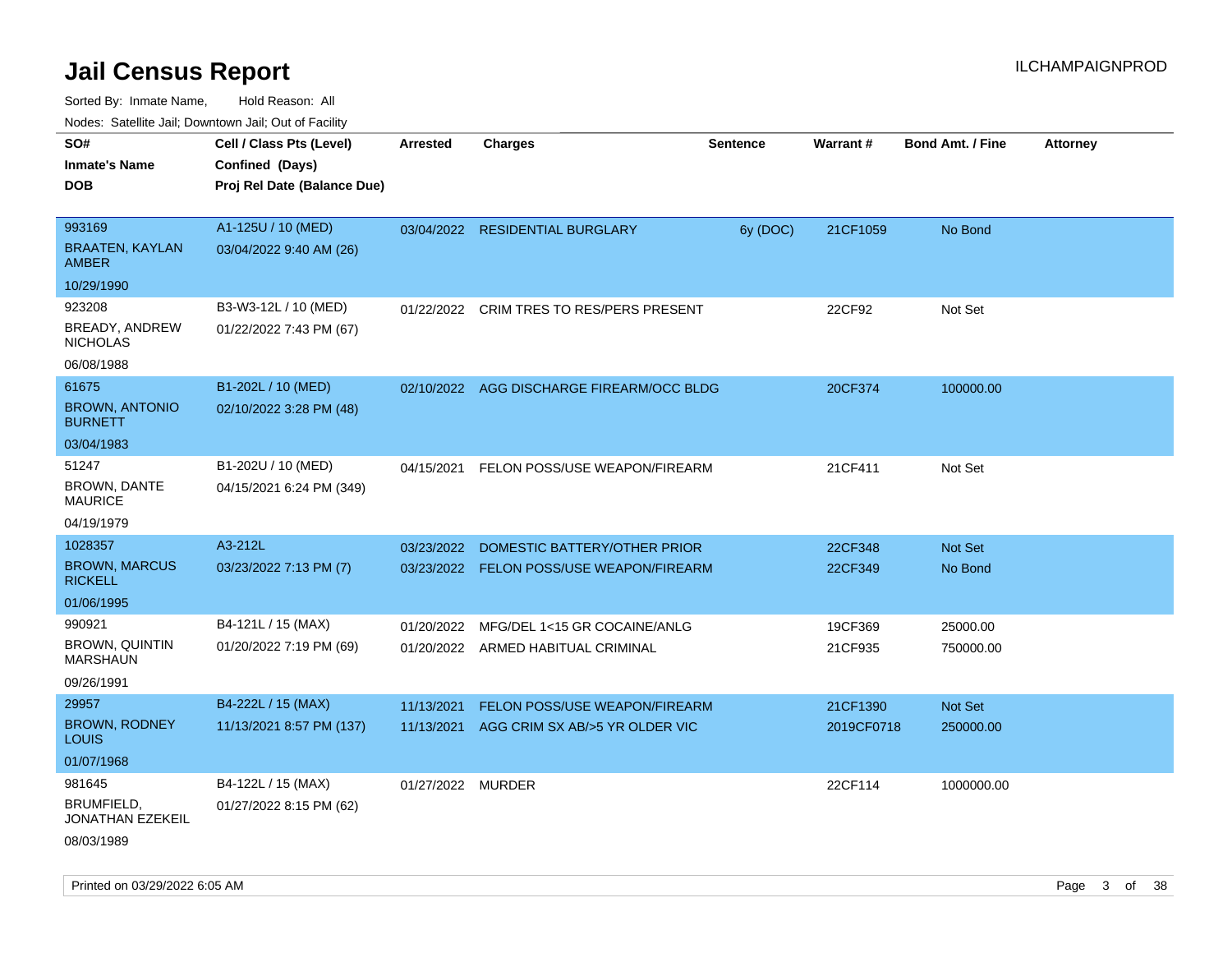Sorted By: Inmate Name, Hold Reason: All Nodes: Satellite Jail; Downtown Jail; Out of Facility

| SO#<br><b>Inmate's Name</b><br><b>DOB</b>                      | Cell / Class Pts (Level)<br>Confined (Days)<br>Proj Rel Date (Balance Due) | <b>Arrested</b>          | <b>Charges</b>                                                                                 | <b>Sentence</b> | Warrant#                            | <b>Bond Amt. / Fine</b>         | <b>Attorney</b> |
|----------------------------------------------------------------|----------------------------------------------------------------------------|--------------------------|------------------------------------------------------------------------------------------------|-----------------|-------------------------------------|---------------------------------|-----------------|
| 001078739<br>BRYANT, JUDITH ANN                                | A2-122L / 5 (ADS)<br>01/05/2022 6:36 PM (84)                               |                          | 01/05/2022 CRIMINAL TRESPASS BUILDING                                                          |                 | 2020CM392                           | 1000.00                         |                 |
| 10/22/1957                                                     |                                                                            |                          |                                                                                                |                 |                                     |                                 |                 |
| 49431<br><b>BUFFORD, LANCE</b><br><b>CORNELL</b><br>12/18/1979 | B1-201L / 10 (MED)<br>03/11/2022 5:01 PM (19)                              | 03/11/2022<br>03/11/2022 | AGG BTRY/PREGNANT/HANDICAPPED<br>VIO BAIL BOND/CLASS X OFFENSE<br>03/11/2022 CIVIL FTA WARRANT | 3y (DOC)        | 2018CF1744<br>2018CF350<br>2005F180 | 10000.00<br>No Bond<br>15000.00 |                 |
| 1047579                                                        | A1-124L / 10 (MED)                                                         |                          | 02/24/2022 ARMED ROBBERY/NO FIREARM                                                            |                 | 22CF232                             | Not Set                         |                 |
| <b>BUTLER, TAMYRA</b><br><b>COSHAWN</b>                        | 02/24/2022 5:40 AM (34)                                                    |                          |                                                                                                |                 |                                     |                                 |                 |
| 07/06/1988                                                     |                                                                            |                          |                                                                                                |                 |                                     |                                 |                 |
| 39474<br>CAMPBELL, AARON<br><b>JACOB</b>                       | B1-101U / 10 (ADS)<br>07/06/2021 11:56 PM (267)                            | 07/06/2021               | MFG/DEL 15<100 GR HEROIN/ANLG                                                                  |                 | 21CF792                             | Not Set                         |                 |
| 07/18/1974                                                     |                                                                            |                          |                                                                                                |                 |                                     |                                 |                 |
| 001078953<br>CAMPBELL.<br><b>MOHAMMED BURNELL</b>              | A4-203L / 10 (MED)<br>03/15/2022 10:50 PM (15)                             |                          | 03/15/2022 POSSESSION OF STOLEN FIREARM                                                        |                 | 2022CF319                           | <b>Not Set</b>                  |                 |
| 09/25/1991                                                     |                                                                            |                          |                                                                                                |                 |                                     |                                 |                 |
| 1060436<br>CARTER, DERESHEO<br><b>DEWAYNE</b><br>09/10/1991    | B1-106U / 10 (MED)<br>01/06/2022 8:43 PM (83)                              | 01/06/2022               | AGGRAVATED UNLAWFUL RESTRAINT<br>01/06/2022 FELON ESCAPE/PEACE OFFICER                         |                 | 22CF29<br>22CF28                    | Not Set<br>Not Set              |                 |
| 001077353                                                      | B1-106L / 15 (MAX)                                                         | 02/12/2022               | FELON POSS/USE WEAPON/FIREARM                                                                  |                 | 22CF173                             | No Bond                         |                 |
| CARTER, JAMES<br><b>IVORY</b>                                  | 02/13/2022 1:19 AM (45)                                                    |                          | 02/12/2022 ALCOHOL SALES - MINOR 19-20                                                         |                 | 2020OV127                           | 1000.00                         |                 |
| 08/12/2000                                                     |                                                                            |                          |                                                                                                |                 |                                     |                                 |                 |
| 957936                                                         | A4-201L / 15 (MAX)                                                         | 03/10/2022               | DELIVERY OF OR POSSESSION OF W/INT                                                             |                 | 22CF295                             | Not Set                         |                 |
| CAVETTE, JUSTIN<br><b>EUGENE</b>                               | 03/10/2022 12:10 PM (20)                                                   |                          |                                                                                                |                 |                                     |                                 |                 |
| 08/02/1988                                                     |                                                                            |                          |                                                                                                |                 |                                     |                                 |                 |

Printed on 03/29/2022 6:05 AM Page 4 of 38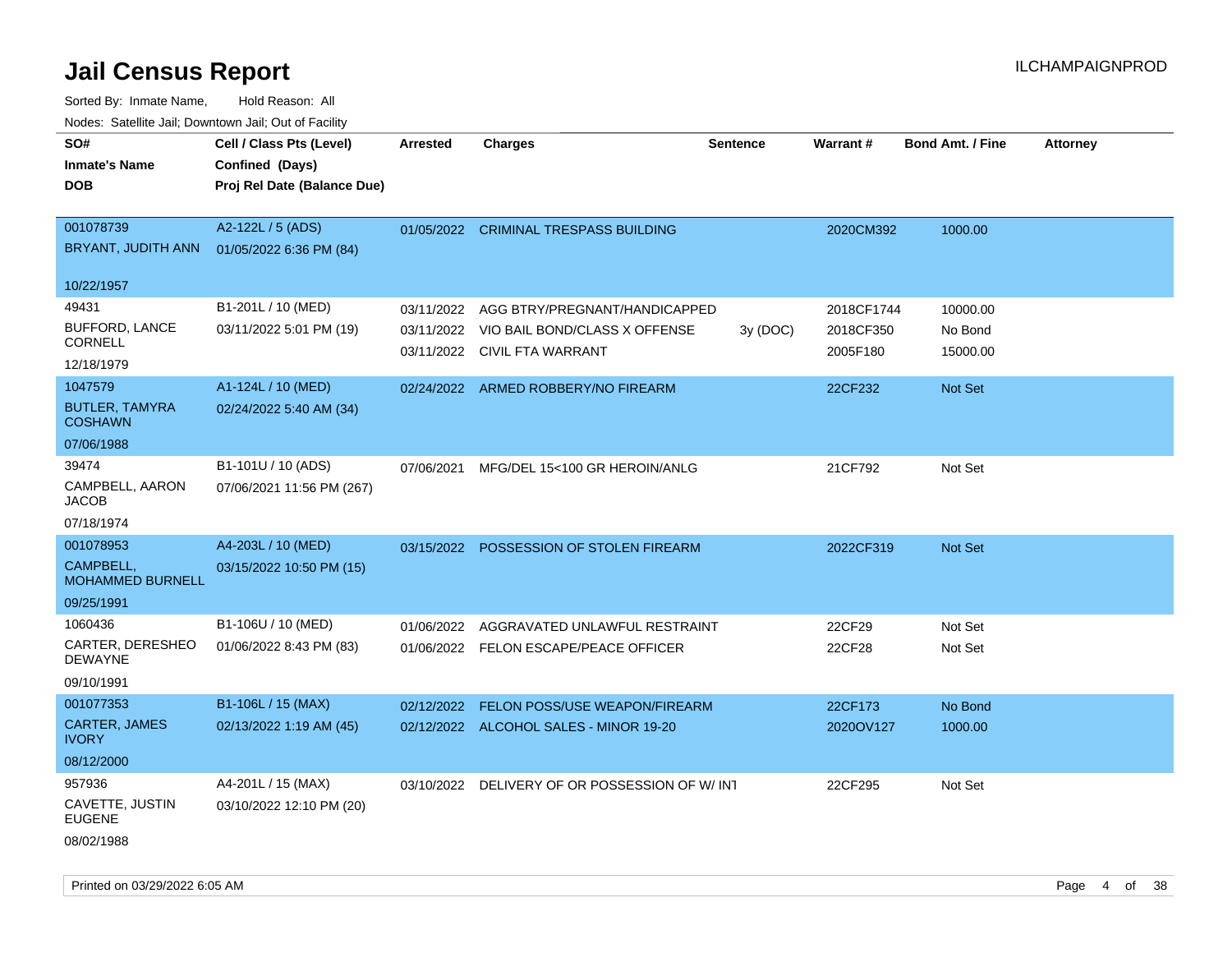| 10000. Catolino can, Domntonn can, Cat or I doint |                                                    |                 |                                          |                 |            |                         |                 |
|---------------------------------------------------|----------------------------------------------------|-----------------|------------------------------------------|-----------------|------------|-------------------------|-----------------|
| SO#<br>Inmate's Name                              | Cell / Class Pts (Level)<br><b>Confined (Days)</b> | <b>Arrested</b> | Charges                                  | <b>Sentence</b> | Warrant#   | <b>Bond Amt. / Fine</b> | <b>Attorney</b> |
| DOB                                               | Proj Rel Date (Balance Due)                        |                 |                                          |                 |            |                         |                 |
| 1029088                                           | B1-107L / 10 (MED)                                 | 12/21/2021      | <b>FELON POSS/USE FIREARM PRIOR</b>      |                 | 21CF1338   | 250000.00               |                 |
| <b>CHAPPLE, MALIK</b><br><b>BIANCO</b>            | 12/22/2021 10:02 AM (98)                           |                 |                                          |                 |            |                         |                 |
| 10/25/1994                                        |                                                    |                 |                                          |                 |            |                         |                 |
| 001078812                                         | B1-207U / 15 (MAX)                                 |                 | 02/01/2022 ARMED ROBBERY/ARMED W/FIREARM |                 | 22CF145    | Not Set                 |                 |
| COBB, SINTRAE<br>SANCHEZ                          | 02/01/2022 8:33 PM (57)                            |                 |                                          |                 |            |                         |                 |
| 07/05/2002                                        |                                                    |                 |                                          |                 |            |                         |                 |
| 001077485                                         | A1-227U / 15 (MAX)                                 | 12/21/2021      | MURDER/INTENT TO KILL/INJURE             |                 | 2021CF1282 | 1000000.00              |                 |
| COLBERT, ARIEANA<br><b>FELICIA</b>                | 12/21/2021 2:08 PM (99)                            |                 |                                          |                 |            |                         |                 |
| 12/13/2000                                        |                                                    |                 |                                          |                 |            |                         |                 |
| 34805                                             | B4-227U / 15 (MAX)                                 | 10/01/2021      | <b>DOMESTIC BATTERY</b>                  |                 | 21CF1183   | Not Set                 |                 |
|                                                   | CONERLY, KIN JOSEPH 10/01/2021 1:53 AM (180)       | 10/01/2021      | ARMED HABITUAL CRIMINAL                  |                 | 21CF1184   | Not Set                 |                 |
| 11/16/1971                                        |                                                    | 10/06/2021      | POSS STOLEN VEHICLE > \$25,000           |                 | 19CF1786   | Not Set                 |                 |
| 1074319                                           | B1-104L / 15 (MAX)                                 | 10/12/2021      | AGGRAVATED CRUELTY TO ANIMALS            |                 | 21CF1238   | Not Set                 |                 |
| <b>CRAIG, DAVUCCI</b><br><b>DAVION</b>            | 10/12/2021 11:36 AM (169)                          | 10/14/2021      | <b>MURDER</b>                            |                 | 21CF1239   | <b>Not Set</b>          |                 |
| 08/02/2001                                        |                                                    |                 |                                          |                 |            |                         |                 |
| 49829                                             | B4-222U                                            | 03/20/2022      | AGGRAVATED DOMESTIC BATTERY              |                 | 22CF337    | No Bond                 |                 |
| CRANDALL, TERRY<br>LEE, Junior                    | 03/20/2022 11:02 PM (10)                           |                 |                                          |                 |            |                         |                 |
| 01/12/1974                                        |                                                    |                 |                                          |                 |            |                         |                 |
| 001077549                                         | B2-T3-10L / 10 (SPH)                               | 12/22/2020      | <b>PRED CRIM SEX ASLT/VICTIM &lt;13</b>  |                 | 2020CF1469 | <b>Not Set</b>          |                 |
| CRISTOBAL-MATEO,<br>CRISTOBAL                     | 12/22/2020 1:17 PM (463)                           |                 |                                          |                 |            |                         |                 |
| 12/02/1988                                        |                                                    |                 |                                          |                 |            |                         |                 |
| 988538                                            | B3-W6-24L / 10 (MED)                               | 12/21/2021      | AGGRAVATED DOMESTIC BATTERY              |                 | 21CF1564   | Not Set                 |                 |
| DAVIDSON, HARLEY<br>KYLE SCOTT                    | 12/21/2021 5:45 AM (99)                            |                 |                                          |                 |            |                         |                 |
| 08/05/1990                                        | 4/18/2022 (0.00)                                   |                 |                                          |                 |            |                         |                 |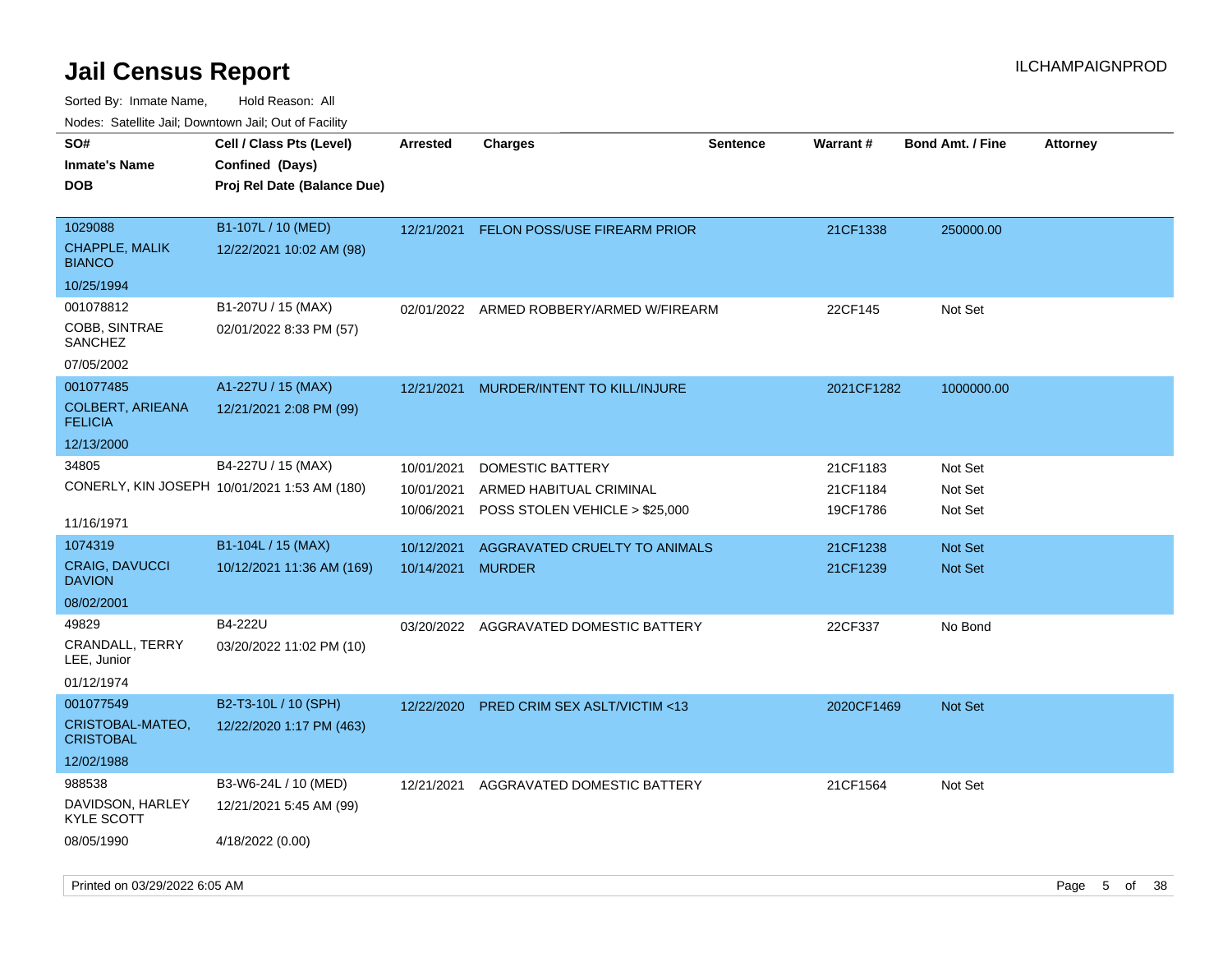| roaco. Catolino dall, Downtown dall, Out of Fability |                             |                      |                                          |                 |            |                         |                 |
|------------------------------------------------------|-----------------------------|----------------------|------------------------------------------|-----------------|------------|-------------------------|-----------------|
| SO#                                                  | Cell / Class Pts (Level)    | Arrested             | <b>Charges</b>                           | <b>Sentence</b> | Warrant#   | <b>Bond Amt. / Fine</b> | <b>Attorney</b> |
| <b>Inmate's Name</b>                                 | Confined (Days)             |                      |                                          |                 |            |                         |                 |
| <b>DOB</b>                                           | Proj Rel Date (Balance Due) |                      |                                          |                 |            |                         |                 |
|                                                      |                             |                      |                                          |                 |            |                         |                 |
| 1023587                                              | A4-102L / 15 (MAX)          | 09/24/2021           | MFG/DEL CANNABIS/2.5-10 GRAMS            |                 | 21CF1155   | Not Set                 |                 |
| <b>DAVIS, MARTIN</b><br><b>DENNIS</b>                | 09/24/2021 9:38 PM (187)    |                      | 09/24/2021 ARMED HABITUAL CRIMINAL       |                 | 2021-CF681 | 500000.00               |                 |
| 12/02/1994                                           |                             |                      |                                          |                 |            |                         |                 |
| 56972                                                | B3-W8-32L / 10 (MED)        | 08/30/2021           | POSS STOLEN VEHICLE > \$25,000           |                 | 21CF1044   | Not Set                 |                 |
| DAY, DANIEL JOSEPH                                   | 08/30/2021 3:07 PM (212)    | 09/04/2021           | <b>BURGLARY</b>                          |                 | 21CF1054   | Not Set                 |                 |
|                                                      |                             |                      |                                          |                 |            |                         |                 |
| 10/16/1982                                           |                             |                      |                                          |                 |            |                         |                 |
| 36298                                                | B2-DR / 5 (SPH)             | 03/11/2022 AGG DUI/3 |                                          |                 | 21CF380    | Not Set                 |                 |
| DUCEY, SCOTT<br><b>ROBERT</b>                        | 03/11/2022 12:49 PM (19)    |                      |                                          |                 |            |                         |                 |
| 04/02/1969                                           |                             |                      |                                          |                 |            |                         |                 |
| 1024895                                              | B1-103L / 10 (MED)          | 12/15/2021           | MFG/DEL 100<400 GR COCA/ANLG             |                 | 21CF1535   | Not Set                 |                 |
| EDWARDS, GEORGE<br><b>CORTEZ</b>                     | 12/15/2021 12:26 PM (105)   | 12/15/2021           | AGGRAVATED BATTERY                       |                 | 21CF1536   | Not Set                 |                 |
| 06/19/1994                                           |                             |                      |                                          |                 |            |                         |                 |
| 1074720                                              | B2-T4-13U / 15 (SPH)        |                      | 01/19/2022 PRED CRIM SEX ASLT/VICTIM <13 |                 | 21CF1414   | 500000.00               |                 |
| ELVIR-REYES, JORGE<br><b>LEONARDO</b>                | 01/19/2022 1:43 PM (70)     |                      |                                          |                 |            |                         |                 |
| 06/03/1988                                           |                             |                      |                                          |                 |            |                         |                 |
| 43977                                                | B2-T1-02L / 5 (SPH)         | 12/20/2021           | AGG FLEEING POLICE/21 MPH OVER           |                 | 21CF1566   | Not Set                 |                 |
| <b>EMKES, DOUGLAS</b><br>ALAN                        | 12/20/2021 9:59 AM (100)    | 12/20/2021           | PAROLE REVOCATION                        |                 |            | No Bond                 |                 |
| 06/08/1959                                           |                             |                      |                                          |                 |            |                         |                 |
| 987328                                               | A2-123L / 10 (MED)          | 12/11/2021           | AGG ASLT PEACE OFF/FIRE/ER WRK           |                 | 21CF1515   | <b>Not Set</b>          |                 |
| ERVIN, DEIDRA ANN<br>RUTH                            | 12/11/2021 8:48 PM (109)    |                      |                                          |                 |            |                         |                 |
| 04/15/1991                                           |                             |                      |                                          |                 |            |                         |                 |
| 60186                                                | A4-202L / 10 (ADS)          |                      | 03/12/2022 AGG DOMESTIC BATTERY/STRANGLE |                 | 22CF304    | Not Set                 |                 |
| EVANS, MICHAEL<br>WILLIAM                            | 03/12/2022 6:03 PM (18)     |                      |                                          |                 |            |                         |                 |
| 08/08/1981                                           |                             |                      |                                          |                 |            |                         |                 |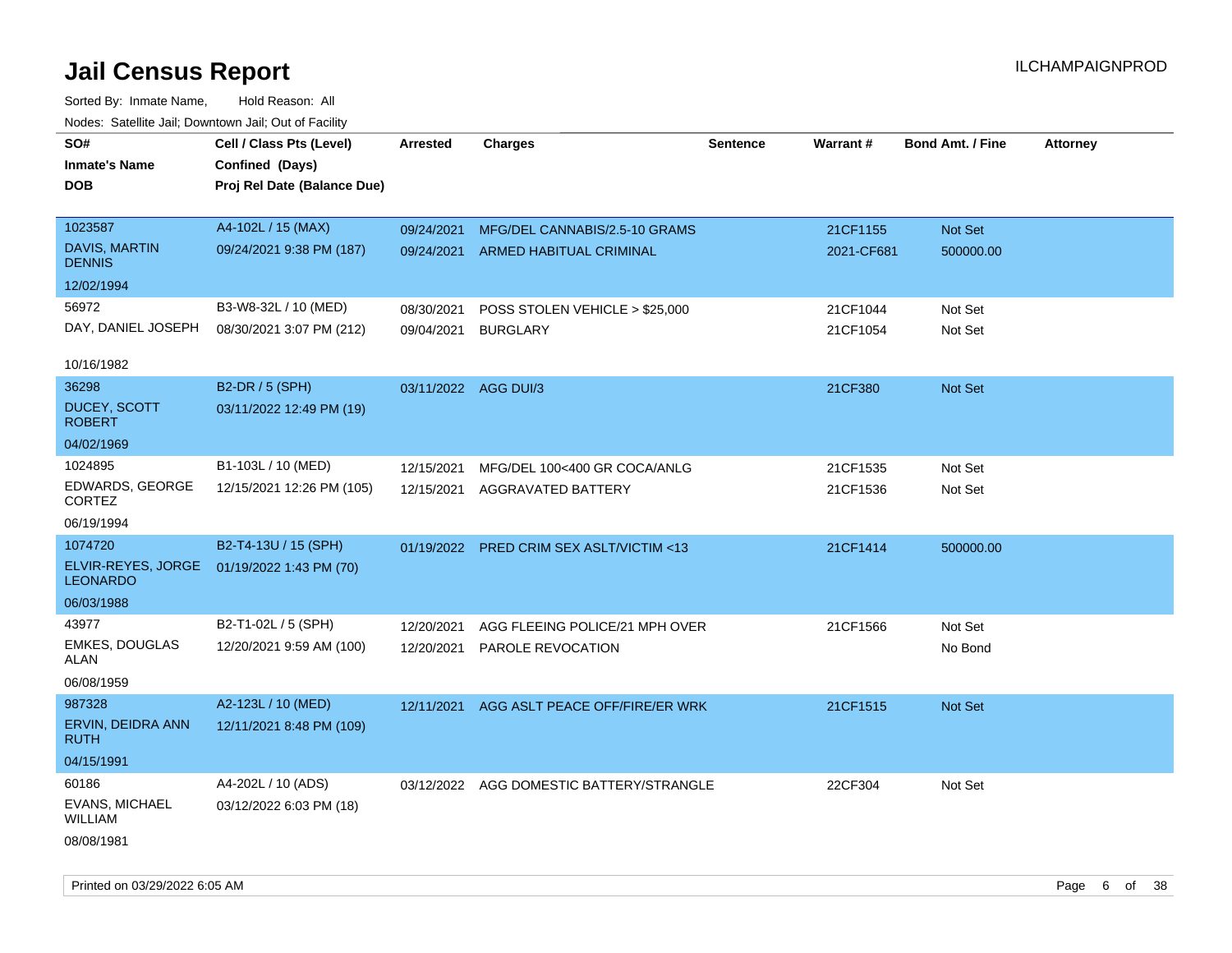Sorted By: Inmate Name, Hold Reason: All Nodes: Satellite Jail; Downtown Jail; Out of Facility

| SO#                                    | Cell / Class Pts (Level)                     |                   | <b>Charges</b>                                                       | <b>Sentence</b> | Warrant#                 | <b>Bond Amt. / Fine</b> | <b>Attorney</b> |
|----------------------------------------|----------------------------------------------|-------------------|----------------------------------------------------------------------|-----------------|--------------------------|-------------------------|-----------------|
|                                        |                                              | <b>Arrested</b>   |                                                                      |                 |                          |                         |                 |
| <b>Inmate's Name</b>                   | Confined (Days)                              |                   |                                                                      |                 |                          |                         |                 |
| <b>DOB</b>                             | Proj Rel Date (Balance Due)                  |                   |                                                                      |                 |                          |                         |                 |
|                                        |                                              |                   |                                                                      |                 |                          |                         |                 |
| 1026175                                | B4-127U / 10 (MED)                           | 02/06/2022        | FELON FAIL/RETURN FRM FURLOUGH                                       |                 | 21CF1554                 | No Bond                 |                 |
| <b>FALCONER, AVERY</b><br>FOX.         | 02/06/2022 4:49 AM (52)                      |                   | 02/06/2022 CITY OV ARREST<br>02/07/2022 MFG/DEL 1<15 GR COCAINE/ANLG | 6y (DOC)        | 2021-OV-65<br>2019CF1617 | 1000.00<br>No Bond      |                 |
| 04/07/1989                             |                                              |                   |                                                                      |                 |                          |                         |                 |
| 527081                                 | B3-W5-20L / 10 (MED)                         |                   | 09/06/2021 ARSON/REAL/PERSONAL PROP>\$150                            |                 | 2021 CF 797              | 25000.00                |                 |
| FERGUSON,<br><b>CHRISTOPHER</b>        | 09/06/2021 1:18 PM (205)                     |                   |                                                                      |                 |                          |                         |                 |
| 12/21/1981                             |                                              |                   |                                                                      |                 |                          |                         |                 |
| 66468                                  | A4-106L / 15 (MAX)                           | 03/06/2022 MURDER |                                                                      |                 | 22CF273                  | 1000000.00              |                 |
| <b>FERRELL, BRIAN</b><br><b>JAMAL</b>  | 03/06/2022 9:04 PM (24)                      |                   |                                                                      |                 |                          |                         |                 |
| 11/15/1985                             |                                              |                   |                                                                      |                 |                          |                         |                 |
| 962759                                 | B2-DR / 15 (SPH)                             | 07/16/2021        | <b>METH DELIVERY&lt;5 GRAMS</b>                                      |                 | 21CF833                  | Not Set                 |                 |
|                                        | FINLEY, KEVIN DANTE 07/16/2021 9:44 PM (257) | 07/29/2021        | AGG CRIM SEX ASSAULT/FELONY                                          |                 | 21CF891                  | No Bond                 |                 |
|                                        |                                              |                   |                                                                      |                 |                          |                         |                 |
| 12/28/1988                             |                                              |                   |                                                                      |                 |                          |                         |                 |
| 001078961                              | B1-207L / 10 (MED)                           |                   | 03/21/2022 AGG BATTERY/DISCHARGE FIREARM                             |                 | 22CF39                   | 750000.00               |                 |
| <b>FISCHER, KYRE</b><br><b>ORLANDO</b> | 03/21/2022 1:21 PM (9)                       |                   |                                                                      |                 |                          |                         |                 |
| 04/14/2002                             |                                              |                   |                                                                      |                 |                          |                         |                 |
| 1039744                                | B4-124U / 15 (MAX)                           | 12/06/2021        | MURDER                                                               |                 | 20CF959                  | 1000000.00              |                 |
| FONVILLE, TREVOY<br><b>JERMAINE</b>    | 12/06/2021 10:52 AM (114)                    |                   |                                                                      |                 |                          |                         |                 |
| 01/13/1996                             |                                              |                   |                                                                      |                 |                          |                         |                 |
| 001078863                              | B4-226U / 15 (MAX)                           | 02/19/2022        | POSSESSION OF STOLEN FIREARM                                         |                 | 22CF203                  | Not Set                 |                 |
| FOSTER, JOHN<br><b>CARELL</b>          | 02/19/2022 6:01 AM (39)                      |                   |                                                                      |                 |                          |                         |                 |
| 03/13/1981                             |                                              |                   |                                                                      |                 |                          |                         |                 |
| 518395                                 | B2-T3-12L / 15 (SPH)                         | 07/07/2020        | <b>CRIMINAL SEXUAL ASSAULT</b>                                       |                 | 2020-CF735               | 250000.00               |                 |
|                                        | FRANDLE, MARK RYAN 07/07/2020 3:42 PM (631)  |                   |                                                                      |                 |                          |                         |                 |

09/10/1985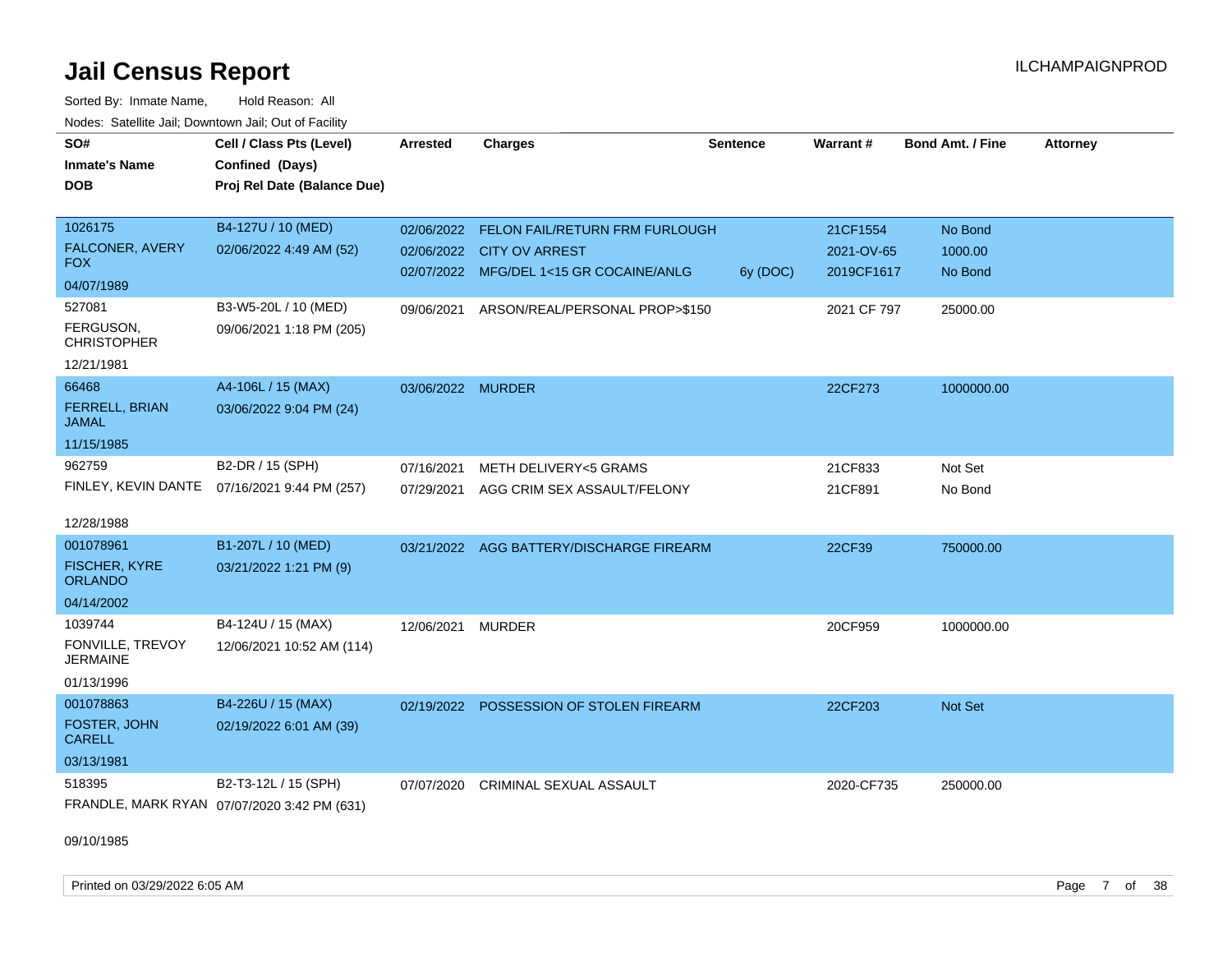| Todoo: Catolino can, Bomnomii can, Oat of Faoint<br>SO#<br><b>Inmate's Name</b><br><b>DOB</b> | Cell / Class Pts (Level)<br>Confined (Days)<br>Proj Rel Date (Balance Due) | Arrested   | <b>Charges</b>                           | Sentence | <b>Warrant#</b> | <b>Bond Amt. / Fine</b> | <b>Attorney</b> |
|-----------------------------------------------------------------------------------------------|----------------------------------------------------------------------------|------------|------------------------------------------|----------|-----------------|-------------------------|-----------------|
| 001077934                                                                                     | A1-125L / 10 (MED)                                                         | 08/22/2021 | AGG DUI/ACCIDENT/DEATH                   |          | 21CF1024        | Not Set                 |                 |
| <b>FREED, LOGAN</b><br><b>SUZANNE</b>                                                         | 08/22/2021 11:45 PM (220)                                                  | 08/22/2021 | <b>DOMESTIC BATTERY</b>                  |          | 21 CM 172       | 10000.00                |                 |
| 08/18/1996                                                                                    |                                                                            |            |                                          |          |                 |                         |                 |
| 001078290                                                                                     | A1-224L / 10 (ADS)                                                         | 08/19/2021 | MACHINE GUN/AUTO WEAPON/VEH              |          | 21CF1012        | Not Set                 |                 |
| FREEMAN, ANGEL<br>JANILA KAY                                                                  | 08/19/2021 1:26 AM (223)                                                   |            |                                          |          |                 |                         |                 |
| 12/25/1995                                                                                    |                                                                            |            |                                          |          |                 |                         |                 |
| 591514                                                                                        | B2-T2-07U / 10 (SPH)                                                       |            | 02/25/2022 AGG CRIM SEX ABUSE/VIC 13-17  |          | 22CF230         | 100000.00               |                 |
| GAMBLE, SCOTT PAUL 02/25/2022 6:08 PM (33)                                                    |                                                                            |            |                                          |          |                 |                         |                 |
| 09/06/1968                                                                                    |                                                                            |            |                                          |          |                 |                         |                 |
| 1075614                                                                                       | A4-105L / 15 (MAX)                                                         | 03/19/2022 | AGGRAVATED DOMESTIC BATTERY              |          | 22CF333         | Not Set                 |                 |
| <b>GANT, TEVIN</b><br><b>ODELROW</b>                                                          | 03/19/2022 5:29 PM (11)                                                    |            | 03/19/2022 PAROLE REVOCATION             |          | CM2201590       | No Bond                 |                 |
| 03/03/1991                                                                                    |                                                                            |            |                                          |          |                 |                         |                 |
| 1068917                                                                                       | <b>BOOKF-1/5 (MIN)</b>                                                     | 08/11/2021 | VIO ORDER/PRIOR VIO OF ORDER             |          | 21CF965         | Not Set                 |                 |
| <b>GARCIA, JUAN</b><br><b>CARLOS</b>                                                          | 08/11/2021 9:24 PM (231)                                                   |            |                                          |          |                 |                         |                 |
| 10/21/1997                                                                                    |                                                                            |            |                                          |          |                 |                         |                 |
| 001078987                                                                                     | BOOKF-2                                                                    | 03/28/2022 | DOMESTIC BATTERY                         |          | 2022CMAWOW      | Not Set                 |                 |
| <b>GENTRY, BRENDA</b><br><b>MICHELLE</b>                                                      | 03/28/2022 10:15 AM (2)                                                    |            |                                          |          |                 |                         |                 |
| 09/14/1991                                                                                    |                                                                            |            |                                          |          |                 |                         |                 |
| 001078154                                                                                     | B3-W1-01U / 10 (MED)                                                       | 01/09/2022 | DRVG UNDER INFLU OF ALCOHOL              |          | 2021 DT 182     | 5000.00                 |                 |
| <b>GENTRY, DAMON</b><br><b>LIONEL</b>                                                         | 01/09/2022 4:41 PM (80)                                                    |            | 01/09/2022 AGG DOMESTIC BATTERY/STRANGLE |          | 2021 CF 1396    | 50000.00                |                 |
| 12/25/1971                                                                                    |                                                                            |            |                                          |          |                 |                         |                 |
| 001078633                                                                                     | B2-T4-15U / 25 (SPH)                                                       | 12/01/2021 | PRED CRIM SEX ASLT/VICTIM <13            |          | 21CF1416        | 250000.00               |                 |
| GONZALEZ-GUILLEN,<br><b>EDWARD</b>                                                            | 12/01/2021 12:08 PM (119)                                                  |            |                                          |          |                 |                         |                 |
| 08/25/2002                                                                                    |                                                                            |            |                                          |          |                 |                         |                 |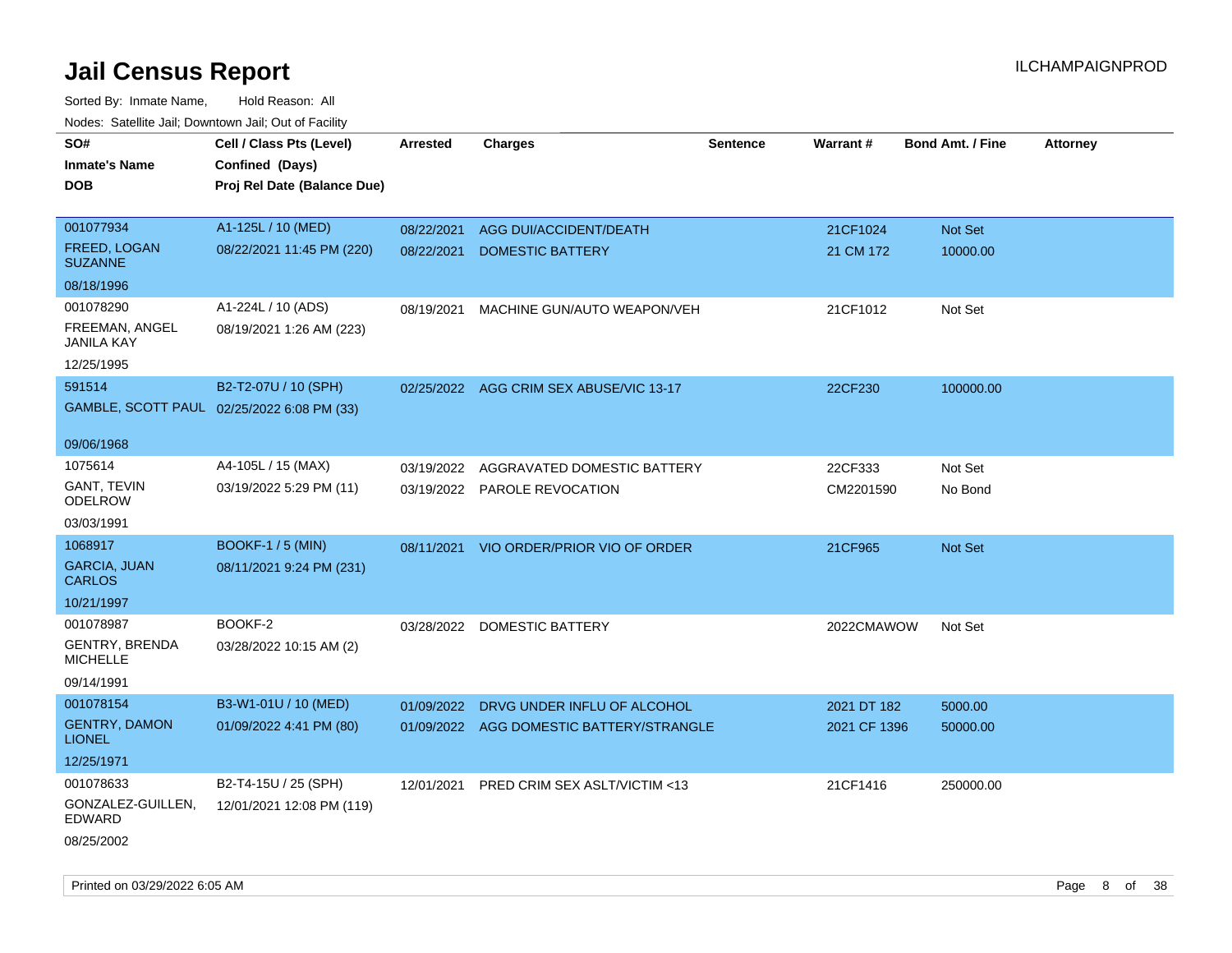Sorted By: Inmate Name, Hold Reason: All Nodes: Satellite Jail; Downtown Jail; Out of Facility

| SO#<br><b>Inmate's Name</b><br><b>DOB</b> | Cell / Class Pts (Level)<br><b>Confined (Days)</b><br>Proj Rel Date (Balance Due) | Arrested   | <b>Charges</b>                       | <b>Sentence</b> | Warrant#  | <b>Bond Amt. / Fine</b> | <b>Attorney</b> |
|-------------------------------------------|-----------------------------------------------------------------------------------|------------|--------------------------------------|-----------------|-----------|-------------------------|-----------------|
|                                           |                                                                                   |            |                                      |                 |           |                         |                 |
| 001078607                                 | B4-221L / 15 (MAX)                                                                | 11/22/2021 | FELON POSS/USE FIREARM/PAROLE        |                 | 21CF1437  | Not Set                 |                 |
| <b>GRAY, WILLIAM</b><br><b>DA'VON</b>     | 11/22/2021 2:57 PM (128)                                                          | 11/22/2021 | ATTEMPT (FIRST DEGREE MURDER)        |                 | 21CF1435  | <b>Not Set</b>          |                 |
| 04/18/1984                                |                                                                                   |            |                                      |                 |           |                         |                 |
| 56342                                     | B1-206L / 10 (MED)                                                                | 10/21/2021 | THEFT CONTROL INTENT <\$500          |                 | 17CF1451  | 10000.00                |                 |
| <b>GRIFFIN, NATHAN</b>                    | 10/21/2021 4:20 PM (160)                                                          | 10/21/2021 | DRIVING ON REVOKED LICENSE           |                 | 20TR1979  | 3000.00                 |                 |
| <b>EUGENE</b><br>02/24/1969               |                                                                                   | 10/21/2021 | ARMED HABITUAL CRIMINAL              |                 | 21CF1279  | Not Set                 |                 |
| 56594                                     | A4-104U / 10 (MED)                                                                | 03/22/2022 | DRIVING RVK/SUSP DUI/SSS 4-9         |                 | 21CF548   | 440.00                  |                 |
| HARRIS, JOSEPH LEE                        | 03/22/2022 8:39 PM (8)                                                            | 03/22/2022 | DRIVING RVK/SUSP DUI/SSS 4-9         |                 | 20CF910   | 440.00                  |                 |
| 10/30/1982                                |                                                                                   | 03/22/2022 | <b>VIOLATE/CDL LICENSE SUSPENDED</b> |                 | 21TR7964  | 190.00                  |                 |
|                                           |                                                                                   | 03/22/2022 | DRIVING RVK/SUSP DUI/SSS 4-9         |                 | 20CF1018  | 440.00                  |                 |
|                                           |                                                                                   | 03/22/2022 | AGG BATTERY/PUBLIC PLACE             |                 | 19CF1521  | 5000.00                 |                 |
|                                           |                                                                                   | 03/22/2022 | DRVG UNDER INFLU OF ALCOHOL          |                 | 2021CF142 | 7500.00                 |                 |
|                                           |                                                                                   | 03/22/2022 | POSS AMT CON SUB EXCEPT(A)/(D)       |                 | 2021CF104 | 200000.00               |                 |
| 544770<br>HAYES, DEVON<br><b>JERMAINE</b> | A4-105U / 10 (MED)<br>08/14/2021 2:56 AM (228)                                    | 08/14/2021 | AGG DOMESTIC BATTERY/STRANGLE        | 7y (DOC)        | 2021CF514 | 25000.00                |                 |
| 11/07/1987                                |                                                                                   |            |                                      |                 |           |                         |                 |
| 975293                                    | B2-T4-14L / 10 (SPH)                                                              | 07/21/2021 | VIO ORDER/PRIOR VIO OF ORDER         |                 | 21CF914   | No Bond                 |                 |
| <b>HILL, JACOB MILES</b>                  | 07/21/2021 8:43 PM (252)                                                          | 07/21/2021 | <b>STALKING</b>                      |                 | 2021CF863 | <b>Not Set</b>          |                 |
|                                           |                                                                                   | 07/25/2021 | <b>PAROLE REVOCATION</b>             |                 | CH2104646 | <b>Not Set</b>          |                 |
| 02/06/1988                                |                                                                                   | 08/18/2021 | <b>HARASS WITNESS/FAMILY MBR/REP</b> |                 | 21CF992   | <b>Not Set</b>          |                 |
|                                           |                                                                                   | 09/09/2021 | AGG STALKING/BODILY HARM             |                 | 21CF1073  | <b>Not Set</b>          |                 |
| 980939<br>HILL, XAVIER<br><b>LENSHAUN</b> | BOOKH-8 / 10 (ADS)<br>03/25/2022 11:15 AM (5)                                     | 03/25/2022 | RECEIVE/POSS/SELL STOLEN VEH         |                 | 22CF357   | Not Set                 |                 |

06/18/1988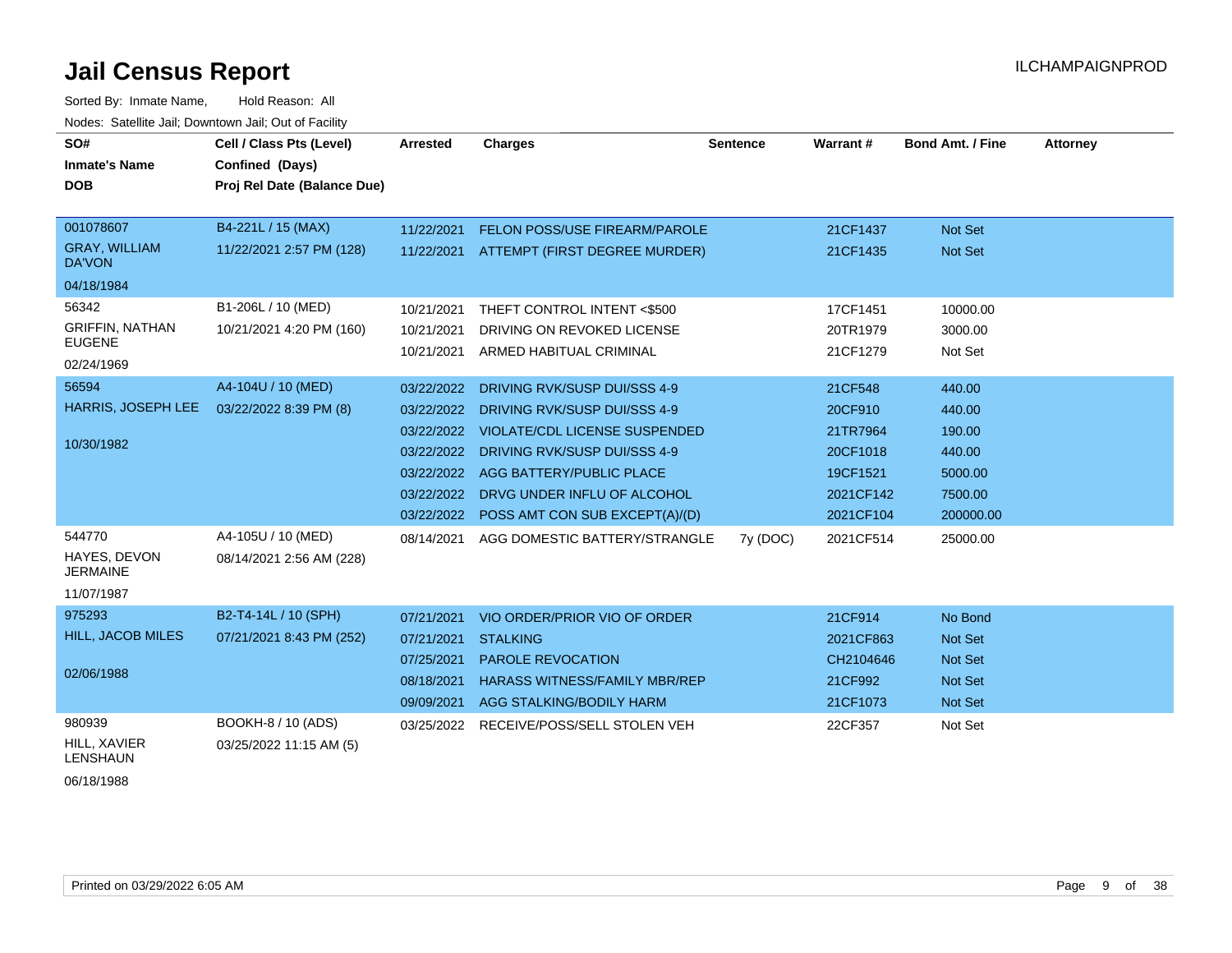| roaco. Odichile Jan, Downtown Jan, Out of Facility        |                             |                 |                                           |          |             |                         |                 |
|-----------------------------------------------------------|-----------------------------|-----------------|-------------------------------------------|----------|-------------|-------------------------|-----------------|
| SO#                                                       | Cell / Class Pts (Level)    | <b>Arrested</b> | <b>Charges</b>                            | Sentence | Warrant#    | <b>Bond Amt. / Fine</b> | <b>Attorney</b> |
| <b>Inmate's Name</b>                                      | Confined (Days)             |                 |                                           |          |             |                         |                 |
| <b>DOB</b>                                                | Proj Rel Date (Balance Due) |                 |                                           |          |             |                         |                 |
|                                                           |                             |                 |                                           |          |             |                         |                 |
| 987949                                                    | BOOKH-3                     |                 | 03/29/2022 FELON POSS/FIREARM             |          | 22CFAWOW    | Not Set                 |                 |
| <b>HOLT, TERRELL</b><br><b>VALENTINO</b>                  | 03/29/2022 12:53 AM (1)     |                 | 03/29/2022 FUGITIVE FROM JUSTICE          |          | 22CFAWOW    | Not Set                 |                 |
| 02/17/1991                                                |                             |                 |                                           |          |             |                         |                 |
| 1072876                                                   | A1-226U / 5 (MIN)           | 02/10/2022      | METH DELIVERY/5<15 GRAMS                  | 4y (DOC) | 21CF143     | No Bond                 |                 |
| HOUTCHINS, SAVANNA 02/10/2022 5:10 PM (48)<br><b>BELL</b> |                             |                 |                                           |          |             |                         |                 |
| 07/10/1996                                                | 2/17/2022 (0.00)            |                 |                                           |          |             |                         |                 |
| 001078884                                                 | A4-103L / 15 (MAX)          |                 | 02/27/2022 ARMED VIOLENCE/CATEGORY I      | 6y (DOC) | 22CF234     | <b>Not Set</b>          |                 |
| <b>HOWARD, TREVON</b><br><b>TITRESS</b>                   | 02/27/2022 5:07 AM (31)     |                 |                                           |          |             |                         |                 |
| 03/20/1999                                                |                             |                 |                                           |          |             |                         |                 |
| 51028                                                     | B3-W6-21U / 10 (MED)        |                 | 02/23/2022 AGG FLEEING/2+ CON DEVICES     |          | 19CF1839    | 50000.00                |                 |
| HUFFMAN, MICHAEL<br>LEONARD                               | 02/23/2022 3:14 AM (35)     |                 |                                           |          |             |                         |                 |
| 07/24/1980                                                |                             |                 |                                           |          |             |                         |                 |
| 1061186                                                   | A2-221L / 10 (ADS)          |                 | 03/16/2022 MURDER/STRONG PROB KILL/INJURE |          | 22CF329     | No Bond                 |                 |
| <b>INGRAM, CHERELL</b><br><b>LETRISE</b>                  | 03/16/2022 10:17 PM (14)    |                 |                                           |          |             |                         |                 |
| 10/01/1986                                                |                             |                 |                                           |          |             |                         |                 |
| 38993                                                     | A4-101L / 15 (MAX)          |                 | 02/13/2021 ATTEMPT (FIRST DEGREE MURDER)  |          | 21CF181     | Not Set                 |                 |
| <b>JACKSON, LAMONT</b><br><b>JEREMIE</b>                  | 02/13/2021 7:45 AM (410)    |                 |                                           |          |             |                         |                 |
| 07/31/1973                                                |                             |                 |                                           |          |             |                         |                 |
| 001077487                                                 | B3-W8-30L / 10 (MED)        | 12/03/2020      | FELON POSS/USE WEAPON/FIREARM             | 8y (DOC) | 20CF1377    | <b>Not Set</b>          |                 |
| <b>JACKSON, TERRELL</b><br><b>DANDRE</b>                  | 12/03/2020 10:18 AM (482)   | 11/09/2021      | AGG DISCHARGE FIREARM/OCC VEH             | 8y (DOC) | 21CR0331401 | No Bond                 |                 |
| 08/11/1990                                                |                             |                 |                                           |          |             |                         |                 |
| 001078703                                                 | A1-225U / 15 (ADS)          | 12/20/2021      | MURDER/INTENT TO KILL/INJURE              |          | 21CF1574    | Not Set                 |                 |
| JOHNS, SHANIQUH<br><b>THERESA</b>                         | 12/22/2021 6:41 AM (98)     |                 |                                           |          |             |                         |                 |
| 04/03/1992                                                |                             |                 |                                           |          |             |                         |                 |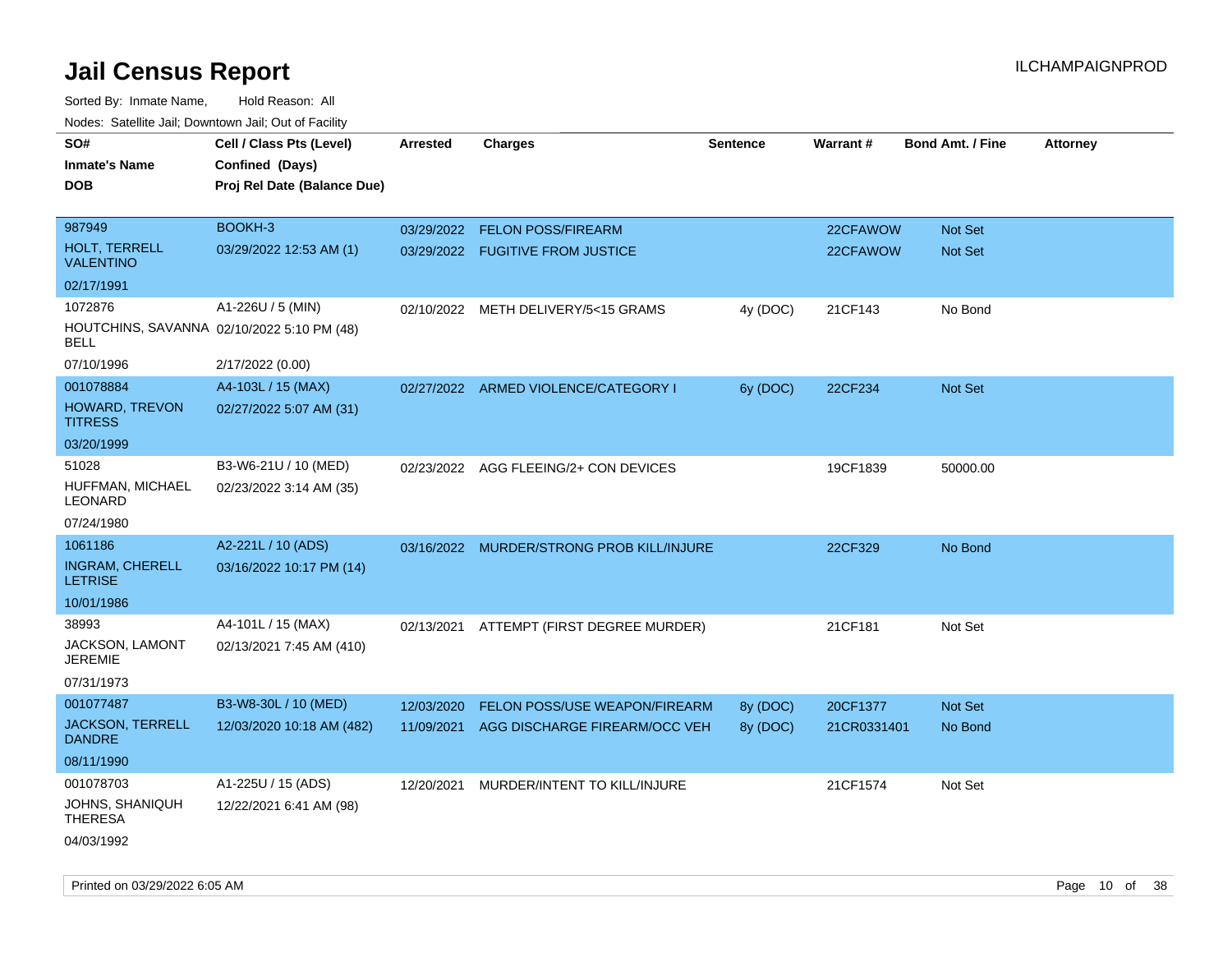Sorted By: Inmate Name, Hold Reason: All Nodes: Satellite Jail; Downtown Jail; Out of Facility

| rouco. Calcinic Jan, Downtown Jan, Out of Facility |                                                                                              |                               |                                                                                                                                      |                                                               |                           |                 |
|----------------------------------------------------|----------------------------------------------------------------------------------------------|-------------------------------|--------------------------------------------------------------------------------------------------------------------------------------|---------------------------------------------------------------|---------------------------|-----------------|
| Cell / Class Pts (Level)                           | Arrested                                                                                     | <b>Charges</b>                | <b>Sentence</b>                                                                                                                      |                                                               | <b>Bond Amt. / Fine</b>   | <b>Attorney</b> |
|                                                    |                                                                                              |                               |                                                                                                                                      |                                                               |                           |                 |
|                                                    |                                                                                              |                               |                                                                                                                                      |                                                               |                           |                 |
|                                                    |                                                                                              |                               |                                                                                                                                      |                                                               |                           |                 |
| 03/10/2022 4:50 AM (20)                            |                                                                                              |                               |                                                                                                                                      |                                                               |                           |                 |
|                                                    |                                                                                              |                               |                                                                                                                                      |                                                               |                           |                 |
| B4-225L / 10 (MED)                                 | 12/02/2021                                                                                   | AGG DISCHARGE FIREARM         |                                                                                                                                      | 21CF1478                                                      | No Bond                   |                 |
| 12/02/2021 6:56 PM (118)                           |                                                                                              |                               |                                                                                                                                      |                                                               |                           |                 |
|                                                    |                                                                                              |                               |                                                                                                                                      |                                                               |                           |                 |
| A4-107U / 15 (MAX)                                 | 11/25/2021                                                                                   | AGGRAVATED DOMESTIC BATTERY   |                                                                                                                                      | 21CF1442                                                      | <b>Not Set</b>            |                 |
| 11/25/2021 10:37 AM (125)                          | 11/25/2021                                                                                   | <b>PAROLE REVOCATION</b>      |                                                                                                                                      | CH2106361                                                     | No Bond                   |                 |
|                                                    | 11/25/2021                                                                                   | UNLAWFUL RESTRAINT            |                                                                                                                                      | 21CF1443                                                      | <b>Not Set</b>            |                 |
|                                                    |                                                                                              |                               |                                                                                                                                      |                                                               |                           |                 |
|                                                    | 02/11/2022                                                                                   | FAIL TO RPT CHNG ADDRESS/EMPL |                                                                                                                                      | 20 CF 1241                                                    | 75000.00                  |                 |
| 02/11/2022 3:19 PM (47)                            | 02/11/2022                                                                                   |                               |                                                                                                                                      | 22 CF 169                                                     | 75000.00                  |                 |
|                                                    |                                                                                              |                               |                                                                                                                                      |                                                               |                           |                 |
| B4-125L / 10 (MED)                                 | 12/01/2021                                                                                   |                               |                                                                                                                                      | 21CF1472                                                      | <b>Not Set</b>            |                 |
| 12/01/2021 1:28 PM (119)                           | 12/02/2021                                                                                   | PROBATION VIOLATION           |                                                                                                                                      | 20CF1151                                                      | Not Set                   |                 |
|                                                    |                                                                                              |                               |                                                                                                                                      |                                                               |                           |                 |
| B3-W2-06L / 5 (MIN)                                |                                                                                              |                               |                                                                                                                                      | 22CF156                                                       | No Bond                   |                 |
| 02/07/2022 7:06 PM (51)                            |                                                                                              |                               |                                                                                                                                      |                                                               |                           |                 |
|                                                    |                                                                                              |                               |                                                                                                                                      |                                                               |                           |                 |
| B2-T1-01U / 15 (SPH)                               |                                                                                              |                               | 30m (DOC)                                                                                                                            | 20CF79                                                        | No Bond                   |                 |
| 03/19/2022 12:52 PM (11)                           |                                                                                              |                               |                                                                                                                                      |                                                               |                           |                 |
|                                                    |                                                                                              |                               |                                                                                                                                      |                                                               |                           |                 |
| B3-W1-02L / 10 (MED)                               | 03/04/2022                                                                                   | DOMESTIC BATTERY/OTHER PRIOR  |                                                                                                                                      | 22CF270                                                       | Not Set                   |                 |
| LACY, MALIK SHAKUR 03/04/2022 7:25 PM (26)         | 03/04/2022                                                                                   | DOMESTIC BATTERY/HARM/VIO O/P |                                                                                                                                      | 18CM478                                                       | 2500.00                   |                 |
|                                                    | 03/04/2022                                                                                   |                               |                                                                                                                                      | 20TR4604                                                      | 3000.00                   |                 |
|                                                    |                                                                                              |                               |                                                                                                                                      |                                                               |                           |                 |
|                                                    | Confined (Days)<br>Proj Rel Date (Balance Due)<br>B1-107U / 15 (MAX)<br>B2-T1-04L / 10 (SPH) |                               | 03/10/2022 VIOLATE ORDER PROTECTION<br>02/07/2022 VIO ORDER/NOTICE/PRIOR VIO O/P<br>03/19/2022 RETAIL THEFT<br>WARRANT OUT OF COUNTY | AGGRAVATED ARSON/BODILY HARM<br>FELON POSS/USE WEAPON/FIREARM | <b>Warrant#</b><br>22CM61 | <b>Not Set</b>  |

Printed on 03/29/2022 6:05 AM **Page 11** of 38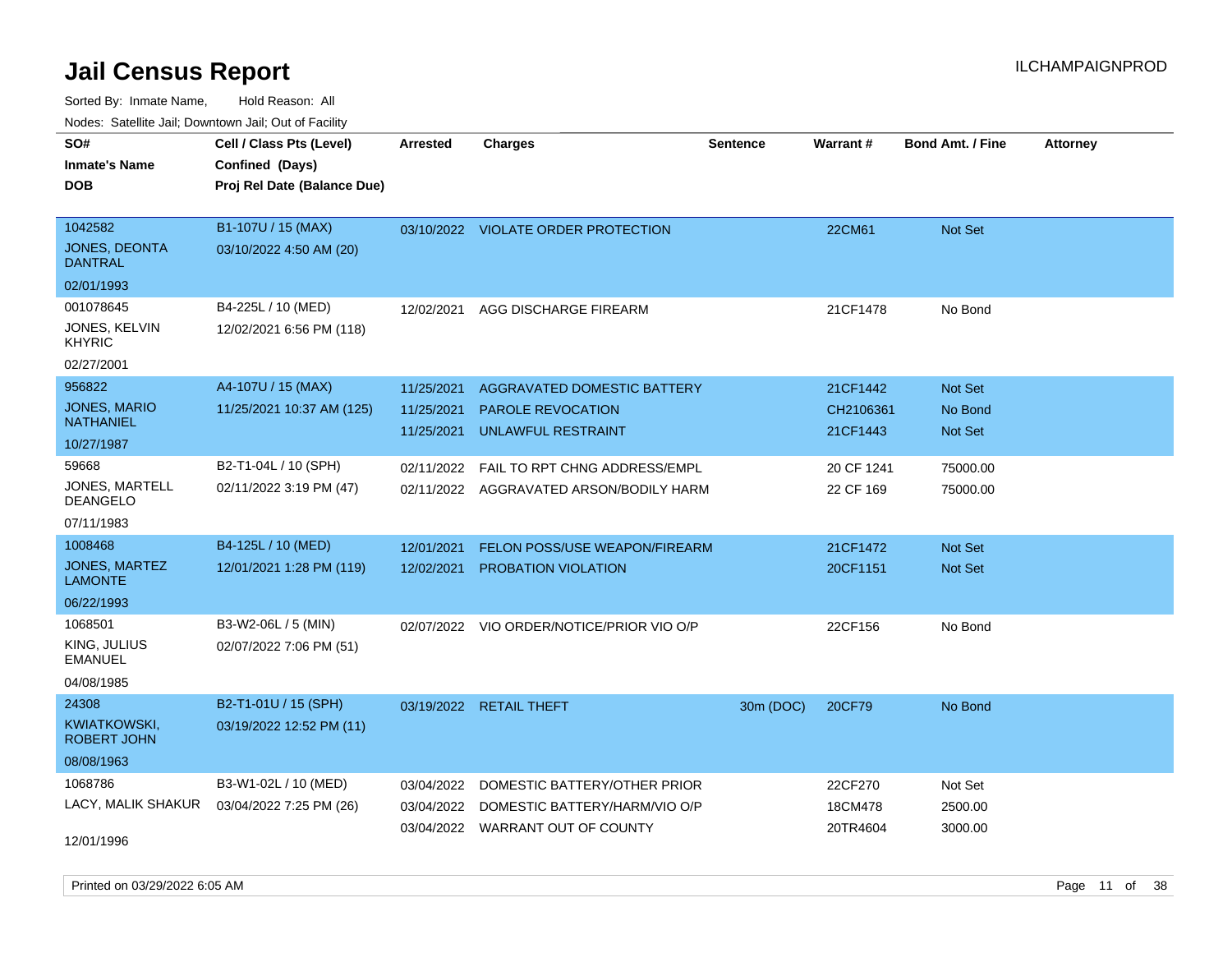| noaco. Catomto can, Domntonn can, Cat or I domt<br>SO# | Cell / Class Pts (Level)                       | Arrested   | <b>Charges</b>                            | <b>Sentence</b> | Warrant#    | <b>Bond Amt. / Fine</b> | <b>Attorney</b> |
|--------------------------------------------------------|------------------------------------------------|------------|-------------------------------------------|-----------------|-------------|-------------------------|-----------------|
| <b>Inmate's Name</b><br><b>DOB</b>                     | Confined (Days)<br>Proj Rel Date (Balance Due) |            |                                           |                 |             |                         |                 |
| 1041648                                                | A4-206U / 15 (MAX)                             | 01/11/2022 | <b>PAROLE REVOCATION</b>                  |                 | CH2200221   | Not Set                 |                 |
| LANE, DEMETRIUS<br>LAQUAN                              | 01/11/2022 5:27 AM (78)                        |            | 01/11/2022 ARMED HABITUAL CRIMINAL        |                 | 22CF41      | Not Set                 |                 |
| 07/04/1996                                             |                                                |            |                                           |                 |             |                         |                 |
| 1070011                                                | B4-122U / 10 (MED)                             | 08/03/2021 | AGG DISCH FIREARM/1ST AID PERS            |                 | 21CF929     | Not Set                 |                 |
| LAWS, WILLIAM<br>ZARAK, Third                          | 08/03/2021 3:53 PM (239)                       |            |                                           |                 |             |                         |                 |
| 07/06/1999                                             |                                                |            |                                           |                 |             |                         |                 |
| 548089                                                 | B1-204U / 15 (MAX)                             | 12/04/2020 | ATTEMPT (FIRST DEGREE MURDER)             |                 | 20CF1378    | <b>Not Set</b>          |                 |
| LEWIS, LAWRENCE<br>PAUL, Third                         | 12/04/2020 4:42 AM (481)                       |            |                                           |                 |             |                         |                 |
| 02/08/1993                                             |                                                |            |                                           |                 |             |                         |                 |
| 001078817                                              | B1-206U / 10 (MED)                             | 02/03/2022 | AGG UUW/PERSON/PREV CONVICTION            |                 | 22CF143     | Not Set                 |                 |
| LIPSCOMB, LADAROL<br><b>ANTHONY</b>                    | 02/03/2022 11:33 PM (55)                       |            |                                           |                 |             |                         |                 |
| 10/01/2000                                             |                                                |            |                                           |                 |             |                         |                 |
| 001078924                                              | A4-205L / 10 (MED)                             | 03/09/2022 | DOMESTIC BATTERY/OTHER PRIOR              |                 | 22CF289     | Not Set                 |                 |
| <b>LIVINGSTON, MASON</b><br><b>RICHARD</b>             | 03/09/2022 4:13 AM (21)                        |            | 03/09/2022 WARRANT OUT OF COUNTY          |                 | 2019 CM 230 | 5000.00                 |                 |
| 08/23/1988                                             |                                                |            |                                           |                 |             |                         |                 |
| 1038892                                                | B2-DR / 10 (MED)                               |            | 02/16/2022 PRED CRIM SEX ASLT/BODILY HARM |                 | 22CF199     | No Bond                 |                 |
| MCCAULEY, TIMOTHY<br>WILLIAM                           | 02/16/2022 8:49 PM (42)                        |            |                                           |                 |             |                         |                 |
| 03/05/1989                                             |                                                |            |                                           |                 |             |                         |                 |
| 48792                                                  | B4-127L / 10 (MED)                             | 11/19/2021 | AGG BATTERY/DISCHARGE FIREARM             |                 | 21CF1425    | <b>Not Set</b>          |                 |
| <b>MCCLAIN, HURCHEL</b><br><b>JOSEPH</b>               | 11/20/2021 4:11 AM (130)                       |            |                                           |                 |             |                         |                 |
| 05/01/1979                                             |                                                |            |                                           |                 |             |                         |                 |
| 1027034                                                | A2-121L / 10 (ADS)                             |            | 03/19/2022 ARMED ROBBERY/ARMED W/FIREARM  |                 | 22CF335     | No Bond                 |                 |
| MCFALL-DORSEY,<br><b>ESSENCE LEANN</b>                 | 03/19/2022 1:11 AM (11)                        |            |                                           |                 |             |                         |                 |
| 03/20/1994                                             |                                                |            |                                           |                 |             |                         |                 |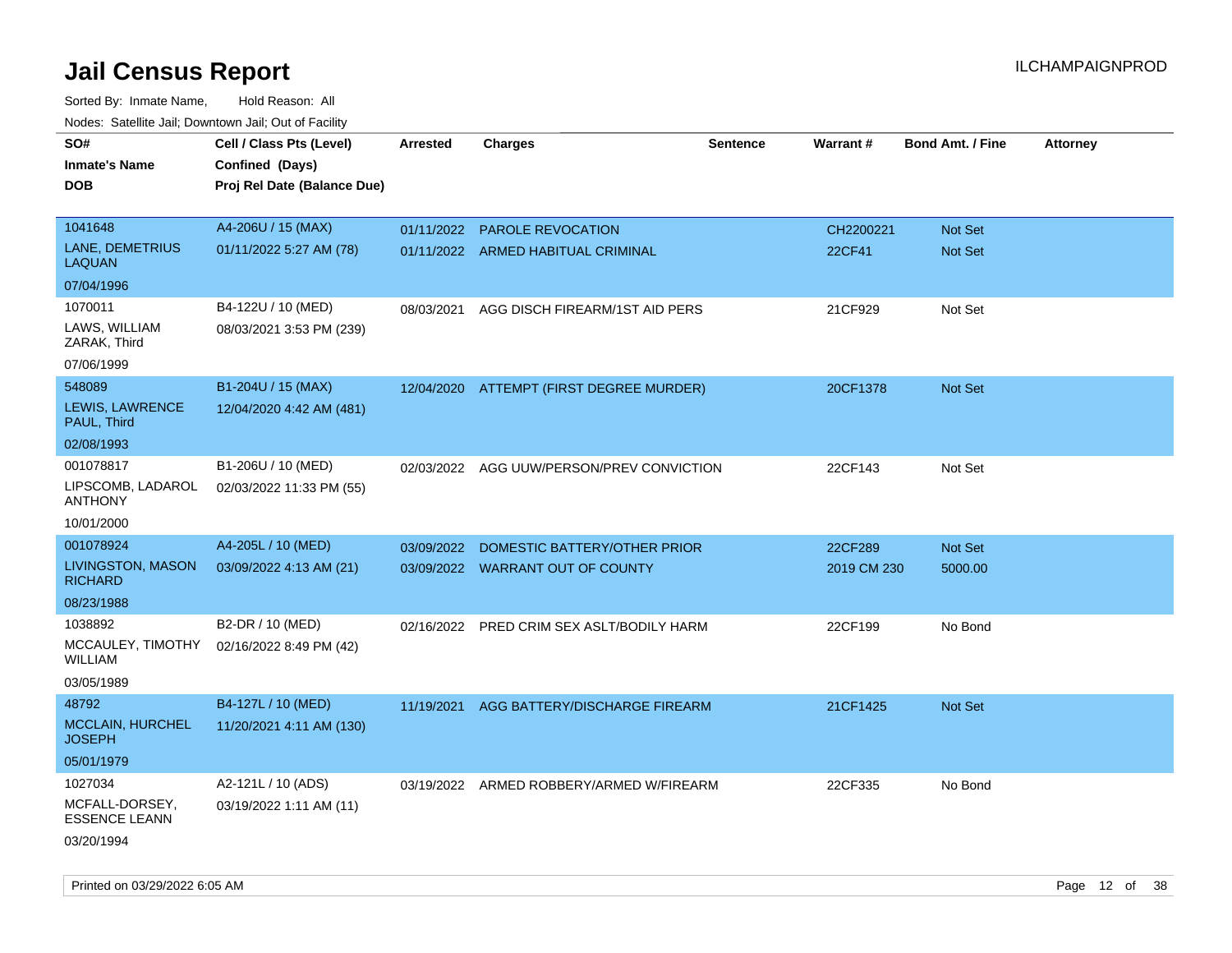| SO#<br><b>Inmate's Name</b><br><b>DOB</b> | Cell / Class Pts (Level)<br>Confined (Days)<br>Proj Rel Date (Balance Due) | <b>Arrested</b> | <b>Charges</b>                       | <b>Sentence</b> | Warrant#    | <b>Bond Amt. / Fine</b> | <b>Attorney</b> |
|-------------------------------------------|----------------------------------------------------------------------------|-----------------|--------------------------------------|-----------------|-------------|-------------------------|-----------------|
| 001077938                                 | <b>BOOKH-4 / 15 (ADS)</b>                                                  | 05/10/2021      | AGG KIDNAPING DISCH FIR/HARM         |                 | 21CF532     | Not Set                 |                 |
| MCGAHA,<br><b>CHRISTOPHER D</b>           | 05/10/2021 7:02 PM (324)                                                   | 05/11/2021      | <b>MURDER</b>                        |                 | 2021-CF-215 | No Bond                 |                 |
| 07/27/1991                                |                                                                            | 05/27/2021      | ESCAPE FROM DEPT OF CORRECTION       |                 | 21CF600     | Not Set                 |                 |
| 66710                                     | A4-106U / 15 (ADS)                                                         |                 | 01/19/2022 ARMED VIOLENCE/CATEGORY I |                 | 22CF88      | Not Set                 |                 |
| MEEKS, CASSARIOUS<br><b>MONTE</b>         | 01/20/2022 11:40 AM (69)                                                   |                 |                                      |                 |             |                         |                 |
| 06/22/1984                                |                                                                            |                 |                                      |                 |             |                         |                 |
| 1043071                                   | A2-120L / 10 (MED)                                                         | 11/08/2021      | CRIM DMG/GOVT PROP/<\$500            |                 | 21CF1378    | Not Set                 |                 |
| <b>MERRELL-</b><br>SUTHERLAND, ALICIA     | 11/08/2021 2:22 AM (142)                                                   |                 |                                      |                 |             |                         |                 |
| 11/26/1972                                |                                                                            |                 |                                      |                 |             |                         |                 |
| 41584                                     | B4-227L / 15 (MAX)                                                         | 12/01/2021      | ARMED HABITUAL CRIMINAL              |                 | 21CF1467    | Not Set                 |                 |
|                                           | MILLER, JOSE LOVELL 12/02/2021 1:04 AM (118)                               |                 |                                      |                 |             |                         |                 |
| 10/07/1975                                |                                                                            |                 |                                      |                 |             |                         |                 |
| 39106                                     | B3-W3-10L / 10 (MED)                                                       | 10/12/2021      | DOMESTIC BATTERY/OTHER PRIOR         |                 | 21CF1217    | Not Set                 |                 |
| Junior                                    | MOORE, ANDREW LEE, 10/12/2021 1:02 AM (169)                                |                 |                                      |                 |             |                         |                 |
| 04/12/1973                                | 4/10/2022 (0.00)                                                           |                 |                                      |                 |             |                         |                 |
| 65387                                     | A4-207L / 10 (MED)                                                         |                 | 03/17/2022 PROBATION VIOLATION       |                 | 20CF1185    | 15000.00                |                 |
| MOORE, ERIC<br><b>FRANCIS</b>             | 03/17/2022 4:40 PM (13)                                                    |                 |                                      |                 |             |                         |                 |
| 04/05/1983                                |                                                                            |                 |                                      |                 |             |                         |                 |
| 001078989                                 | BOOKH-7                                                                    |                 | 03/28/2022 DOMESTIC BATTERY          |                 | 22CMAWOW    | Not Set                 |                 |
| MOR, ZHENG YUAN                           | 03/28/2022 3:41 PM (2)                                                     |                 |                                      |                 |             |                         |                 |
| 12/01/1999                                |                                                                            |                 |                                      |                 |             |                         |                 |
| 539294                                    | B1-205L / 10 (MED)                                                         | 01/11/2022      | AGG DUI/NO VALID DL                  |                 | 22CF49      | Not Set                 |                 |
| MOSLEY, JAMES<br><b>CALVIN</b>            | 01/11/2022 9:43 PM (78)                                                    |                 | 01/11/2022 PAROLE REVOCATION         |                 | CH2200227   | No Bond                 |                 |
| 12/11/1985                                |                                                                            |                 |                                      |                 |             |                         |                 |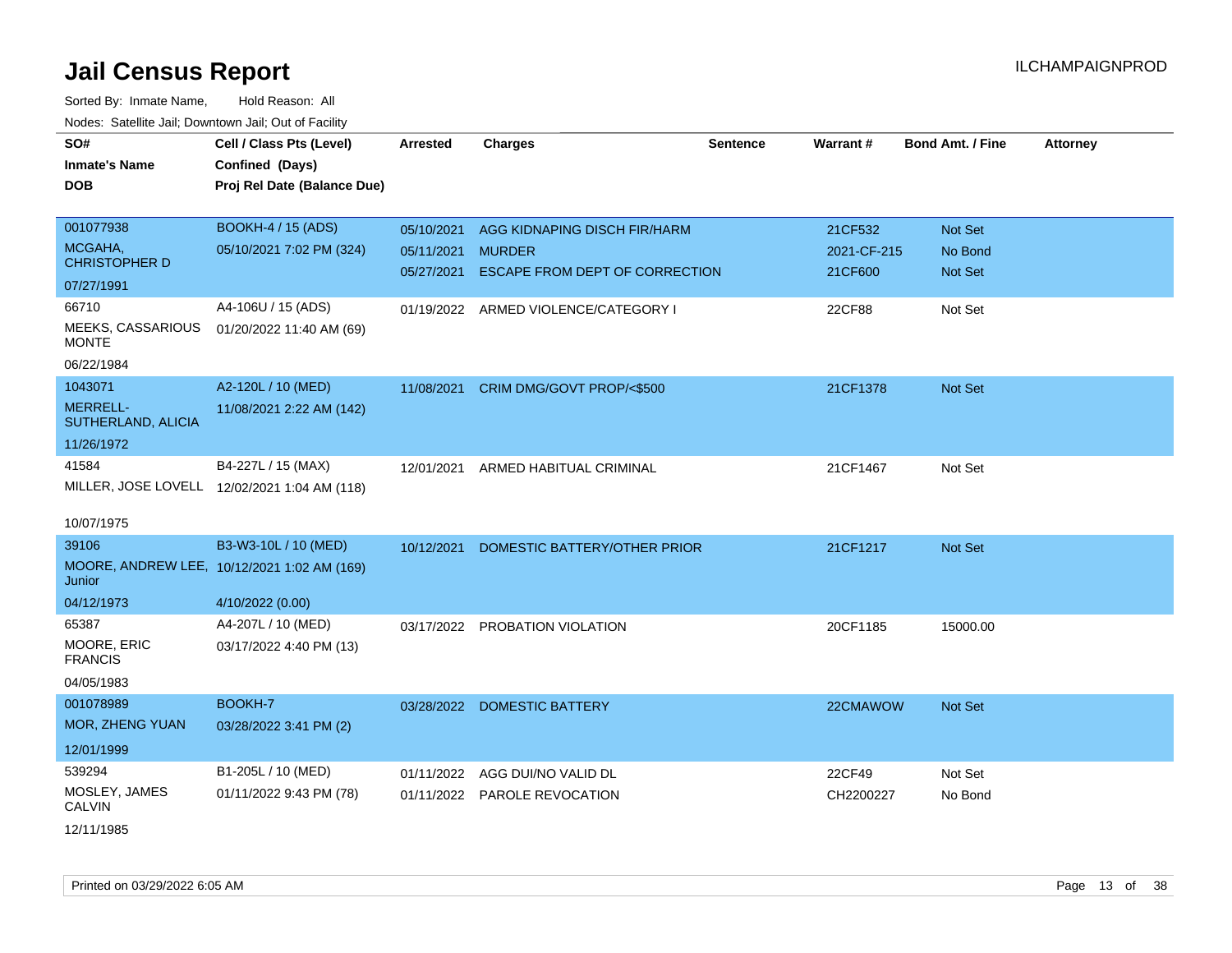| SO#                                  | Cell / Class Pts (Level)    | <b>Arrested</b> | <b>Charges</b>                            | <b>Sentence</b> | <b>Warrant#</b> | <b>Bond Amt. / Fine</b> | <b>Attorney</b> |
|--------------------------------------|-----------------------------|-----------------|-------------------------------------------|-----------------|-----------------|-------------------------|-----------------|
| <b>Inmate's Name</b>                 | Confined (Days)             |                 |                                           |                 |                 |                         |                 |
| <b>DOB</b>                           | Proj Rel Date (Balance Due) |                 |                                           |                 |                 |                         |                 |
|                                      |                             |                 |                                           |                 |                 |                         |                 |
| 001078517                            | B1-102L / 15 (MAX)          |                 | 10/19/2021 ATTEMPT (FIRST DEGREE MURDER)  |                 | 21CF1267        | Not Set                 |                 |
| <b>NELSON, RORY</b><br><b>DEMOND</b> | 10/19/2021 3:55 AM (162)    |                 |                                           |                 |                 |                         |                 |
| 08/14/1984                           |                             |                 |                                           |                 |                 |                         |                 |
| 001078982                            | A3-117L / 15 (ADS)          |                 | 03/26/2022 AGG CRIM SX AB/>5 YR OLDER VIC |                 | 2022CF340       | 50000.00                |                 |
| PASCUAL-PEDRO,<br><b>ALEXANDER</b>   | 03/26/2022 7:47 AM (4)      |                 |                                           |                 |                 |                         |                 |
| 07/10/2001                           |                             |                 |                                           |                 |                 |                         |                 |
| 001078854                            | B2-T2-05U / 15 (MAX)        | 02/15/2022      | AGG BATTERY/DISCHARGE FIREARM             |                 | 2019JD22        | No Bond                 |                 |
| PATNAUDE, MARTY<br><b>WW</b>         | 02/15/2022 5:12 PM (43)     |                 | 02/15/2022 ARMED VIOLENCE/CATEGORY I      |                 | 22CF190         | Not Set                 |                 |
| 08/26/2003                           |                             |                 |                                           |                 |                 |                         |                 |
| 1030954                              | B4-223U / 15 (MAX)          | 01/14/2022      | ARMED VIOLENCE/CATEGORY I                 |                 | 22CF76          | Not Set                 |                 |
| PETTIGREW,<br>MALCOME JAMIESON       | 01/15/2022 4:35 AM (74)     |                 | 01/14/2022 MFG/DEL CANNABIS/10-30 GRAMS   |                 | 2020CF9         | 15000.00                |                 |
| 02/20/1995                           |                             |                 |                                           |                 |                 |                         |                 |
| 1059394                              | B3-W1-04L / 5 (MIN)         |                 | 02/16/2022 AGG DUI/NO VALID DL            |                 | 2020CF1396      | No Bond                 |                 |
| PHILLIPS, ISAAC<br><b>TERRELL</b>    | 02/16/2022 9:00 AM (42)     |                 |                                           |                 |                 |                         |                 |
| 12/27/1996                           | 5/15/2022 (0.00)            |                 |                                           |                 |                 |                         |                 |
| 1015033                              | B1-203U / 10 (MED)          | 03/05/2022      | POSSESSION OF STOLEN FIREARM              |                 | 21CF1172        | 500000.00               |                 |
| PICKENS, DANTE<br><b>DEVON</b>       | 03/05/2022 4:01 AM (25)     |                 | 03/05/2022 POSS AMT CON SUB EXCEPT(A)/(D) |                 | 20CF109         | 20000.00                |                 |
| 01/05/1993                           |                             |                 |                                           |                 |                 |                         |                 |
| 1069524                              | B3-W5-18L / 10 (MED)        | 08/08/2021      | MFG/DEL CANNABIS/30-500 GRAMS             |                 | 21CF953         | <b>Not Set</b>          |                 |
| RAY-DAVIS, KAMARI<br><b>DAYVON</b>   | 08/09/2021 2:44 AM (233)    |                 |                                           |                 |                 |                         |                 |
| 03/30/2000                           |                             |                 |                                           |                 |                 |                         |                 |
| 001078676                            | B1-205U / 10 (MED)          |                 | 03/20/2022 AGG DUI/NO VALID DL            |                 | 22CF334         | No Bond                 |                 |
| READUS, LORENZO                      | 03/20/2022 2:38 AM (10)     |                 |                                           |                 |                 |                         |                 |
| 05/13/1983                           |                             |                 |                                           |                 |                 |                         |                 |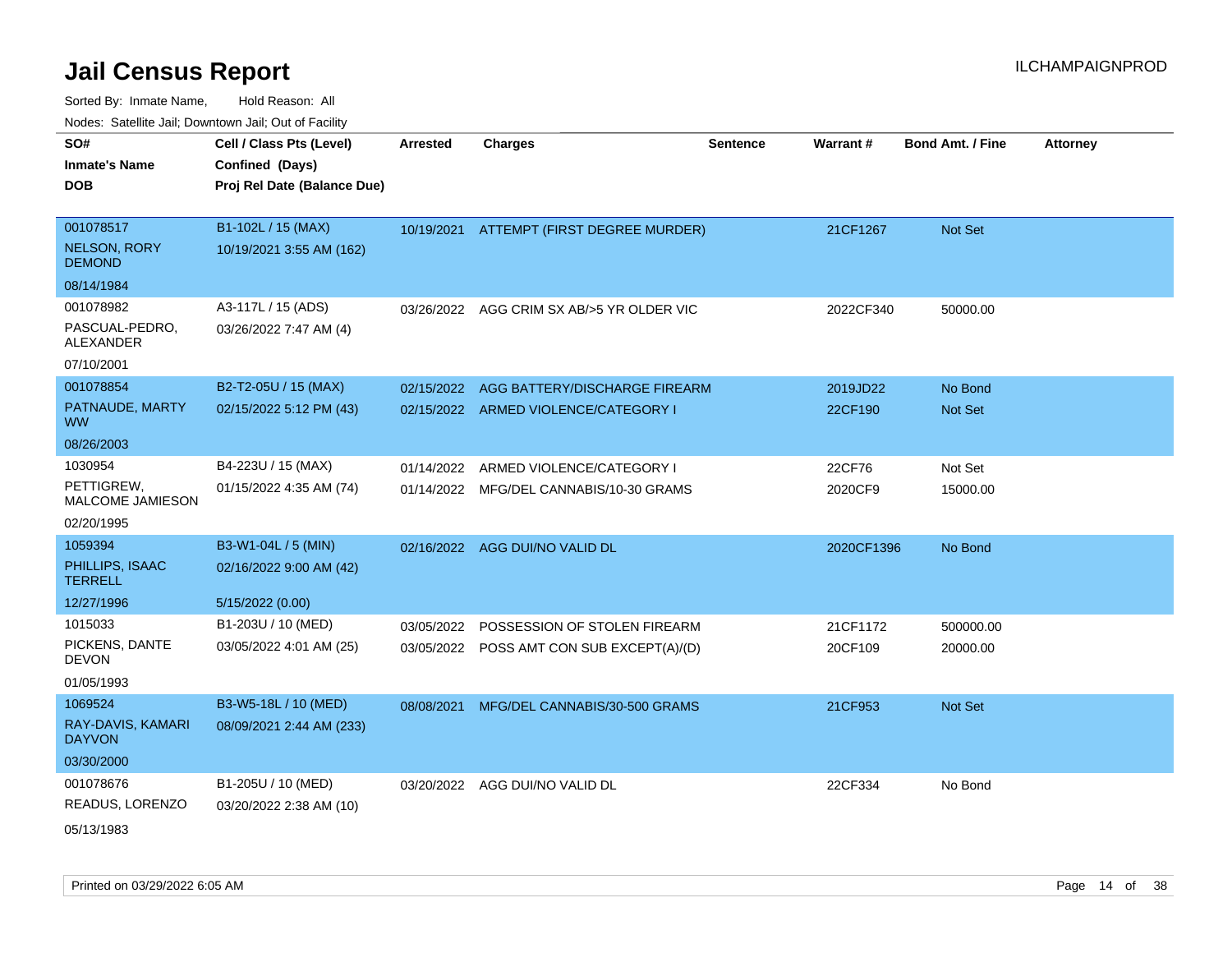Sorted By: Inmate Name, Hold Reason: All Nodes: Satellite Jail; Downtown Jail; Out of Facility

| SO#<br><b>Inmate's Name</b><br>DOB                 | Cell / Class Pts (Level)<br>Confined (Days)<br>Proj Rel Date (Balance Due) | <b>Arrested</b> | <b>Charges</b>                           | <b>Sentence</b> | Warrant#   | <b>Bond Amt. / Fine</b> | <b>Attorney</b> |
|----------------------------------------------------|----------------------------------------------------------------------------|-----------------|------------------------------------------|-----------------|------------|-------------------------|-----------------|
| 001078482<br><b>REED, MONTRES</b><br><b>ANTRON</b> | B1-204L / 10 (MED)<br>03/14/2022 12:06 PM (16)                             |                 | 03/14/2022 AGG DISCHARGE FIREARM/VEH/SCH |                 |            | 250000.00               |                 |
| 02/26/2004                                         |                                                                            |                 |                                          |                 |            |                         |                 |
| 982660<br>REYNOLDS, DAVID<br>ALLEN                 | A4-203U / 10 (MED)<br>03/22/2022 4:11 AM (8)                               | 03/22/2022      | <b>BURGLARY</b>                          |                 | 22CF339    | No Bond                 |                 |
| 03/27/2002                                         |                                                                            |                 |                                          |                 |            |                         |                 |
| 979485<br>RODRIGUEZ, JOSHUA<br><b>ANTHONY</b>      | B2-T4-16L / 15 (SPH)<br>03/12/2021 1:57 PM (383)                           | 03/12/2021      | <b>PRED CRIM SEX ASLT/VICTIM &lt;13</b>  |                 | 21CF282    | <b>Not Set</b>          |                 |
| 04/06/1990                                         |                                                                            |                 |                                          |                 |            |                         |                 |
| 61330                                              | B4-224L / 15 (MAX)                                                         | 12/01/2021      | ARMED HABITUAL CRIMINAL                  |                 | 21CF1473   | Not Set                 |                 |
| RUFFIN, JONATHON<br>CECIL                          | 12/01/2021 5:34 AM (119)                                                   | 12/01/2021      | PAROLE REVOCATION                        |                 | CH2107545  | No Bond                 |                 |
| 05/10/1984                                         |                                                                            |                 |                                          |                 |            |                         |                 |
| 1071161<br><b>SANDERS, MARKELL</b><br>LAMAR        | B4-124L / 15 (MAX)<br>08/18/2021 6:18 PM (224)                             | 08/18/2021      | DELIVERY OF OR POSSESSION OF W/ INT      |                 | 21CF1008   | No Bond                 |                 |
| 02/02/2000                                         |                                                                            |                 |                                          |                 |            |                         |                 |
| 001078898<br>SAROLAS, JONATHAN<br>E.<br>07/16/1988 | A4-205U / 15 (MAX)<br>03/02/2022 9:20 AM (28)                              |                 | 03/02/2022 AGG DISCHARGE FIREARM         |                 | 22CF254    | Not Set                 |                 |
| 1000820                                            | A4-103U / 15 (ADS)                                                         | 01/24/2022      | FELON POSS/USE WEAPON/FIREARM            |                 | 22CF105    | Not Set                 |                 |
| SCHNEIDER, SONGAN<br><b>MICHAEL</b>                | 01/24/2022 8:20 AM (65)                                                    |                 | 01/24/2022 AGGRAVATED DOMESTIC BATTERY   |                 | 21CF1433   | 25000.00                |                 |
| 08/18/1992                                         |                                                                            |                 |                                          |                 |            |                         |                 |
| 001078441                                          | BOOKF-3 / 15 (ADS)                                                         | 10/01/2021      | ARMED HABITUAL CRIMINAL                  |                 | 21CF1182   | Not Set                 |                 |
| SINGLETON, CORRIE<br><b>DERRELL</b>                | 10/01/2021 12:36 PM (180)                                                  | 12/20/2021      | SPEEDING 26-34 MPH OVER LIMIT            |                 | 2021TR2701 | 1000.00                 |                 |
|                                                    |                                                                            |                 |                                          |                 |            |                         |                 |

05/07/1983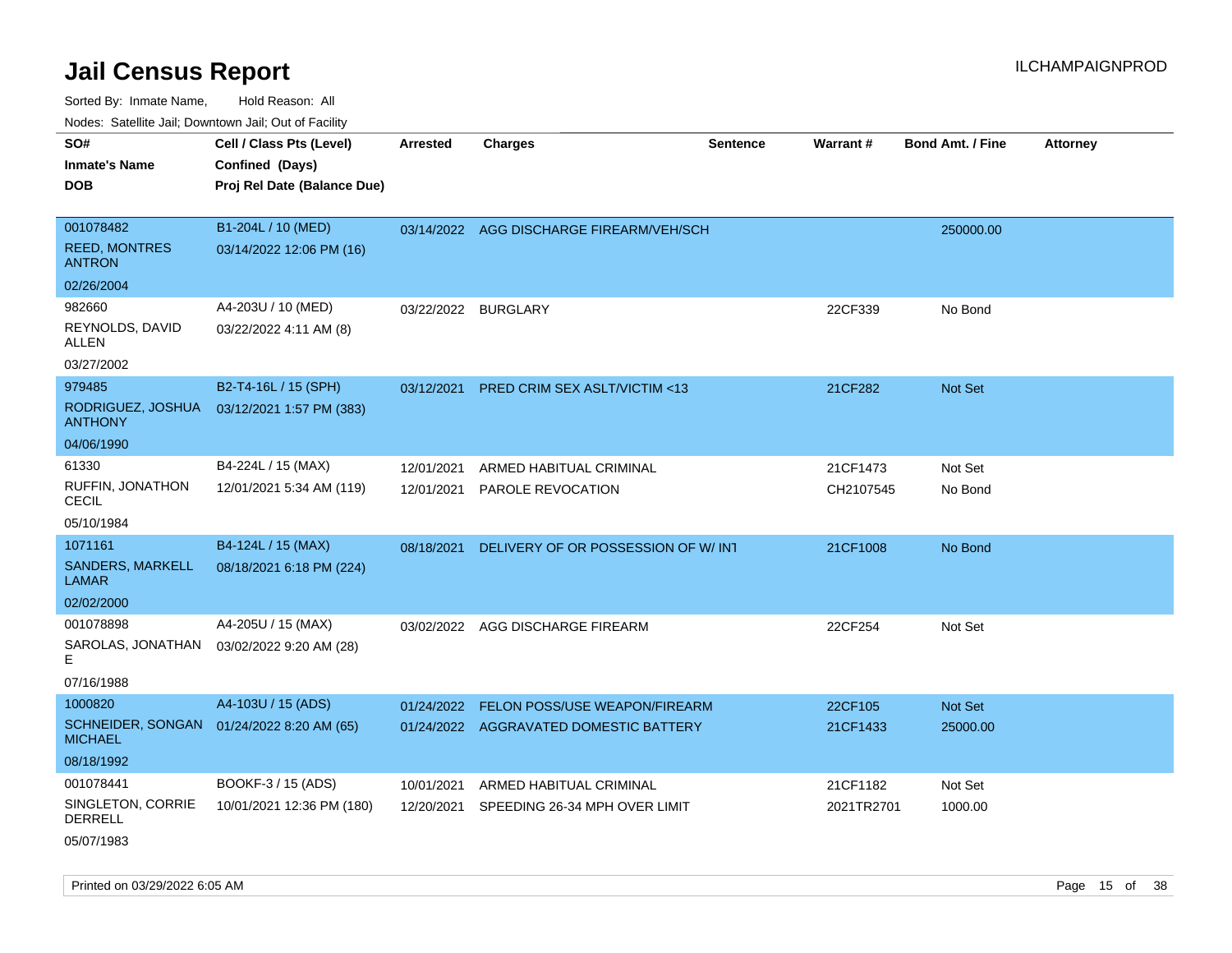| SO#<br><b>Inmate's Name</b>               | Cell / Class Pts (Level)<br>Confined (Days) | <b>Arrested</b> | <b>Charges</b>                           | <b>Sentence</b> | Warrant# | <b>Bond Amt. / Fine</b> | <b>Attorney</b> |
|-------------------------------------------|---------------------------------------------|-----------------|------------------------------------------|-----------------|----------|-------------------------|-----------------|
|                                           |                                             |                 |                                          |                 |          |                         |                 |
| <b>DOB</b>                                | Proj Rel Date (Balance Due)                 |                 |                                          |                 |          |                         |                 |
|                                           |                                             |                 |                                          |                 |          |                         |                 |
| 001078765                                 | B4-223L / 10 (MED)                          |                 | 01/13/2022 FELON POSS/USE WEAPON/FIREARM |                 | 22CF66   | Not Set                 |                 |
|                                           | SMITH, COREY ADRIAN 01/13/2022 7:32 PM (76) |                 |                                          |                 |          |                         |                 |
| 09/01/1987                                |                                             |                 |                                          |                 |          |                         |                 |
| 62924                                     | B4-226L / 10 (MED)                          | 03/11/2022      | FELON POSS/USE WEAPON/FIREARM            |                 | 22CF294  | Not Set                 |                 |
| <b>STARKS, JUSTIN</b>                     | 03/11/2022 2:29 AM (19)                     |                 | 03/11/2022 CRIM DMG TO PROP \$500-10K    |                 | 19CF63   | 3000.00                 |                 |
| <b>COURTNEY</b>                           |                                             |                 |                                          |                 |          |                         |                 |
| 08/12/1984                                |                                             |                 |                                          |                 |          |                         |                 |
| 001077770                                 | A1-226L / 5 (MIN)                           | 01/06/2022      | <b>RESIDENTIAL BURGLARY</b>              |                 | 21CF319  | <b>Not Set</b>          |                 |
|                                           | STOFFLE, KELLY ANNE 01/06/2022 3:14 PM (83) |                 |                                          |                 |          |                         |                 |
|                                           |                                             |                 |                                          |                 |          |                         |                 |
| 04/12/1989                                |                                             |                 |                                          |                 |          |                         |                 |
| 38305                                     | B2-T2-06L / 10 (SPH)                        | 03/18/2020      | <b>CRIMINAL SEXUAL ABUSE</b>             |                 | 20CF-343 | 500000.00               |                 |
| STOVER, JOSH<br><b>ANDREW</b>             | 03/18/2020 10:24 AM (742)                   |                 |                                          |                 |          |                         |                 |
| 08/18/1973                                |                                             |                 |                                          |                 |          |                         |                 |
| 001078471                                 | B4-221U / 10 (MED)                          | 10/11/2021      | AGG UUW/VEHICLE/<21                      | 18m (DOC)       | 21CF1210 | 100.00                  |                 |
| <b>THATCH, OMARION</b><br><b>DIAMONTE</b> | 10/11/2021 1:26 AM (170)                    |                 |                                          |                 |          |                         |                 |
| 09/05/2003                                |                                             |                 |                                          |                 |          |                         |                 |
| 32058                                     | B4-123U / 15 (MAX)                          | 06/14/2021      | <b>AGG DISCH FIREARM</b>                 |                 | 21CF690  | Not Set                 |                 |
| THOMPSON, STEVEN<br><b>ONEAL</b>          | 06/14/2021 6:44 AM (289)                    |                 |                                          |                 |          |                         |                 |
| 03/14/1969                                |                                             |                 |                                          |                 |          |                         |                 |
| 001078792                                 | A4-104L / 15 (ADS)                          | 01/24/2022      | <b>FUGITIVE FROM JUSTICE</b>             |                 | 22CF99   | <b>Not Set</b>          |                 |
| <b>TRAMBLE, TOM</b>                       | 01/24/2022 10:24 AM (65)                    | 01/24/2022      | <b>FUGITIVE FROM JUSTICE</b>             |                 | 22CF100  | <b>Not Set</b>          |                 |
| <b>MARCUS</b>                             |                                             |                 | 01/24/2022 ARMED VIOLENCE/CATEGORY I     |                 | 22CF101  | <b>Not Set</b>          |                 |
| 02/28/1985                                |                                             |                 |                                          |                 |          |                         |                 |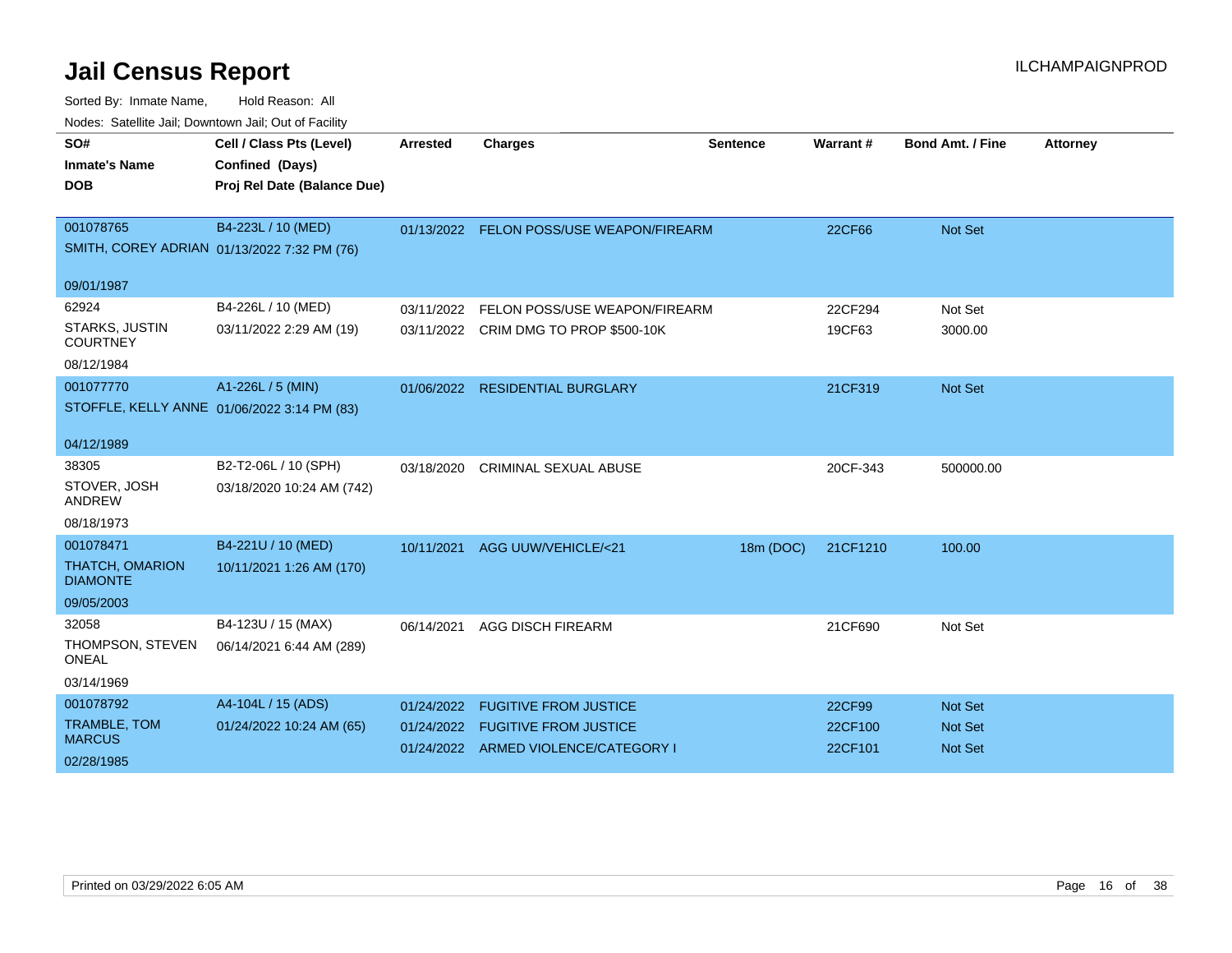| SO#<br><b>Inmate's Name</b>                   | Cell / Class Pts (Level)<br>Confined (Days) | <b>Arrested</b>   | <b>Charges</b>                         | <b>Sentence</b> | Warrant#     | <b>Bond Amt. / Fine</b> | <b>Attorney</b> |
|-----------------------------------------------|---------------------------------------------|-------------------|----------------------------------------|-----------------|--------------|-------------------------|-----------------|
| <b>DOB</b>                                    | Proj Rel Date (Balance Due)                 |                   |                                        |                 |              |                         |                 |
|                                               |                                             |                   |                                        |                 |              |                         |                 |
| 1076325                                       | A3-211U / 15 (ADS)                          |                   | 03/25/2022 AGG UUW/LOADED/NO FCCA/FOID |                 | 2020CF742    | 25000.00                |                 |
| <b>TURNER, PRINTISS</b><br>VASHAWN-DEMAN,     | 03/25/2022 3:15 PM (5)                      | 03/25/2022 MURDER |                                        |                 | 2021CF1071   | 1500000.00              |                 |
| 11/10/2001                                    |                                             | 03/25/2022        | <b>DOMESTIC BATTERY</b>                |                 | 20CM468      | 1000.00                 |                 |
|                                               |                                             |                   | 03/25/2022 AGG UUW/LOADED/NO FCCA/FOID |                 | 21CF1520     | 50000.00                |                 |
|                                               |                                             | 03/28/2022        | <b>FUGITIVE FROM JUSTICE</b>           |                 | 22CFAWOW     | 50000.00                |                 |
| 001078990                                     | BOOKF-2                                     | 03/28/2022        | DOMESTIC BATTERY                       |                 | 2022-CM-AWOW | Not Set                 |                 |
| VAZQUEZ, IRENE                                | 03/28/2022 7:57 PM (2)                      |                   |                                        |                 |              |                         |                 |
| 10/03/1979                                    |                                             |                   |                                        |                 |              |                         |                 |
| 996098                                        | A3-213U                                     |                   | 03/25/2022 AGG UUW/PERSON/NO FOID      |                 | 21CF1007     | No Bond                 |                 |
| <b>WASHINGTON,</b><br><b>DANTAEVIOUS</b>      | 03/25/2022 10:18 AM (5)                     |                   |                                        |                 |              |                         |                 |
| 11/14/1991                                    | 4/23/2022 (0.00)                            |                   |                                        |                 |              |                         |                 |
| 1070737                                       | A1-126L / 15 (MAX)                          | 10/14/2021        | AGG KIDNAPG/<13/INTEL DISABL           | (DHS)           | 2020CF418    | 250000.00               |                 |
| <b>WASHINGTON.</b><br><b>JASTINA VIRGINIA</b> | 10/14/2021 12:02 PM (167)                   |                   |                                        |                 |              |                         |                 |
| 04/11/2000                                    |                                             |                   |                                        |                 |              |                         |                 |
| 1035462                                       | A3-213L / 15 (ADS)                          |                   | 03/25/2022 ARMED HABITUAL CRIMINAL     |                 | 22CF186      | 750000.00               |                 |
| <b>WASHINGTON, MARK</b><br><b>ANTHONY</b>     | 03/25/2022 8:47 AM (5)                      |                   |                                        |                 |              |                         |                 |
| 01/06/1994                                    |                                             |                   |                                        |                 |              |                         |                 |
| 977140                                        | B1-203L / 10 (MED)                          | 10/24/2021        | ARMED HABITUAL CRIMINAL                |                 | 21CF1289     | Not Set                 |                 |
| <b>WEBSTER, DERRIAL</b><br><b>DEVON</b>       | 10/24/2021 2:46 AM (157)                    |                   |                                        |                 |              |                         |                 |
| 01/14/1990                                    |                                             |                   |                                        |                 |              |                         |                 |
| 001078991                                     | BOOKH-7                                     |                   | 03/28/2022 DOMESTIC BATTERY            |                 | 2022CMAWOW   | No Bond                 |                 |
| <b>WHEELER, TRENT</b><br><b>DANIEL</b>        | 03/28/2022 9:17 PM (2)                      |                   |                                        |                 |              |                         |                 |
| 07/12/2002                                    |                                             |                   |                                        |                 |              |                         |                 |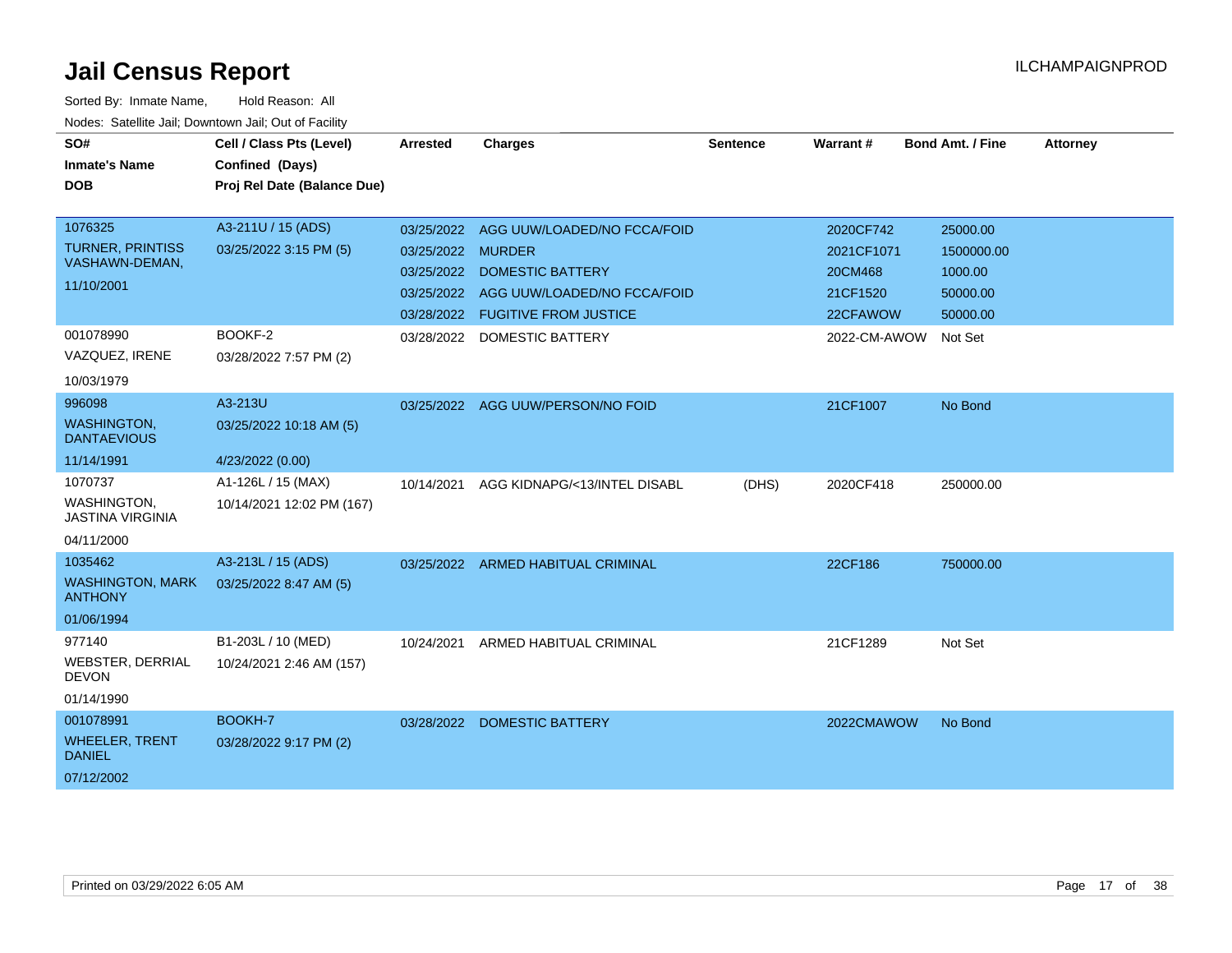Sorted By: Inmate Name, Hold Reason: All

|  |  | Nodes: Satellite Jail; Downtown Jail; Out of Facility |
|--|--|-------------------------------------------------------|
|--|--|-------------------------------------------------------|

| SO#<br><b>Inmate's Name</b><br><b>DOB</b>                             | Cell / Class Pts (Level)<br>Confined (Days)<br>Proj Rel Date (Balance Due) | <b>Arrested</b>   | <b>Charges</b>                                                            | <b>Sentence</b> | Warrant#               | <b>Bond Amt. / Fine</b> | <b>Attorney</b> |
|-----------------------------------------------------------------------|----------------------------------------------------------------------------|-------------------|---------------------------------------------------------------------------|-----------------|------------------------|-------------------------|-----------------|
| 001078328<br><b>WHITE, JUSTIN</b><br><b>STEVEN</b><br>10/25/1995      | B1-105L / 15 (MAX)<br>08/30/2021 10:48 AM (212)                            | 08/30/2021        | <b>FELON POSS/USE WEAPON/FIREARM</b>                                      |                 | 21CF1045               | Not Set                 |                 |
| 001078983<br><b>WILLIAMS, CORINTH</b><br><b>EUGEINA</b><br>09/03/2002 | BOOKH-2<br>03/26/2022 10:40 PM (4)                                         | 03/26/2022        | AGG BATTERY/PUBLIC PLACE                                                  |                 | 22CF358                | No Bond                 |                 |
| 638552<br><b>WILLIAMS, MICHAEL</b><br><b>JAMES</b><br>03/29/1964      | B2-T2-08L / 5 (SPH)<br>10/07/2021 12:20 PM (174)                           | 10/07/2021        | CHILD PORNOGRAPHY/PHOTOGRAPH                                              |                 | 2021CF1207             | No Bond                 |                 |
| 1066370<br><b>WILLIAMS, REONTE</b><br><b>REMIR</b><br>05/14/1999      | B1-101L / 15 (MAX)<br>07/28/2021 5:40 AM (245)                             | 07/28/2021        | ARMED VIOLENCE/CATEGORY III                                               |                 | 2021 CF 882            | Not Set                 |                 |
| 001078935<br><b>WILSON, DEVONJ</b><br><b>LANCE</b><br>03/30/1986      | B1-201U / 10 (MED)<br>03/12/2022 3:25 AM (18)                              | 03/12/2022        | <b>UNLWFL POSS FIREARM</b><br>03/12/2022 FELON POSSESS WEAPON/2ND+        |                 | 2021CF131<br>2020CF169 | 30000.00<br>10000.00    |                 |
| 1051953<br>WINSTON, ALYSSIA<br><b>LETEECE</b><br>03/17/1996           | A1-124U / 10 (ADS)<br>02/02/2022 4:29 AM (56)                              | 02/02/2022        | DOMESTIC BATTERY/OTHER PRIOR<br>03/28/2022 AGG ROBBERY/INDICATE ARM W/FIR |                 | 22CF144<br>22CF353     | Not Set<br>Not Set      |                 |
| 001077794<br>ZORN, KATIE LYNN<br>04/13/1992                           | BOOKF-2<br>03/28/2022 10:05 PM (2)                                         |                   | 03/28/2022 POSSESS DRUG PARAPHERNALIA                                     |                 | 21CM67                 | 5000.00                 |                 |
| <b>Total Satellite Jail: 137</b>                                      |                                                                            | <b>Males: 115</b> | Females: 22<br>Unknown: 0                                                 |                 |                        |                         |                 |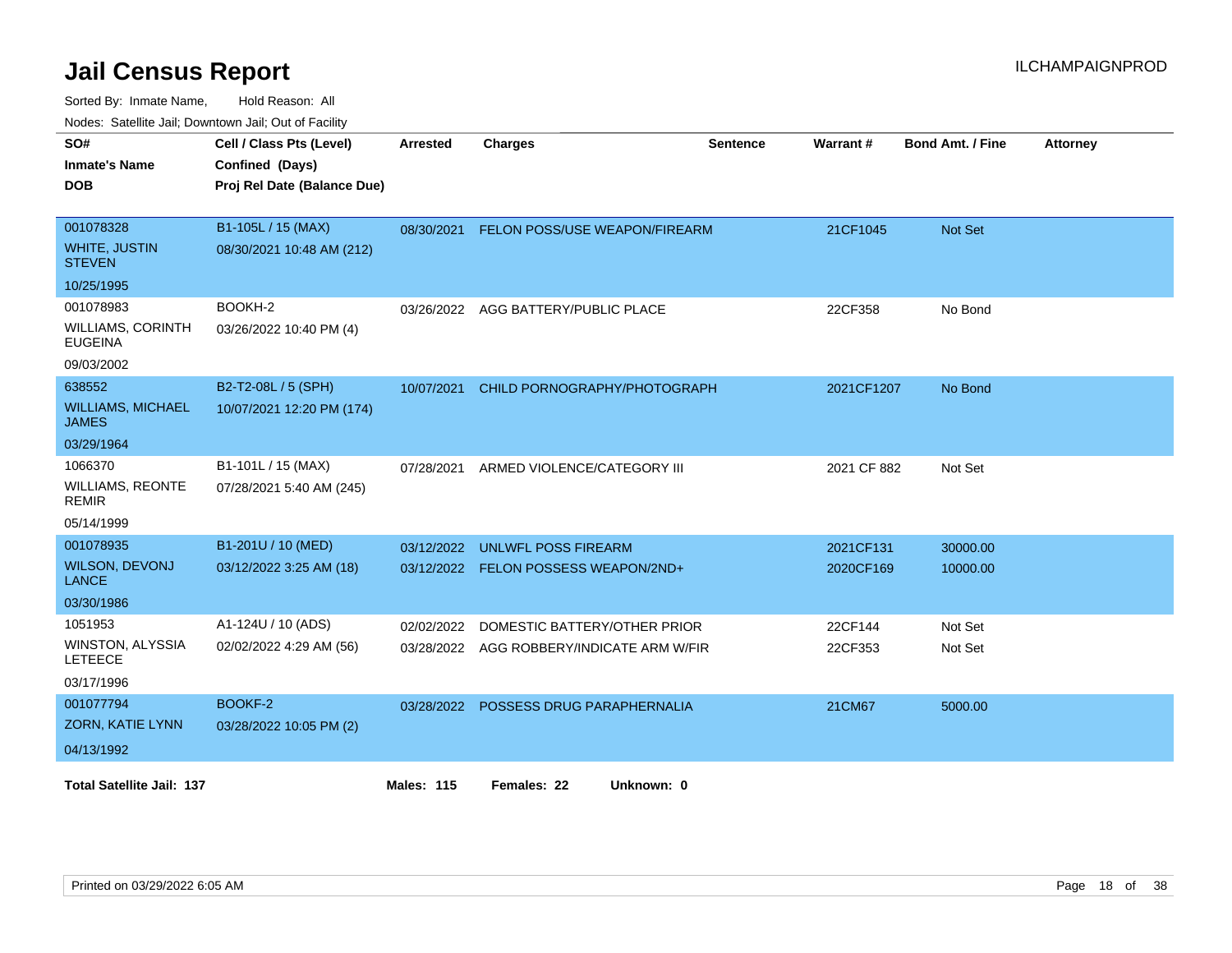| <b>Downtown Jail</b><br>SO#               | Cell / Class Pts (Level)    | <b>Arrested</b>          | <b>Charges</b>                                              | Sentence | <b>Warrant#</b>     | <b>Bond Amt. / Fine</b> | <b>Attorney</b> |
|-------------------------------------------|-----------------------------|--------------------------|-------------------------------------------------------------|----------|---------------------|-------------------------|-----------------|
| <b>Inmate's Name</b>                      | Confined (Days)             |                          |                                                             |          |                     |                         |                 |
| <b>DOB</b>                                | Proj Rel Date (Balance Due) |                          |                                                             |          |                     |                         |                 |
|                                           |                             |                          |                                                             |          |                     |                         |                 |
| 952871                                    | G3U / 5 (MIN)               |                          | 03/13/2022 METH DELIVERY/5<15 GRAMS                         |          | 22CF300             | No Bond                 |                 |
| AUTEBERRY, JOSHUA<br><b>DAVID</b>         | 03/13/2022 7:24 PM (17)     |                          |                                                             |          |                     |                         |                 |
| 12/28/1984                                |                             |                          |                                                             |          |                     |                         |                 |
| 001077899                                 | G7U / 5 (MIN)               | 03/20/2022               | <b>BURGLARY</b>                                             |          | 21CF593             | 20000.00                |                 |
| BARKSDALE, RAY<br><b>SHAWN</b>            | 03/20/2022 2:40 PM (10)     | 03/20/2022               | POSSESSION OF METH/5<15 GRAMS                               |          | 21CF655             | 20000.00                |                 |
| 10/31/1990                                |                             |                          | 03/20/2022 POSS STOLEN VEHICLE                              |          | 21CF505             | 20000.00                |                 |
| 47897                                     | J5L / 15 (ADS)              |                          |                                                             |          |                     |                         |                 |
| <b>BRANAMAN,</b>                          | 01/19/2022 9:21 PM (70)     | 01/19/2022<br>01/19/2022 | <b>PAROLE REVOCATION</b><br><b>VIOLATE ORDER PROTECTION</b> |          | VA2201139<br>22CF85 | No Bond<br>Not Set      |                 |
| <b>CLIFFORD EARL</b>                      |                             | 01/19/2022               | DRVG REVOKED/2+/PERS INJ/DEATH                              |          | 22CF84              | <b>Not Set</b>          |                 |
| 03/09/1975                                |                             | 02/08/2022               | <b>DRIVE REVOKED/RECK HOMIC/3</b>                           |          | 21CF1280            | <b>Not Set</b>          |                 |
|                                           |                             | 02/08/2022               | DRIVING ON REVOKED LICENSE                                  |          | 21TR8305            | Not Set                 |                 |
| 1027929                                   | F6L / 15 (MAX)              | 12/18/2021               | HOME INVASION/CAUSE INJURY                                  |          | 21CF1560            | No Bond                 |                 |
| <b>BROUGHTON, MARK</b><br>ANTHONY, Junior | 12/18/2021 2:55 AM (102)    |                          |                                                             |          |                     |                         |                 |
| 02/15/1990                                |                             |                          |                                                             |          |                     |                         |                 |
| 1067476                                   | F7U / 10 (MED)              | 11/13/2021               | AGG DOMESTIC BATTERY/STRANGLE                               |          | 20CF575             | 5000.00                 |                 |
| <b>BROWN, JAMES</b><br><b>BRONELL</b>     | 11/13/2021 2:35 AM (137)    | 11/13/2021               | <b>RESIDENTIAL BURGLARY</b>                                 |          | 21CF385             | 25000.00                |                 |
| 01/08/1996                                |                             |                          |                                                             |          |                     |                         |                 |
| 995432                                    | H5L / 10 (ADS)              | 12/20/2021               | FAIL TO RPT WKLY/NO FIXED ADDR                              |          | 21CF1559            | Not Set                 |                 |
| BROWN, JAVON<br><b>SHANTEZ</b>            | 12/20/2021 2:06 AM (100)    |                          |                                                             |          |                     |                         |                 |
| 10/14/1991                                |                             |                          |                                                             |          |                     |                         |                 |
| 001078900                                 | J7L / 15 (ADS)              | 03/02/2022               | MURDER/INTENT TO KILL/INJURE                                |          | 22CF252             | Not Set                 |                 |
| <b>BYRD, ANDREW</b><br><b>DARNELL</b>     | 03/02/2022 11:59 PM (28)    |                          |                                                             |          |                     |                         |                 |
| 12/30/2003                                |                             |                          |                                                             |          |                     |                         |                 |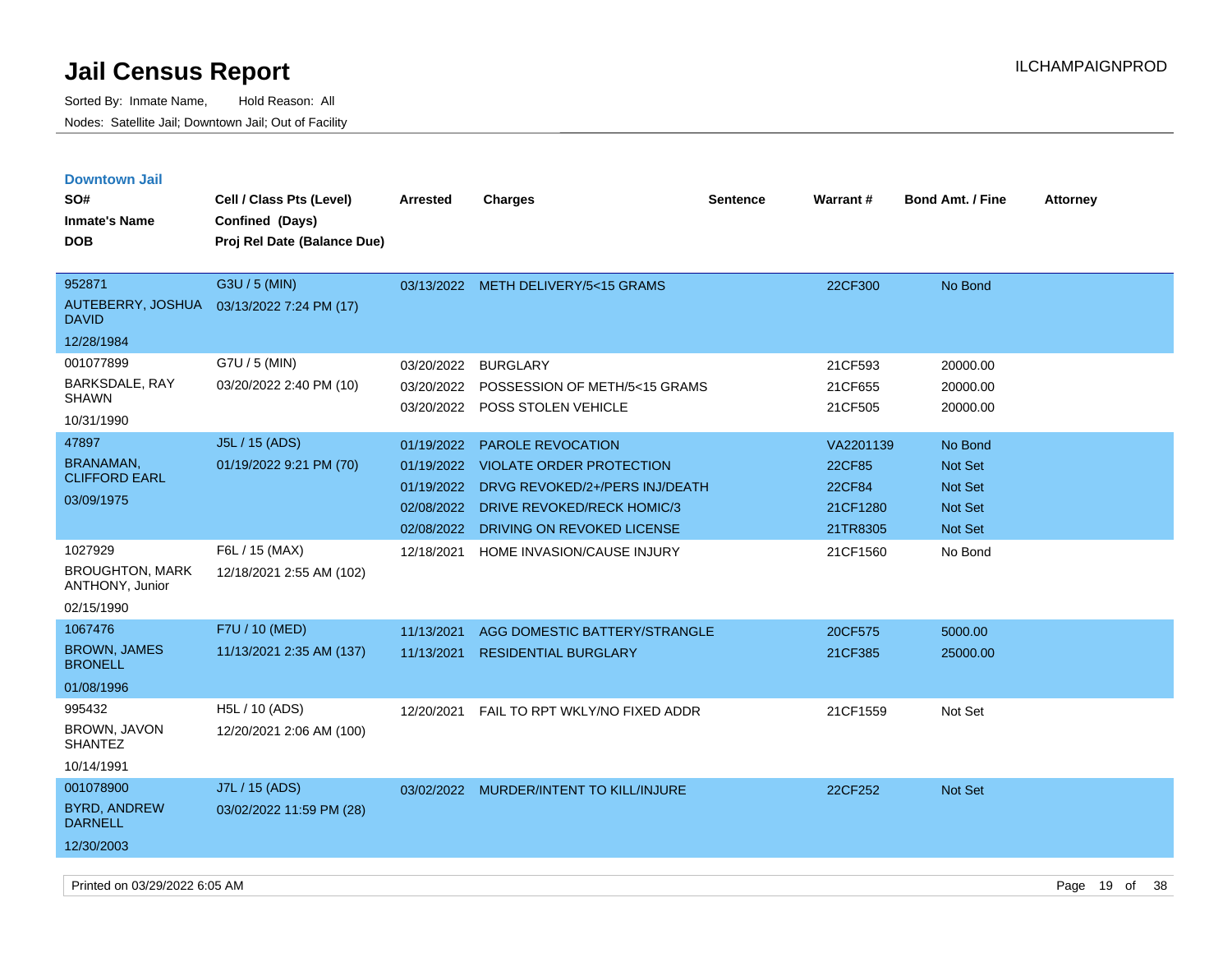Sorted By: Inmate Name, Hold Reason: All Nodes: Satellite Jail; Downtown Jail; Out of Facility

| Noues. Satellite Jali, Downtown Jali, Out of Facility |                                            |                 |                                     |                 |                 |                         |                 |
|-------------------------------------------------------|--------------------------------------------|-----------------|-------------------------------------|-----------------|-----------------|-------------------------|-----------------|
| SO#                                                   | Cell / Class Pts (Level)                   | <b>Arrested</b> | <b>Charges</b>                      | <b>Sentence</b> | <b>Warrant#</b> | <b>Bond Amt. / Fine</b> | <b>Attorney</b> |
| <b>Inmate's Name</b>                                  | Confined (Days)                            |                 |                                     |                 |                 |                         |                 |
| <b>DOB</b>                                            | Proj Rel Date (Balance Due)                |                 |                                     |                 |                 |                         |                 |
|                                                       |                                            |                 |                                     |                 |                 |                         |                 |
| 001077954                                             | C4L / 10 (MED)                             | 12/21/2021      | <b>RESIDENTIAL BURGLARY</b>         |                 | 21CF1570        | <b>Not Set</b>          |                 |
| CALKINS, STEVEN RAY 12/21/2021 6:35 AM (99)           |                                            |                 |                                     |                 |                 |                         |                 |
| 01/01/1992                                            |                                            |                 |                                     |                 |                 |                         |                 |
| 001078092                                             | H2U / 10 (ADS)                             | 12/27/2021      | AGG BATTERY/PUBLIC PLACE            |                 | 2021CF1042      | 5000.00                 |                 |
| <b>WILLIAM</b>                                        | CHOUNARD, STANLEY 12/27/2021 10:47 PM (93) |                 |                                     |                 |                 |                         |                 |
| 06/25/1986                                            |                                            |                 |                                     |                 |                 |                         |                 |
| 56241                                                 | E1L / 5 (MIN)                              | 01/13/2022      | <b>VIOLATE ORDER/PRIOR DOM BTRY</b> |                 | 22CF59          | Not Set                 |                 |
| <b>CLARK, DAMON</b><br><b>GILLMORE</b>                | 01/13/2022 4:36 AM (76)                    |                 |                                     |                 |                 |                         |                 |
| 12/21/1976                                            |                                            |                 |                                     |                 |                 |                         |                 |
| 001078838                                             | K2 / 15 (ADS)                              | 02/12/2022      | PRED CRIM SEX ASLT/BODILY HARM      |                 | 21CF30          | 150000.00               |                 |
| CLAYTON, KAREEM<br>JAMAL                              | 02/12/2022 8:55 AM (46)                    |                 |                                     |                 |                 |                         |                 |
| 02/03/1974                                            |                                            |                 |                                     |                 |                 |                         |                 |
| 1075361                                               | C6L / 5 (ADS)                              | 04/16/2021      | <b>BURGLARY</b>                     |                 | 21CF414         | <b>Not Set</b>          |                 |
| <b>COWART, TORREY</b><br>BENJAMEN, Junior             | 04/16/2021 9:17 PM (348)                   |                 |                                     |                 |                 |                         |                 |
| 11/22/1987                                            |                                            |                 |                                     |                 |                 |                         |                 |
| 1067370                                               | E6L / 15 (ADS)                             | 11/05/2021      | FIREARM/FOID INVALID/NOT ELIG       |                 | 21CF1370        | Not Set                 |                 |
| DAVIS, AUSTIN<br><b>CHRISTOPHER</b>                   | 11/06/2021 12:23 AM (144)                  |                 |                                     |                 |                 |                         |                 |
| 08/11/1997                                            |                                            |                 |                                     |                 |                 |                         |                 |
| 001077214                                             | F8L / 15 (MAX)                             | 12/20/2021      | <b>MURDER</b>                       |                 | 21CF1572        | Not Set                 |                 |
| DAVIS-MURDOCK,<br><b>ERION VASSHAD</b>                | 12/21/2021 10:13 AM (99)                   |                 |                                     |                 |                 |                         |                 |
| 06/22/1998                                            |                                            |                 |                                     |                 |                 |                         |                 |
| 64070                                                 | C3L / 10 (MED)                             | 02/18/2022      | <b>BURGLARY</b>                     |                 | 21CF1176        | 20000.00                |                 |
| DECKER, ANTHONY V                                     | 02/18/2022 6:52 PM (40)                    | 02/18/2022      | POSSESSION OF METH< 5 GRAMS         |                 | 21CF1205        | 15000.00                |                 |

11/27/1982

Printed on 03/29/2022 6:05 AM **Page 20** of 38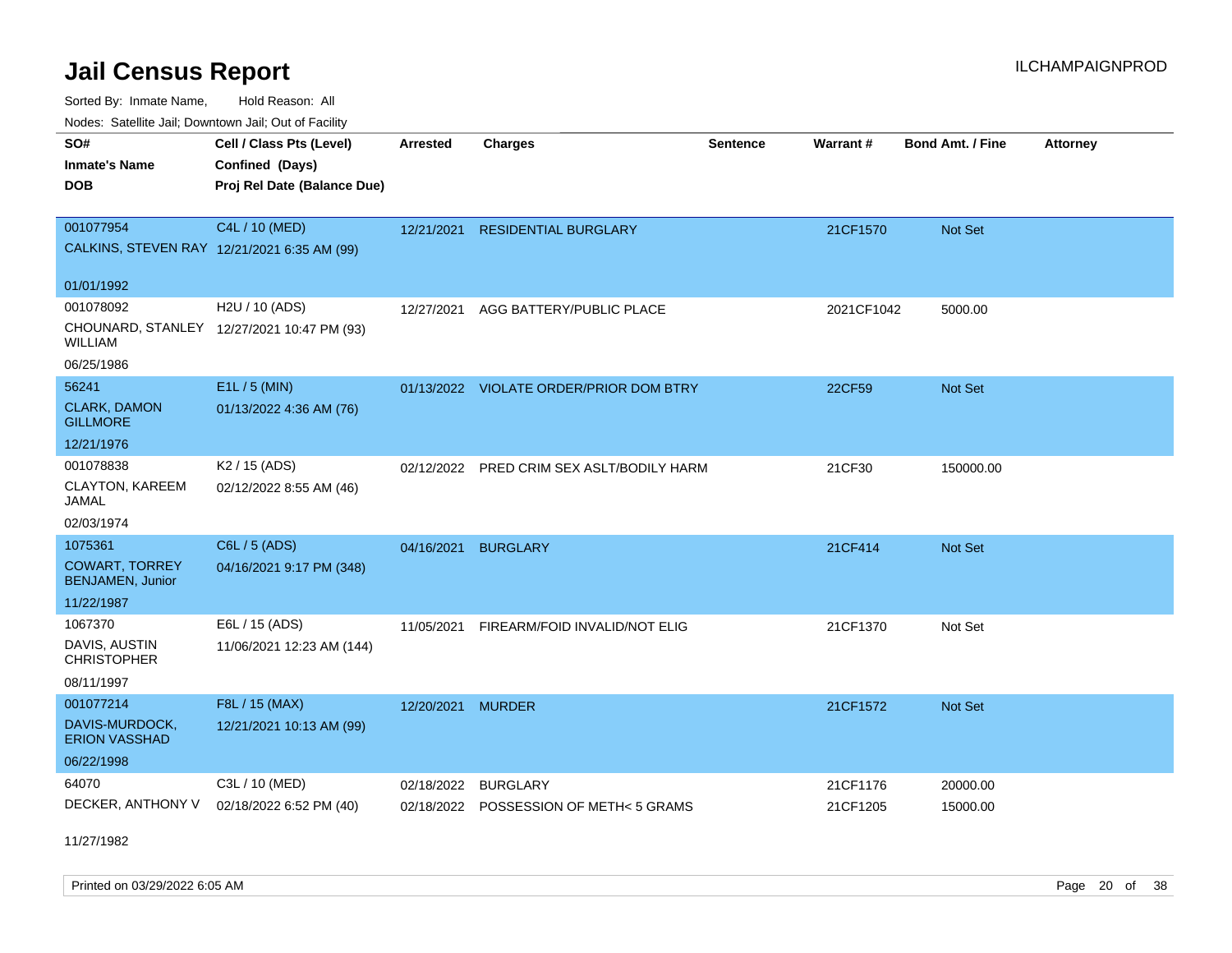| roaco. Catolino dall, Downtown dall, Out of Fability |                             |                 |                                     |                 |            |                         |                 |
|------------------------------------------------------|-----------------------------|-----------------|-------------------------------------|-----------------|------------|-------------------------|-----------------|
| SO#                                                  | Cell / Class Pts (Level)    | <b>Arrested</b> | <b>Charges</b>                      | <b>Sentence</b> | Warrant#   | <b>Bond Amt. / Fine</b> | <b>Attorney</b> |
| <b>Inmate's Name</b>                                 | Confined (Days)             |                 |                                     |                 |            |                         |                 |
| <b>DOB</b>                                           | Proj Rel Date (Balance Due) |                 |                                     |                 |            |                         |                 |
|                                                      |                             |                 |                                     |                 |            |                         |                 |
| 001078223                                            | G6L / 5 (MIN)               |                 | 11/09/2021 AGG DUI/NO VALID DL      |                 | 21CF1382   | <b>Not Set</b>          |                 |
| DIEGO-MATEO,<br><b>JOAQUIN</b>                       | 11/09/2021 10:52 PM (141)   |                 |                                     |                 |            |                         |                 |
| 01/23/2002                                           |                             |                 |                                     |                 |            |                         |                 |
| 571307                                               | J3L / 15 (ADS)              | 09/14/2020      | CRIM SEXUAL ABUSE/CONSENT           |                 | 2020CF1026 | Not Set                 |                 |
| DOMINGO-<br>CASTANEDA,                               | 09/14/2020 11:19 PM (562)   | 09/14/2020      | PRED CRIM SEX ASLT/VICTIM <13       |                 | 2020CF1025 | Not Set                 |                 |
| 09/29/1989                                           |                             |                 |                                     |                 |            |                         |                 |
| 527379                                               | D6 / 15 (ADS)               | 10/25/2021      | <b>ARMED HABITUAL CRIMINAL</b>      |                 | 21CF1297   | <b>Not Set</b>          |                 |
| DRAKE, MARCELL<br><b>DEON</b>                        | 10/25/2021 5:05 PM (156)    | 10/27/2021      | AGG DOMESTIC BATTERY/STRANGLE       |                 | 21CF1245   | Not Set                 |                 |
| 04/20/1987                                           |                             |                 |                                     |                 |            |                         |                 |
| 959292                                               | K1 / 15 (ADS)               | 04/01/2021      | ATTEMPT (FIRST DEGREE MURDER)       |                 | 2020CF565  | 2000000.00              |                 |
| DUNCAN, COREYON<br><b>ANTHONY</b>                    | 04/01/2021 8:46 PM (363)    | 12/17/2021      | <b>MURDER</b>                       |                 | 21CF1542   | Not Set                 |                 |
| 01/17/1989                                           |                             |                 |                                     |                 |            |                         |                 |
| 1053207                                              | K3 / 15 (SPH)               | 06/06/2019      | MURDER/INTENT TO KILL/INJURE        |                 | 2019-CF849 | 2000000.00              |                 |
| FAUST, JAQUAVEON<br><b>LAVELL</b>                    | 06/06/2019 2:24 PM (1,028)  |                 |                                     |                 |            |                         |                 |
| 07/25/1996                                           |                             |                 |                                     |                 |            |                         |                 |
| 524764                                               | G3L / 5 (MIN)               | 09/18/2021      | METH DELIVERY/15<100 GRAMS          |                 | 21CF627    | 50000.00                |                 |
| <b>FISCUS, ROBERT</b><br>LOWELL                      | 09/18/2021 10:50 AM (193)   |                 |                                     |                 |            |                         |                 |
| 02/17/1986                                           |                             |                 |                                     |                 |            |                         |                 |
| 1063104                                              | G1U / 5 (MIN)               | 01/10/2022      | <b>VIOLATE ORDER PROTECTION</b>     |                 | 21CF1258   | 25000.00                |                 |
| <b>FUSON, KEITH</b><br><b>EDWARD</b>                 | 01/10/2022 9:14 PM (79)     |                 | 01/10/2022 VIOLATE ORDER PROTECTION |                 | 21CF1259   | 25000.00                |                 |
| 05/07/1987                                           |                             |                 |                                     |                 |            |                         |                 |
| 32913                                                | $11 / 15$ (ADS)             | 12/03/2021      | PRED CRIM SEX ASLT/VICTIM <13       |                 | 21CF1481   | Not Set                 |                 |
| GROB, WARREN A,<br>Junior                            | 12/03/2021 4:24 PM (117)    |                 |                                     |                 |            |                         |                 |
| 12/07/1950                                           |                             |                 |                                     |                 |            |                         |                 |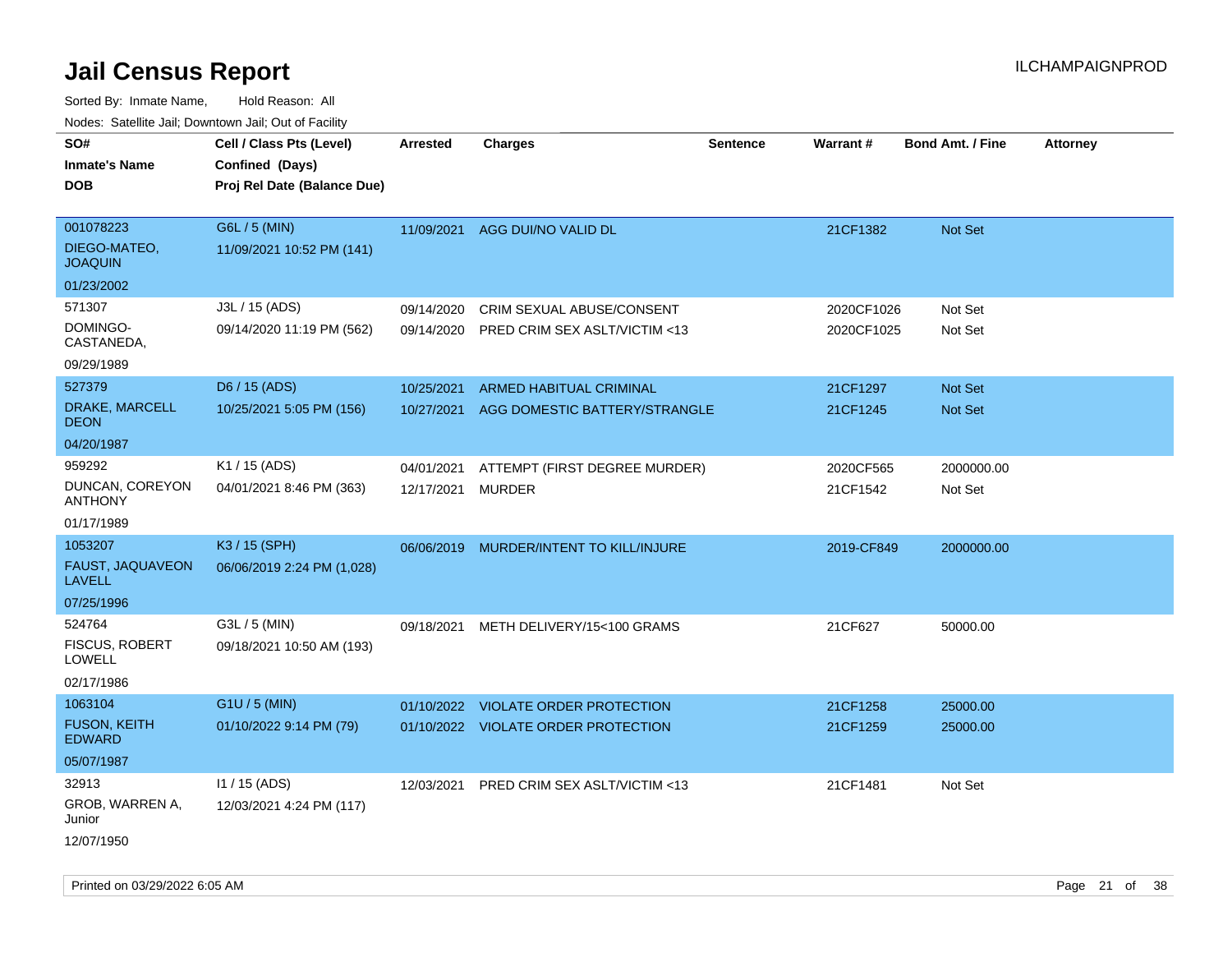| SO#                                           | Cell / Class Pts (Level)    | <b>Arrested</b>  | <b>Charges</b>                        | <b>Sentence</b> | Warrant# | <b>Bond Amt. / Fine</b> | <b>Attorney</b> |
|-----------------------------------------------|-----------------------------|------------------|---------------------------------------|-----------------|----------|-------------------------|-----------------|
| <b>Inmate's Name</b>                          | Confined (Days)             |                  |                                       |                 |          |                         |                 |
| <b>DOB</b>                                    | Proj Rel Date (Balance Due) |                  |                                       |                 |          |                         |                 |
|                                               |                             |                  |                                       |                 |          |                         |                 |
| 001078871                                     | G9U / 5 (ADS)               | 02/22/2022       | <b>ESCAPE/VIOLATE ELEC MONITORING</b> |                 | 22CF316  | 150000.00               |                 |
| <b>HARRIS, MARTELL</b>                        | 02/22/2022 3:44 PM (36)     | 02/22/2022       | <b>RESIDENTIAL BURGLARY</b>           |                 | 2020JD14 | No Bond                 |                 |
| <b>TE'SHAWN</b>                               |                             |                  | 02/22/2022 INDIRECT CRIMINAL CONTEMPT |                 | 2020CC9  | 20000.00                |                 |
| 07/02/2003                                    |                             |                  |                                       |                 |          |                         |                 |
| 001078868                                     | $12/5$ (ADS)                | 02/24/2022       | STALKING/CAUSE FEAR FOR SAFETY        |                 | 22CF227  | 150000.00               |                 |
| HARRIS-MINER,<br><b>NICHOLAS</b>              | 02/24/2022 3:56 PM (34)     |                  |                                       |                 |          |                         |                 |
| 07/08/1998                                    |                             |                  |                                       |                 |          |                         |                 |
| 1073611                                       | G4L / 5 (MIN)               | 02/09/2021       | MFG 15>100 GR ECSTASY/ANALOG          |                 | 21CF121  | 500000.00               |                 |
| <b>HAYES, CAMERON</b><br><b>TAYLOR MALEEK</b> | 02/09/2021 3:10 PM (414)    | 02/09/2021       | DELIVERY OF OR POSSESSION OF W/INT    |                 | 21CF160  | <b>Not Set</b>          |                 |
| 08/10/1998                                    |                             |                  |                                       |                 |          |                         |                 |
| 518711                                        | G5L / 5 (MIN)               | 01/30/2022 THEFT |                                       |                 | 22CF133  | Not Set                 |                 |
| INGERSON, LUCUS<br>JAMES                      | 01/30/2022 4:57 PM (59)     |                  |                                       |                 |          |                         |                 |
| 09/16/1979                                    |                             |                  |                                       |                 |          |                         |                 |
| 001078766                                     | $13/5$ (ADS)                | 02/08/2022       | <b>AGGRAVATED BATTERY</b>             |                 | 22CF160  | <b>Not Set</b>          |                 |
| JOHNSON, IYONZI                               | 02/08/2022 11:56 AM (50)    | 02/08/2022       | <b>BURGLARY</b>                       |                 | 22CF63   | 3000.00                 |                 |
| 07/16/1994                                    |                             |                  |                                       |                 |          |                         |                 |
| 001078818                                     | D3 / 10 (MED)               | 02/04/2022       | DOMESTIC BATTERY/OTHER PRIOR          |                 | 22CF148  | Not Set                 |                 |
| KINSEL, EVERAL<br>MICHAEL WILLIAM             | 02/04/2022 7:37 PM (54)     |                  |                                       |                 |          |                         |                 |
| 10/16/1985                                    |                             |                  |                                       |                 |          |                         |                 |
| 527447                                        | J1L / 10 (ADS)              | 02/22/2022       | <b>BURGLARY</b>                       |                 | 22CF224  | <b>Not Set</b>          |                 |
| KIRKWOOD, TYLER                               | 02/22/2022 10:47 AM (36)    | 02/22/2022       | AGG BATTERY/GREAT BODILY HARM         |                 | 22CF223  | Not Set                 |                 |
| <b>JAMES</b>                                  |                             | 02/23/2022       | <b>BURGLARY</b>                       |                 | 22CF152  | <b>Not Set</b>          |                 |
| 10/04/1985                                    |                             |                  |                                       |                 |          |                         |                 |
| 29681                                         | J2L / 15 (ADS)              | 07/14/2020       | PREDATORY CRIMINAL SEX ASSLT/CHILD    |                 | 20CF-781 | 250000.00               |                 |
| LENOIR, JOHN<br><b>CHRISTOPHER</b>            | 07/14/2020 12:51 PM (624)   |                  |                                       |                 |          |                         |                 |
| 04/20/1966                                    |                             |                  |                                       |                 |          |                         |                 |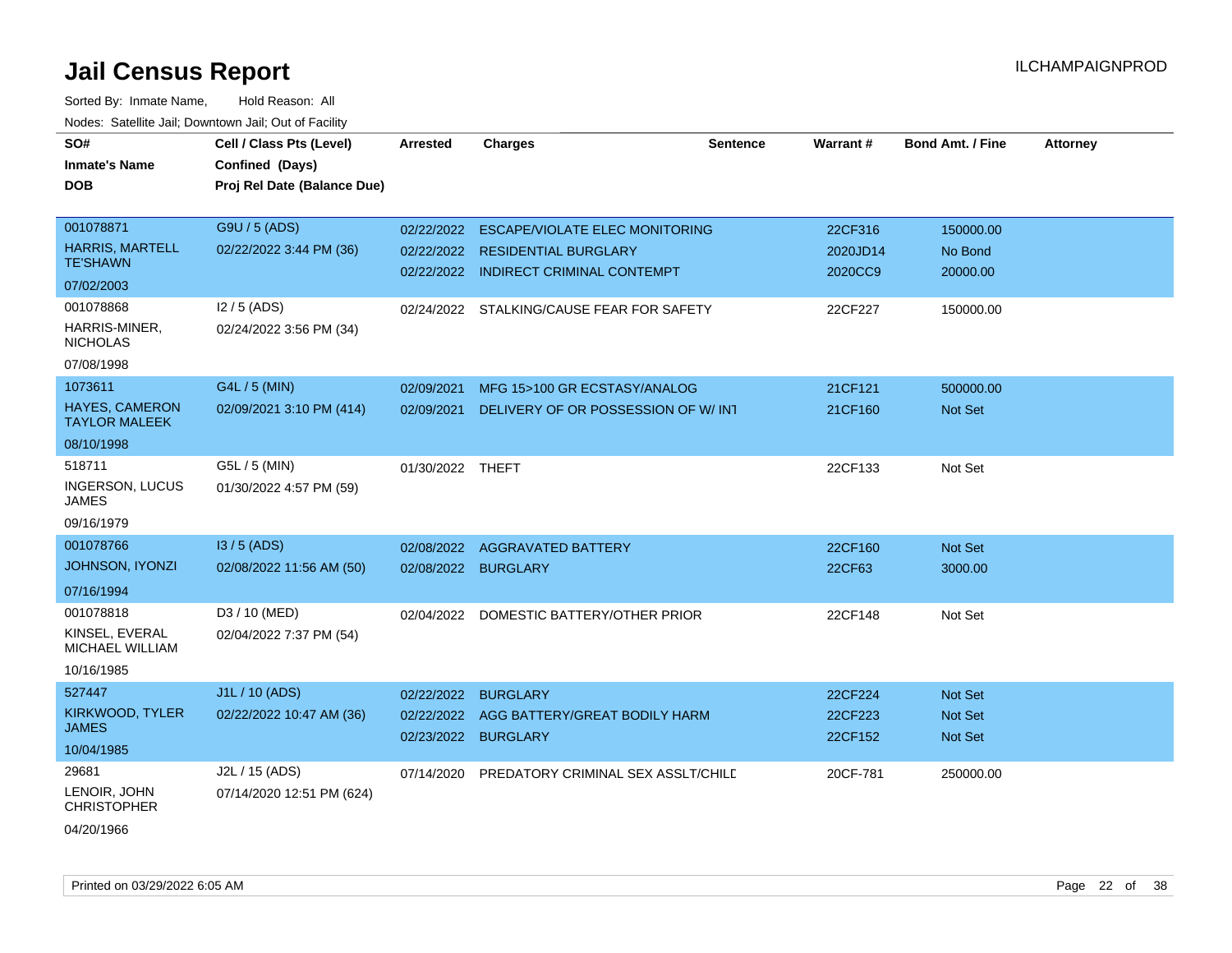| ivouss. Satellite Jali, Downtown Jali, Out of Facility |                                             |                   |                                          |                 |                 |                         |                 |
|--------------------------------------------------------|---------------------------------------------|-------------------|------------------------------------------|-----------------|-----------------|-------------------------|-----------------|
| SO#<br>Inmate's Name                                   | Cell / Class Pts (Level)<br>Confined (Days) | Arrested          | <b>Charges</b>                           | <b>Sentence</b> | <b>Warrant#</b> | <b>Bond Amt. / Fine</b> | <b>Attorney</b> |
| <b>DOB</b>                                             | Proj Rel Date (Balance Due)                 |                   |                                          |                 |                 |                         |                 |
| 001078797                                              | 14 / 10 (ADS)                               |                   | 01/26/2022 VIO STALKING NO CONTACT ORDER |                 | 22CM31          | Not Set                 |                 |
| LEVIN, DANIEL DAVID                                    | 01/26/2022 3:00 PM (63)                     |                   |                                          |                 |                 |                         |                 |
| 08/08/1984                                             |                                             |                   |                                          |                 |                 |                         |                 |
| 45113                                                  | E2L / 15 (MAX)                              | 11/20/2021        | ARMED HABITUAL CRIMINAL                  |                 | 21CF1424        | No Bond                 |                 |
| MARTIN, JEREMIAH<br><b>FRANCIS</b>                     | 11/20/2021 1:18 AM (130)                    |                   |                                          |                 |                 |                         |                 |
| 01/18/1977                                             |                                             |                   |                                          |                 |                 |                         |                 |
| 1063030                                                | H4L / 15 (ADS)                              | 12/20/2021        | <b>MURDER</b>                            |                 | 21CF1571        | <b>Not Set</b>          |                 |
|                                                        | MASON, RYAN ONEIAL 12/21/2021 9:30 AM (99)  | 12/22/2021        | PAROLE REVOCATION                        |                 | CH2107979       | Not Set                 |                 |
| 02/22/1991                                             |                                             |                   |                                          |                 |                 |                         |                 |
| 1066623                                                | G6U / 5 (MIN)                               | 11/17/2021        | MFG/DEL 15<100 GR COCA/ANALOG            |                 | 17CF1093        | 75000.00                |                 |
| MATA-OROZCO.<br>OLEGARIO                               | 11/17/2021 5:08 PM (133)                    |                   |                                          |                 |                 |                         |                 |
| 03/06/1995                                             |                                             |                   |                                          |                 |                 |                         |                 |
| 1076591                                                | G8U / 5 (MIN)                               | 02/22/2022        | DELIVERY OF OR POSSESSION OF W/INT       |                 | 20CF961         | 500000.00               |                 |
| MATTHEWS,<br><b>CHRISTIAN ANTHONY</b>                  | 02/22/2022 7:42 PM (36)                     |                   | 02/23/2022 MAIL FRAUD                    |                 | 2:21CR173       | No Bond                 |                 |
| 03/15/1989                                             |                                             |                   |                                          |                 |                 |                         |                 |
| 40235                                                  | G9L / 5 (MIN)                               | 10/04/2021        | AGG DUI/4                                |                 | 2021CF1145      | 35000.00                |                 |
| MERRIWEATHER,<br>MARCUS TODD                           | 10/04/2021 4:41 PM (177)                    |                   |                                          |                 |                 |                         |                 |
| 11/28/1967                                             |                                             |                   |                                          |                 |                 |                         |                 |
| 1040273                                                | E5U / 15 (ADS)                              | 09/30/2021        | <b>PRED CRIM SEX ASLT/VICTIM &lt;13</b>  |                 | 21CF329         | 500000.00               |                 |
| METCALFE, LANELL<br>JARON                              | 09/30/2021 11:32 PM (181)                   |                   |                                          |                 |                 |                         |                 |
| 09/22/1988                                             |                                             |                   |                                          |                 |                 |                         |                 |
| 1075635                                                | B <sub>2</sub> / 10 (ADS)                   | 05/11/2021        | AGG DISCHARGE FIREARM/OCC VEH            |                 | 21CF538         | Not Set                 |                 |
| MILES, DEVLON VON,<br>Junior                           | 05/11/2021 10:39 PM (323)                   | 05/11/2021        | MFG/DEL CANNABIS/30-500 GRAMS            |                 | 20CF1402        | 100000.00               |                 |
| 11/04/2000                                             |                                             | 02/23/2022 MURDER |                                          |                 | 22CF219         | Not Set                 |                 |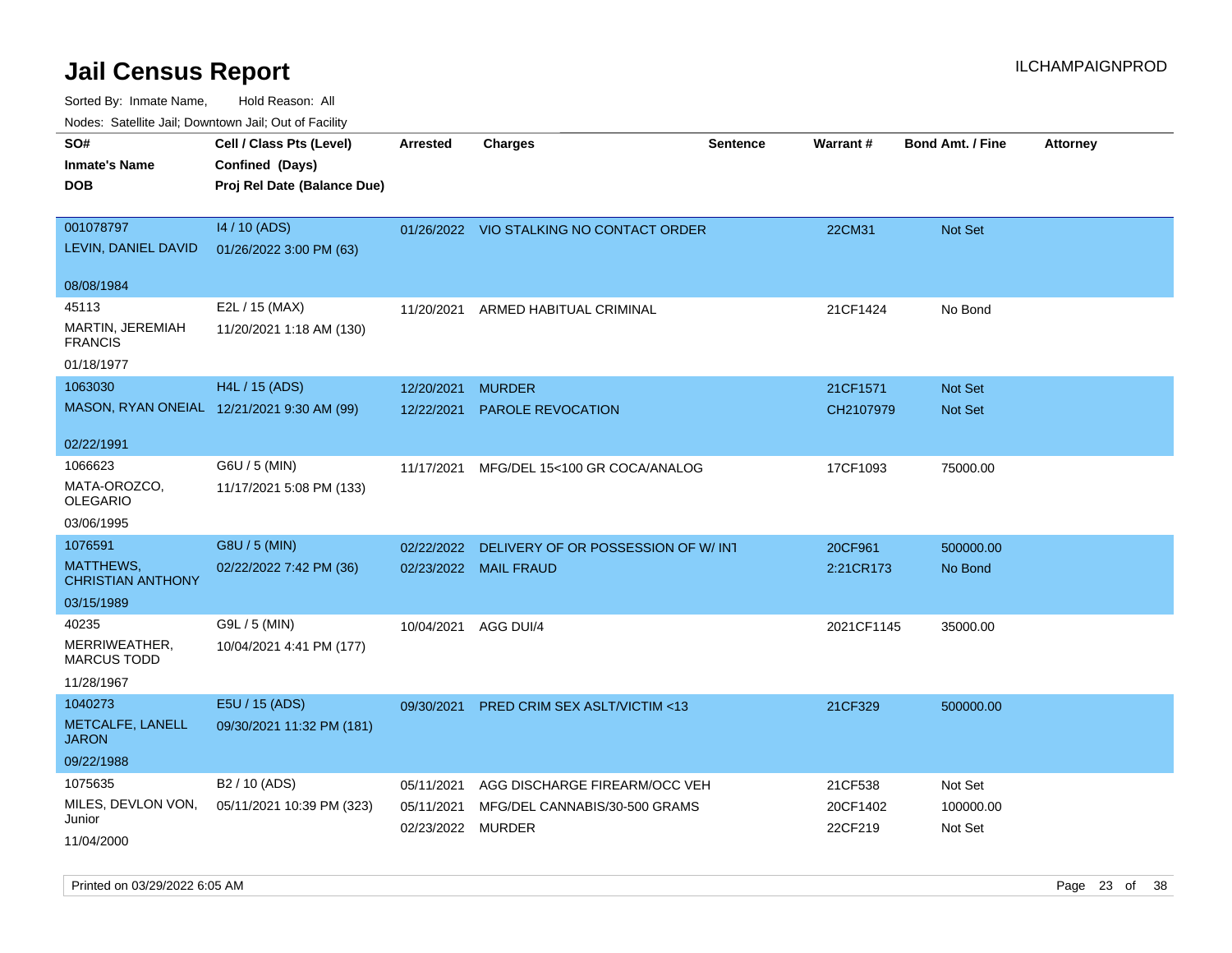Sorted By: Inmate Name, Hold Reason: All Nodes: Satellite Jail; Downtown Jail; Out of Facility

| Noues. Sateme Jan, Downtown Jan, Out or Facility |                             |                      |                                                         |          |              |                         |                 |
|--------------------------------------------------|-----------------------------|----------------------|---------------------------------------------------------|----------|--------------|-------------------------|-----------------|
| SO#                                              | Cell / Class Pts (Level)    | <b>Arrested</b>      | <b>Charges</b>                                          | Sentence | Warrant#     | <b>Bond Amt. / Fine</b> | <b>Attorney</b> |
| <b>Inmate's Name</b>                             | Confined (Days)             |                      |                                                         |          |              |                         |                 |
| DOB                                              | Proj Rel Date (Balance Due) |                      |                                                         |          |              |                         |                 |
|                                                  |                             |                      |                                                         |          |              |                         |                 |
| 1042168                                          | G2L / 5 (MIN)               | 02/26/2022 AGG DUI/4 |                                                         |          | 22CF238      | Not Set                 |                 |
| MONTALVO, ANTONIO                                | 02/26/2022 6:14 AM (32)     |                      |                                                         |          |              |                         |                 |
| 05/03/1976                                       |                             |                      |                                                         |          |              |                         |                 |
| 1069209                                          | H1L / 10 (ADS)              | 04/07/2021           | AGG BATTERY/GREAT BODILY HARM                           |          | 21CF376      | Not Set                 |                 |
| MOORE, DEVONTE                                   |                             |                      |                                                         |          |              |                         |                 |
| JAMAL                                            | 04/07/2021 6:25 PM (357)    |                      |                                                         |          |              |                         |                 |
| 09/24/1995                                       |                             |                      |                                                         |          |              |                         |                 |
| 1067146                                          | G7L / 5 (MIN)               |                      | 03/23/2022 LEAVING SCENE-ACCIDENT/DEATH/INJUF 13y (DOC) |          | 2020CF1197   | No Bond                 |                 |
| <b>OMALLEY, ROBERT</b><br><b>FRED</b>            | 03/23/2022 5:10 PM (7)      |                      |                                                         |          |              |                         |                 |
| 04/30/1979                                       |                             |                      |                                                         |          |              |                         |                 |
| 61251                                            | E4L / 15 (ADS)              | 12/27/2021           | PRED CRIM SEX ASLT/VICTIM <13                           |          | 21CF651      | No Bond                 |                 |
| PETMECKY, JOHN<br><b>ROBERT</b>                  | 12/27/2021 1:52 PM (93)     |                      |                                                         |          |              |                         |                 |
| 03/09/1983                                       |                             |                      |                                                         |          |              |                         |                 |
| 001078357                                        | A2L / 15 (SPH)              | 09/17/2021           | ARMED ROBBERY/ARMED W/FIREARM                           |          | 21CF1128     | <b>Not Set</b>          |                 |
| PETTIGREW, CAREY                                 | 09/17/2021 9:56 AM (194)    | 09/17/2021           | ARMED ROBBERY/ARMED W/FIREARM                           |          | 21CF1129     | Not Set                 |                 |
| <b>CORNITRIAS DEOBLO</b>                         |                             | 09/17/2021           | ARMED ROBBERY/ARMED W/FIREARM                           |          | 21CF1230     | <b>Not Set</b>          |                 |
| 08/31/1986                                       |                             |                      |                                                         |          |              |                         |                 |
| 1008308                                          | F4L / 10 (ADS)              | 01/30/2022           | AGG BTRY/GREAT BOD HARM/60+                             |          | 22CF131      | No Bond                 |                 |
| PETTIGREW, MARIO<br><b>TRAVINIO</b>              | 01/30/2022 6:15 AM (59)     | 01/30/2022 ASSAULT   |                                                         |          | 19CM364      | 4000.00                 |                 |
| 08/11/1992                                       |                             |                      |                                                         |          |              |                         |                 |
| 1070610                                          | J6L / 10 (ADS)              | 03/03/2022           | AGG BATTERY/PUBLIC PLACE                                |          | 21CF930      | Not Set                 |                 |
| PHILLIS, AARON<br><b>MONTRELL</b>                | 03/03/2022 2:49 PM (27)     | 03/03/2022           | AGG BATTERY/GREAT BODILY HARM                           |          | 21CF482      | 5000.00                 |                 |
| 03/26/1999                                       |                             |                      |                                                         |          |              |                         |                 |
| 1022441                                          | D <sub>4</sub> / 10 (ADS)   | 10/27/2021           | AGG BATTERY/PEACE OFFICER                               |          | 2021 CF 12   | No Bond                 |                 |
| PICKENS, DONTRELL<br><b>DEMAR</b>                | 10/27/2021 1:39 PM (154)    | 10/27/2021           | AGG BATTERY/PEACE OFFICER                               |          | 2020 CF 1488 | No Bond                 |                 |

12/10/1993

Printed on 03/29/2022 6:05 AM **Page 24 of 38**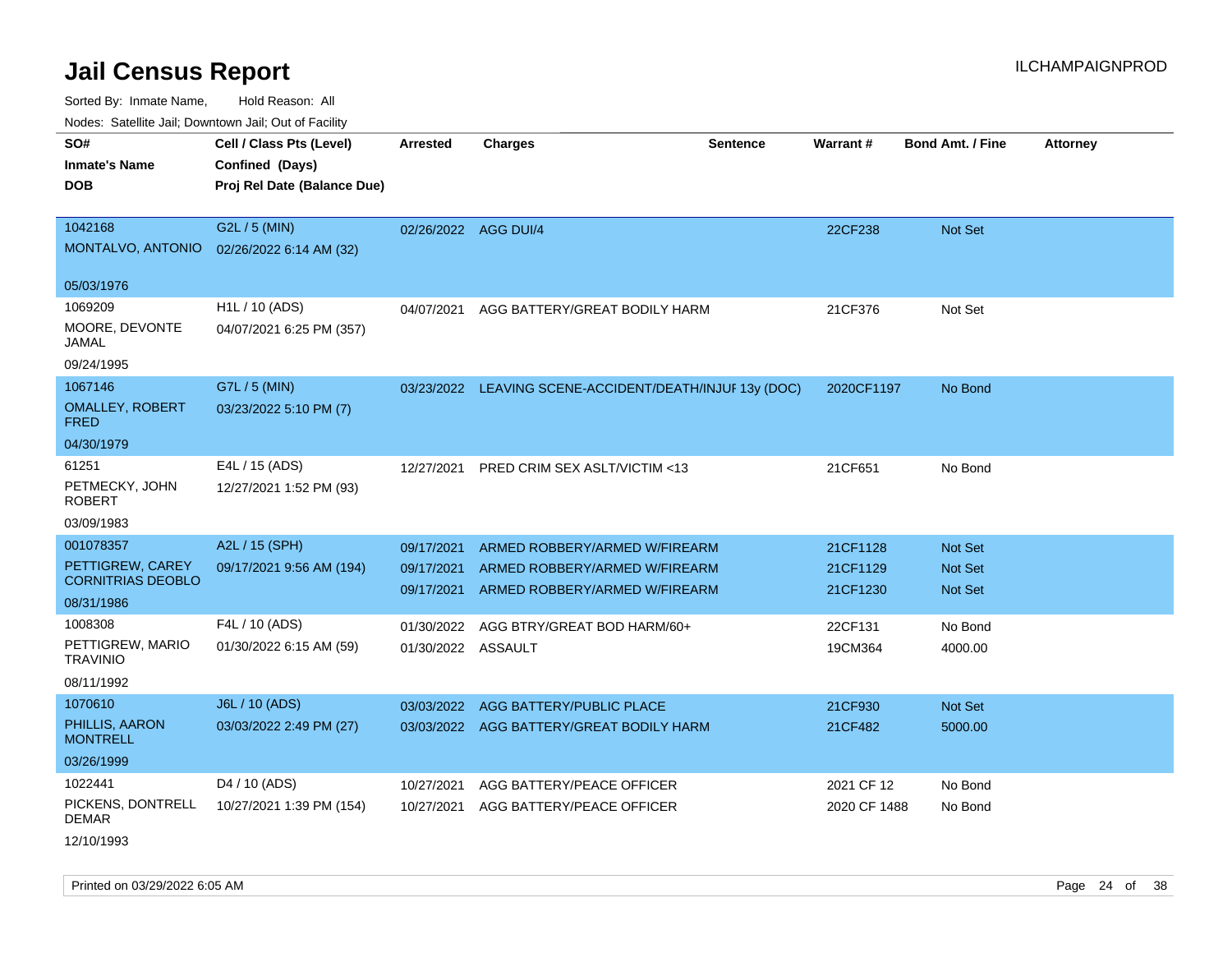Sorted By: Inmate Name, Hold Reason: All Nodes: Satellite Jail; Downtown Jail; Out of Facility

| SO#<br><b>Inmate's Name</b><br><b>DOB</b> | Cell / Class Pts (Level)<br>Confined (Days)<br>Proj Rel Date (Balance Due) | <b>Arrested</b> | <b>Charges</b>                       | <b>Sentence</b> | Warrant#   | <b>Bond Amt. / Fine</b> | <b>Attorney</b> |
|-------------------------------------------|----------------------------------------------------------------------------|-----------------|--------------------------------------|-----------------|------------|-------------------------|-----------------|
| 001078005                                 | C8L / 10 (MED)                                                             | 03/08/2022      | HOME INVASION/CAUSE INJURY           |                 | 22CF280    | Not Set                 |                 |
| PINEX, MARCHELLO D                        | 03/08/2022 2:54 AM (22)                                                    | 03/08/2022      | AGGRAVATED BATTERY/STRANGLE          |                 | 19CR605101 | No Bond                 |                 |
| 12/25/1991                                |                                                                            |                 |                                      |                 |            |                         |                 |
| 001078942                                 | G2U / 5 (MIN)                                                              | 03/13/2022      | MFG/DEL CANNABIS/500<2000 GR         |                 | 22CF307    | Not Set                 |                 |
| QATTOUM, ADHAM M                          | 03/13/2022 11:31 PM (17)                                                   |                 |                                      |                 |            |                         |                 |
| 07/22/1994                                |                                                                            |                 |                                      |                 |            |                         |                 |
| 001077783                                 | H6L / 10 (ADS)                                                             |                 | 01/05/2022 AGGRAVATED BATTERY        |                 | 21CF325    | <b>Not Set</b>          |                 |
| RIVERA, DARYL<br><b>ANTONIO</b>           | 01/05/2022 4:20 PM (84)                                                    |                 |                                      |                 |            |                         |                 |
| 11/14/1981                                |                                                                            |                 |                                      |                 |            |                         |                 |
| 1072114                                   | A1U / 15 (SPH)                                                             | 01/17/2021      | ATTEMPT (FIRST DEGREE MURDER)        |                 | 2021CF65   | Not Set                 |                 |
| <b>LEVON</b>                              | ROBINSON, DONNELL 01/17/2021 2:40 PM (437)                                 | 01/17/2021      | ARMED ROBBERY/NO FIREARM             |                 | 2020CF824  | 75000.00                |                 |
| 10/23/2000                                |                                                                            | 02/17/2021      | <b>AGGRAVATED BATTERY</b>            | 4y (DOC)        |            | 250000.00               |                 |
| 47195                                     | G8L / 5 (MIN)                                                              | 12/27/2021      | <b>RESIDENTIAL BURGLARY</b>          |                 | 2020CF1222 | 10000.00                |                 |
| SIMMONS, JAMES<br><b>ROBERT</b>           | 12/27/2021 8:42 AM (93)                                                    | 12/28/2021      | <b>RESIDENTIAL BURGLARY</b>          |                 | 2021CF1596 | <b>Not Set</b>          |                 |
| 03/13/1975                                |                                                                            |                 |                                      |                 |            |                         |                 |
| 1064798                                   | B3 / 15 (ADS)                                                              | 01/17/2022      | <b>MURDER</b>                        |                 | 2021CF695  | 1500000.00              |                 |
| STENNIS, BRUCE<br><b>DEONTAY</b>          | 01/17/2022 1:29 PM (72)                                                    | 01/17/2022      | MFG/DEL 1<15 GR COCAINE/ANLG         |                 | 21CF520    | 50000.00                |                 |
| 08/12/1998                                |                                                                            |                 |                                      |                 |            |                         |                 |
| 1036650                                   | F4U / 10 (MED)                                                             |                 | 02/16/2022 ARMED VIOLENCE/CATEGORY I |                 | 21CF845    | 250000.00               |                 |
| <b>TAYLOR, KORRION</b><br><b>VELEZ</b>    | 02/16/2022 4:33 PM (42)                                                    |                 |                                      |                 |            |                         |                 |
| 03/18/1997                                |                                                                            |                 |                                      |                 |            |                         |                 |
| 1056971                                   | B1 / 10 (SPH)                                                              | 08/07/2021      | FELON POSS/USE WEAPON/FIREARM        |                 | 21CF948    | No Bond                 |                 |
| TRAVIS, DENZEL<br><b>DANTRELL</b>         | 08/07/2021 7:36 AM (235)                                                   | 08/08/2021      | AGG BATTERY/PUBLIC PLACE             |                 | 2020CF647  | 25000.00                |                 |
| ---------                                 |                                                                            |                 |                                      |                 |            |                         |                 |

03/21/1993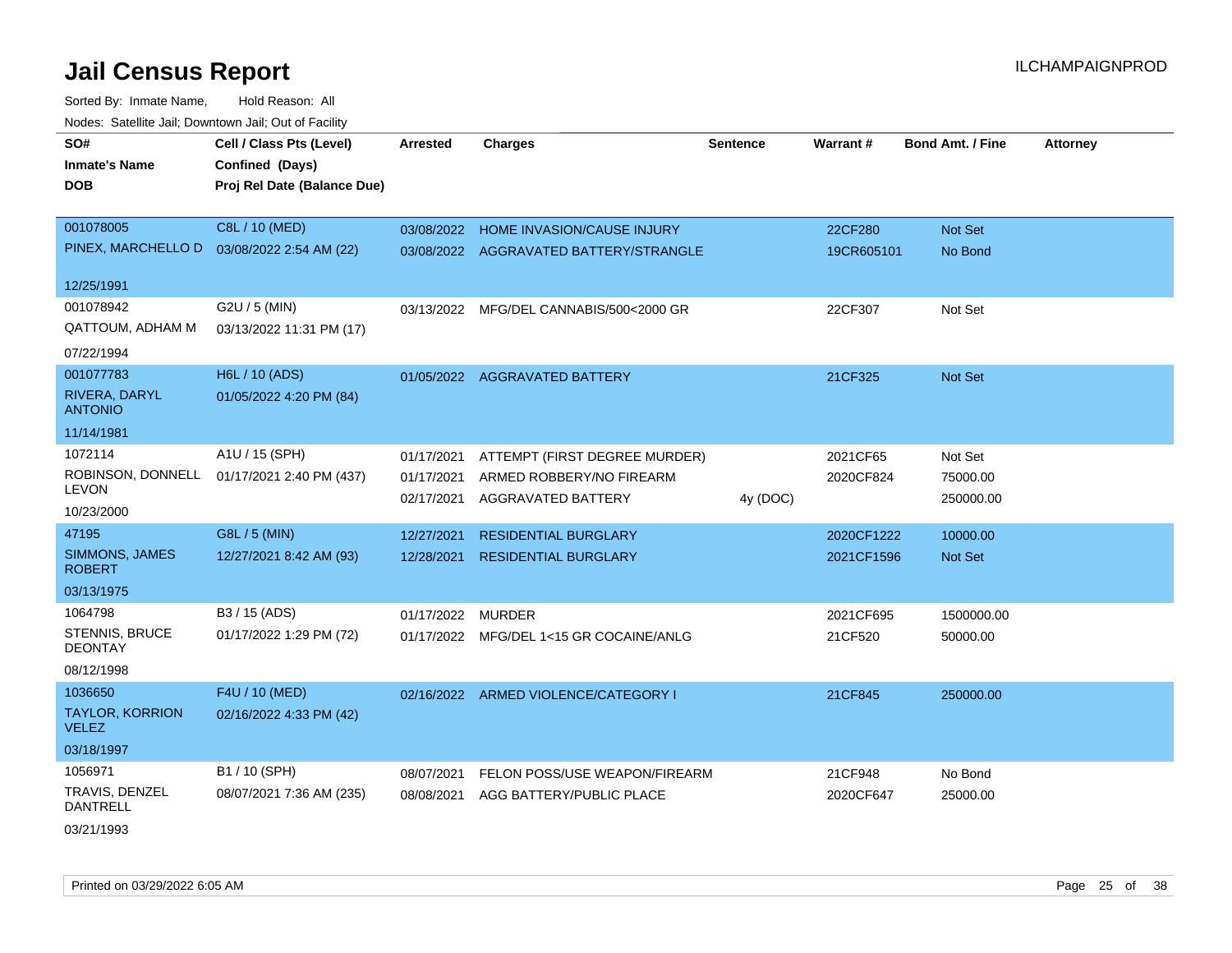| roaco. Catolino cali, Domntonn cali, Out of Facility |                             |                   |                                 |                 |           |                         |                 |
|------------------------------------------------------|-----------------------------|-------------------|---------------------------------|-----------------|-----------|-------------------------|-----------------|
| SO#                                                  | Cell / Class Pts (Level)    | Arrested          | Charges                         | <b>Sentence</b> | Warrant#  | <b>Bond Amt. / Fine</b> | <b>Attorney</b> |
| <b>Inmate's Name</b>                                 | Confined (Days)             |                   |                                 |                 |           |                         |                 |
| <b>DOB</b>                                           | Proj Rel Date (Balance Due) |                   |                                 |                 |           |                         |                 |
|                                                      |                             |                   |                                 |                 |           |                         |                 |
| 001078250                                            | C9L / 10 (ADS)              | 08/07/2021        | FELON POSS WEAPON/BODY ARMOR    |                 | 21CF950   | Not Set                 |                 |
| TRAVIS, JORDAN<br><b>TESHAUN</b>                     | 08/07/2021 10:27 AM (235)   |                   |                                 |                 |           |                         |                 |
| 03/03/1996                                           |                             |                   |                                 |                 |           |                         |                 |
| 512160                                               | F1L / 15 (MAX)              | 03/10/2022        | ARMED HABITUAL CRIMINAL         |                 | 22CF296   | Not Set                 |                 |
| <b>TURNER, CHARLES</b><br>EDWARD                     | 03/10/2022 12:00 PM (20)    |                   | 03/11/2022 PAROLE REVOCATION    |                 | CH2201422 | No Bond                 |                 |
| 09/05/1986                                           |                             |                   |                                 |                 |           |                         |                 |
| 30108                                                | J4L / 15 (ADS)              | 07/30/2021 MURDER |                                 |                 | 21CF902   | 2000000.00              |                 |
| VANDYKE, DARYL<br><b>ANTHONY</b>                     | 07/30/2021 8:29 PM (243)    |                   |                                 |                 |           |                         |                 |
| 10/04/1965                                           |                             |                   |                                 |                 |           |                         |                 |
| 968681                                               | D5 / 15 (ADS)               | 08/27/2021        | AGG CRIM SX AB/VIC 13<18/TRUST  |                 | 2020CF499 | 250000.00               |                 |
| WADE, DEMETRIUS<br><b>DARYL</b>                      | 08/27/2021 2:25 AM (215)    | 08/27/2021        | INDIRECT CRIMINAL CONTEMPT      | 3y (DOC)        | 2021CC16  | No Bond                 |                 |
| 01/07/1987                                           |                             |                   |                                 |                 |           |                         |                 |
| 1070971                                              | H3L / 5 (ADS)               | 12/07/2021        | <b>IDENTITY THEFT/&lt;\$300</b> |                 | 20CF922   | Not Set                 |                 |
| <b>WEIR, CLINTON</b><br><b>HOWARD</b>                | 12/08/2021 3:45 AM (112)    | 12/07/2021        | <b>RECKLESS DRIVING</b>         |                 | 19TR2348  | Not Set                 |                 |
| 03/15/1983                                           |                             |                   |                                 |                 |           |                         |                 |
| 54212                                                | E3U / 10 (ADS)              | 12/21/2021        | RECEIVE/POSS/SELL STOLEN VEH    |                 | 2021CF669 | 10000.00                |                 |
| WHITLOCK, GEORGE                                     | 12/21/2021 1:20 PM (99)     | 12/21/2021        | VIOLATE ORDER PROTECTION        |                 | 2021CM391 | 1000.00                 |                 |
| ABRAM                                                |                             | 12/21/2021        | ARMED VIOLENCE/CATEGORY I       |                 | 21CF1576  | Not Set                 |                 |
| 11/10/1978                                           |                             |                   |                                 |                 |           |                         |                 |
| 001077917                                            | G4U / 5 (MIN)               | 03/15/2022        | <b>RESIDENTIAL BURGLARY</b>     |                 | 2022CF311 | <b>Not Set</b>          |                 |
| WILLIAMS, EDDIE SIM                                  | 03/15/2022 3:17 AM (15)     |                   |                                 |                 |           |                         |                 |
| 02/04/1972                                           |                             |                   |                                 |                 |           |                         |                 |
| 1058072                                              | A2U / 15 (SPH)              |                   |                                 |                 |           |                         |                 |
| WILLIAMS, KENNETH                                    | 02/25/2021 3:24 PM (398)    | 02/25/2021        | ARMED HABITUAL CRIMINAL         |                 |           | Not Set                 |                 |
| <b>BERNARD</b>                                       |                             |                   |                                 |                 |           |                         |                 |
| 10/04/1985                                           |                             |                   |                                 |                 |           |                         |                 |
|                                                      |                             |                   |                                 |                 |           |                         |                 |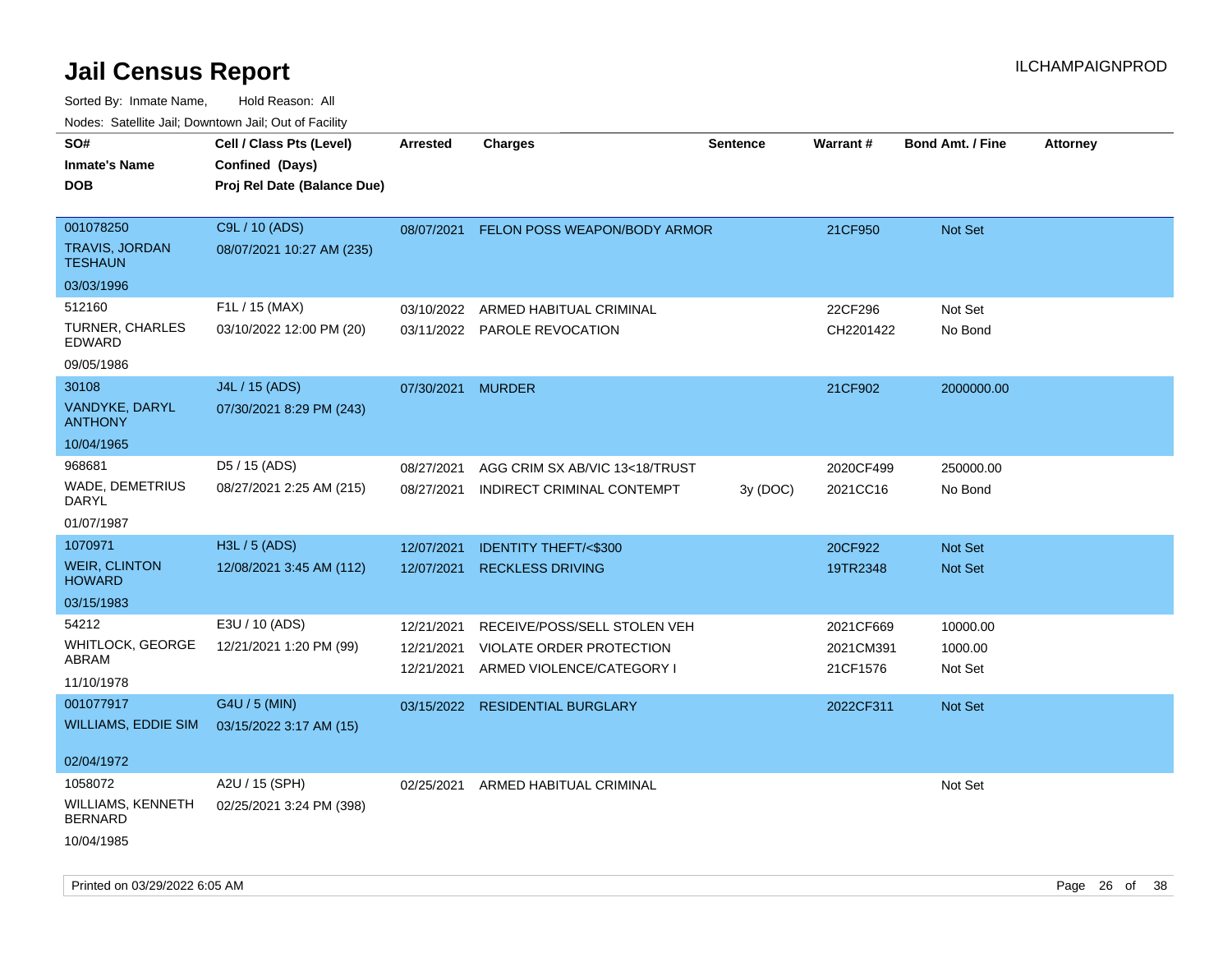| SO#<br><b>Inmate's Name</b><br><b>DOB</b>                       | Cell / Class Pts (Level)<br>Confined (Days)<br>Proj Rel Date (Balance Due) | Arrested   | Charges                              | <b>Sentence</b> | Warrant# | <b>Bond Amt. / Fine</b> | Attorney |
|-----------------------------------------------------------------|----------------------------------------------------------------------------|------------|--------------------------------------|-----------------|----------|-------------------------|----------|
| 1020914<br><b>WILSON, BRANDON</b><br><b>LARON</b><br>07/05/1994 | F3L / 10 (MED)<br>03/06/2022 11:46 AM (24)                                 | 03/06/2022 | <b>FELON POSS/USE WEAPON/FIREARM</b> |                 | 21CF1337 | 250000.00               |          |
| <b>Total Downtown Jail: 64</b>                                  |                                                                            | Males: 64  | Females: 0                           | Unknown: 0      |          |                         |          |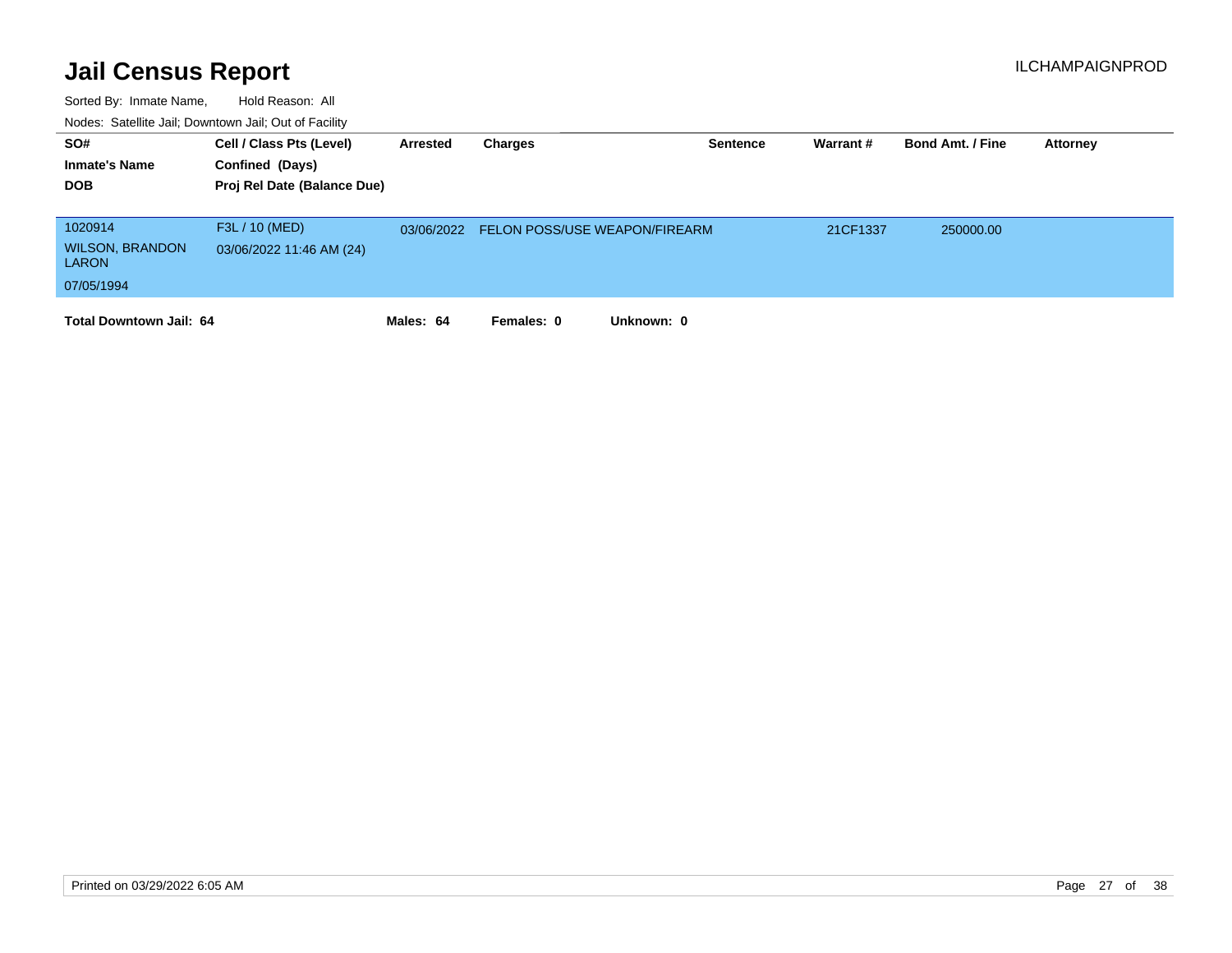| <b>Out of Facility</b><br>SO#<br><b>Inmate's Name</b><br><b>DOB</b> | Cell / Class Pts (Level)<br><b>Confined (Days)</b><br>Proj Rel Date (Balance Due) | <b>Arrested</b> | <b>Charges</b>                   | <b>Sentence</b> | Warrant#   | <b>Bond Amt. / Fine</b> | <b>Attorney</b> |
|---------------------------------------------------------------------|-----------------------------------------------------------------------------------|-----------------|----------------------------------|-----------------|------------|-------------------------|-----------------|
| 001078621                                                           | <b>KAN / 10 (MED)</b>                                                             | 12/23/2021      | <b>RESIDENTIAL BURGLARY</b>      |                 | 21CF1582   | Not Set                 |                 |
|                                                                     | BAILEY, DANIEL SCOTT 12/23/2021 9:44 AM (97)                                      | 01/14/2022      | <b>PROBATION VIOLATION</b>       |                 | 21CF1445   | <b>Not Set</b>          |                 |
| 05/09/1999                                                          |                                                                                   |                 |                                  |                 |            |                         |                 |
| 19971                                                               | <b>EHD</b>                                                                        | 11/09/2021      | DRIVING RVK/SUSP DUI/SSS 4-9     |                 | 2021CF968  | Not Set                 |                 |
| <b>LYNN</b>                                                         | BARNESKE, RAYMOND 11/09/2021 9:32 AM (141)                                        |                 |                                  |                 |            |                         |                 |
| 08/17/1961                                                          | 5/6/2022 (0.00)                                                                   |                 |                                  |                 |            |                         |                 |
| 516062                                                              | KAN / 15 (MAX)                                                                    | 02/22/2021      | <b>PHONE HARASSMENT/2+</b>       |                 | 20CF194    | 5000.00                 |                 |
| <b>BENNETT, JOHN</b><br><b>MICHAEL</b>                              | 02/22/2021 10:47 AM (401)                                                         | 02/22/2021      | AGG DISCH FIR/VEH/PC OFF/FRMAN   |                 | 21CF210    | No Bond                 |                 |
| 04/30/1986                                                          |                                                                                   |                 |                                  |                 |            |                         |                 |
| 33993                                                               | <b>KAN / 10 (MED)</b>                                                             | 06/14/2021      | POSSESSING A CONTROLLED SUBSTANC |                 | 21CF657    | Not Set                 |                 |
| <b>BOOKER, STEPHON</b>                                              | 06/14/2021 7:42 PM (289)                                                          | 06/14/2021      | AGGRAVATED DOMESTIC BATTERY      |                 | 21CF688    | Not Set                 |                 |
| <b>MONTELL</b>                                                      |                                                                                   | 06/14/2021      | PAROLE REVOCATION                |                 | CH2103612  | No Bond                 |                 |
| 06/11/1971                                                          |                                                                                   |                 |                                  |                 |            |                         |                 |
| 38273                                                               | <b>EHD</b>                                                                        | 02/23/2022      | AGG DUI/NO VALID DL              |                 | 2020CF1371 | Not Set                 |                 |
| BRADLEY,<br><b>CHRISTOPHER</b>                                      | 02/23/2022 9:14 AM (35)                                                           |                 |                                  |                 |            |                         |                 |
| 02/24/1974                                                          | 4/7/2022 (0.00)                                                                   |                 |                                  |                 |            |                         |                 |
| 1074315                                                             | KAN / 15 (MAX)                                                                    | 07/27/2021      | AGG DISCHARGE FIREARM/VEH/SCH    |                 | 21CF927    | Not Set                 |                 |
| <b>BRIGGS, PATRICK</b><br><b>MONTAY</b>                             | 08/03/2021 4:56 PM (239)                                                          |                 |                                  |                 |            |                         |                 |
| 08/05/2001                                                          |                                                                                   |                 |                                  |                 |            |                         |                 |
| 001070000                                                           | I Z A A I I A E I A A A Y                                                         |                 |                                  |                 |            | <b>Service Control</b>  |                 |

| 001078880            | KAN / 15 (MAX)          | 02/25/2022 ARMED VIOLENCE/CATEGORY I      | 22CF237     | Not Set |
|----------------------|-------------------------|-------------------------------------------|-------------|---------|
| <b>BROACH, CAREU</b> | 02/25/2022 3:58 PM (33) | 02/25/2022 PAROLE REVOCATION              | HN-2200660  | No Bond |
| 02/27/2003           |                         | 02/25/2022 AGG DISCHARGE FIREARM/BLDG/SCH | 22600096201 | No Bond |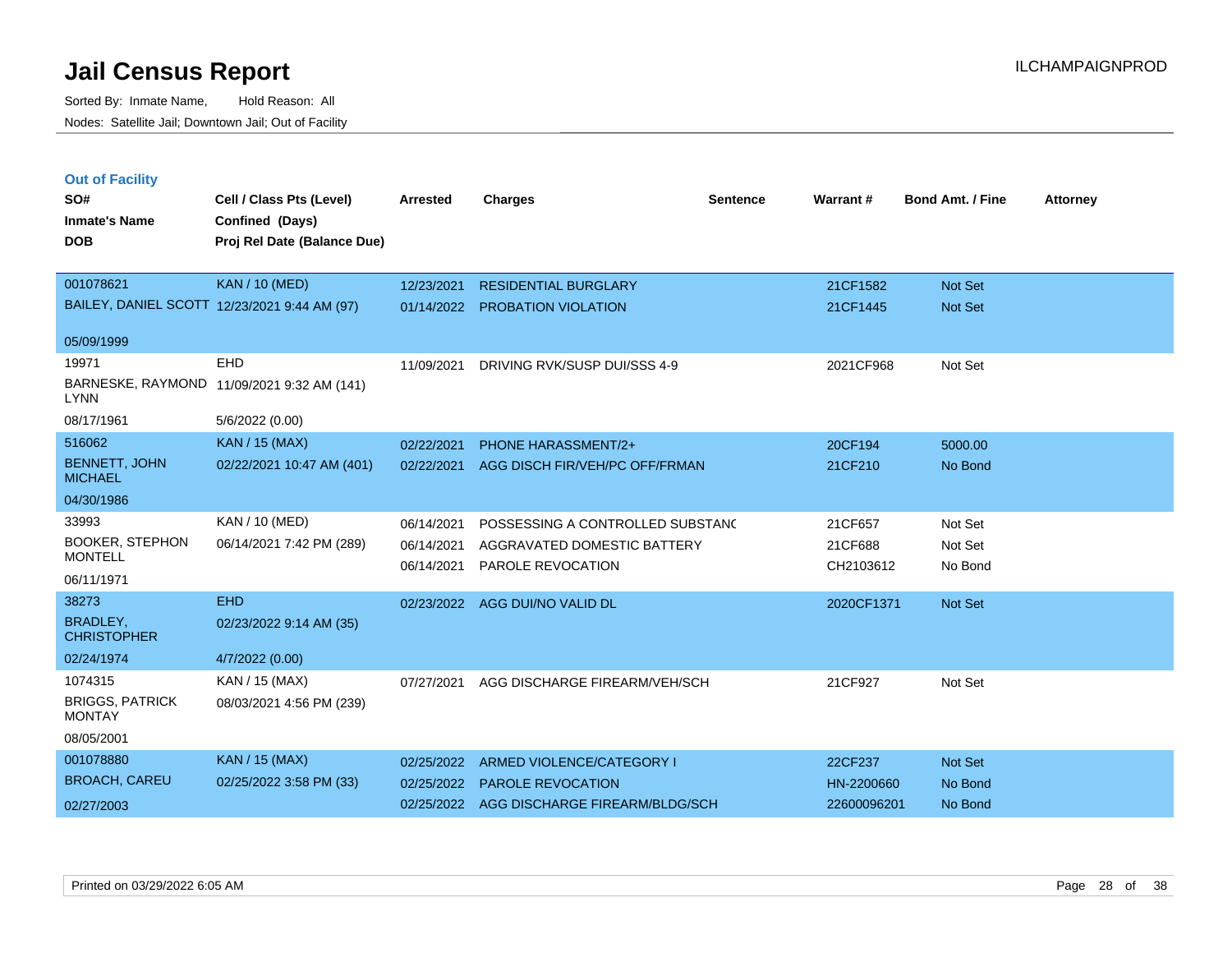| ivouss. Satellite Jali, Downtown Jali, Out of Facility |                             |            |                                          |                 |                 |                         |                 |
|--------------------------------------------------------|-----------------------------|------------|------------------------------------------|-----------------|-----------------|-------------------------|-----------------|
| SO#                                                    | Cell / Class Pts (Level)    | Arrested   | <b>Charges</b>                           | <b>Sentence</b> | <b>Warrant#</b> | <b>Bond Amt. / Fine</b> | <b>Attorney</b> |
| Inmate's Name                                          | Confined (Days)             |            |                                          |                 |                 |                         |                 |
| <b>DOB</b>                                             | Proj Rel Date (Balance Due) |            |                                          |                 |                 |                         |                 |
|                                                        |                             |            |                                          |                 |                 |                         |                 |
| 001078065                                              | <b>KAN / 10 (ADS)</b>       | 06/17/2021 | AGG BATTERY/DISCHARGE FIREARM            |                 | 21CF704         | 1000000.00              |                 |
| <b>BROWN, CHARMAN</b><br>LAKEEF                        | 06/17/2021 12:32 PM (286)   |            |                                          |                 |                 |                         |                 |
| 11/30/2002                                             |                             |            |                                          |                 |                 |                         |                 |
| 001078008                                              | KAN / 15 (MAX)              | 02/15/2022 | AGG BATTERY/DISCHARGE FIREARM            |                 | 21CF1090        | 500000.00               |                 |
| BROWN, CODY<br>RUSSELL                                 | 02/15/2022 9:17 AM (43)     |            |                                          |                 |                 |                         |                 |
| 02/15/2004                                             |                             |            |                                          |                 |                 |                         |                 |
| 1038554                                                | <b>KAN / 15 (MAX)</b>       | 08/18/2021 | DELIVERY OF OR POSSESSION OF W/INT       |                 | 21CF1009        | No Bond                 |                 |
| <b>BROWN, CORRION</b><br><b>DEVONTAE</b>               | 08/18/2021 5:40 PM (224)    | 08/18/2021 | ARMED HABITUAL CRIMINAL                  |                 | 21CF1162        | Not Set                 |                 |
| 04/19/1995                                             |                             |            |                                          |                 |                 |                         |                 |
| 1038579                                                | KAN / 15 (MAX)              | 08/18/2021 | FELON POSS/USE WEAPON/FIREARM            |                 | 21CF1010        | Not Set                 |                 |
| <b>BROWN, MARKEL</b><br>rikki                          | 08/18/2021 2:05 PM (224)    |            |                                          |                 |                 |                         |                 |
| 01/06/1995                                             |                             |            |                                          |                 |                 |                         |                 |
| 1003006                                                | <b>KAN / 15 (MAX)</b>       | 08/19/2021 | <b>FELON POSS/USE MACHINE GUN</b>        |                 | 21CF1011        | No Bond                 |                 |
| <b>BROWN, ROCKEITH</b><br>JAVONTE                      | 08/19/2021 12:55 AM (223)   |            |                                          |                 |                 |                         |                 |
| 07/23/1991                                             |                             |            |                                          |                 |                 |                         |                 |
| 1068812                                                | KAN / 15 (MAX)              | 12/21/2021 | FELON POSS/USE FIREARM PRIOR             |                 | 21CF1568        | Not Set                 |                 |
| BRYANT, DANNY<br>EUGENE                                | 12/21/2021 1:50 PM (99)     | 12/21/2021 | AGG DISCHARGE FIREARM/OCC VEH            |                 | 21CF741         | Not Set                 |                 |
| 11/22/1989                                             |                             |            |                                          |                 |                 |                         |                 |
| 987334                                                 | <b>KAN / 15 (MAX)</b>       |            | 03/10/2021 ATTEMPT (FIRST DEGREE MURDER) |                 | 19CF689         | <b>Not Set</b>          |                 |
| <b>CAIN, ISAIAH</b><br><b>DEPRIEST</b>                 | 03/10/2021 2:22 PM (385)    |            |                                          |                 |                 |                         |                 |
| 12/23/1990                                             |                             |            |                                          |                 |                 |                         |                 |
| 992962                                                 | KAN / 15 (ADS)              | 05/25/2021 | MURDER/INTENT TO KILL/INJURE             |                 | 2018CF1045      | 1000000.00              |                 |
| CAMPBELL, KEITH<br>KNAQEEB                             | 05/25/2021 1:19 PM (309)    |            |                                          |                 |                 |                         |                 |
| 07/22/1991                                             |                             |            |                                          |                 |                 |                         |                 |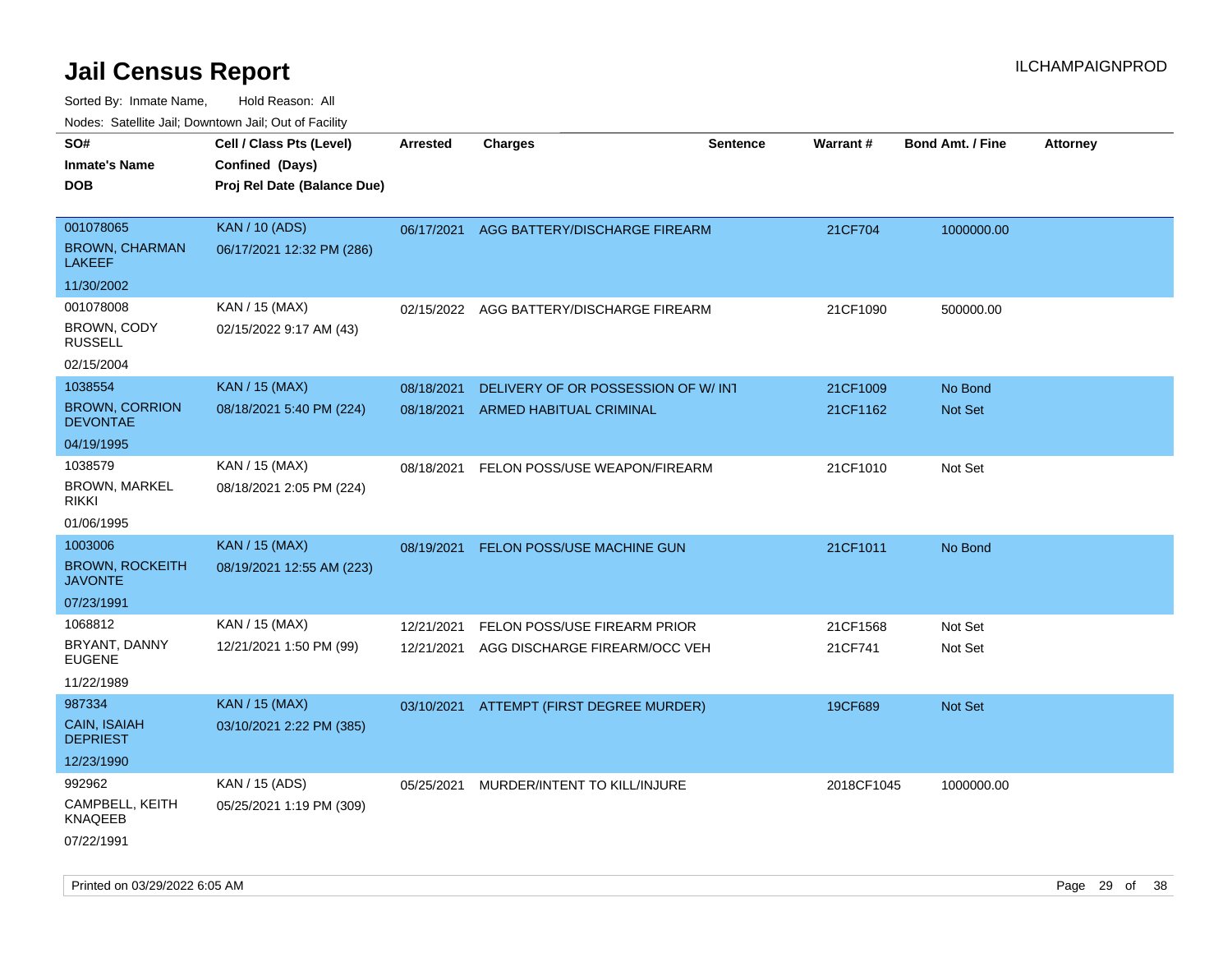Sorted By: Inmate Name, Hold Reason: All

Nodes: Satellite Jail; Downtown Jail; Out of Facility

| SO#                                       | Cell / Class Pts (Level)    | <b>Arrested</b> | <b>Charges</b>                       | <b>Sentence</b> | Warrant#   | <b>Bond Amt. / Fine</b> | <b>Attorney</b> |
|-------------------------------------------|-----------------------------|-----------------|--------------------------------------|-----------------|------------|-------------------------|-----------------|
| <b>Inmate's Name</b>                      | Confined (Days)             |                 |                                      |                 |            |                         |                 |
| <b>DOB</b>                                | Proj Rel Date (Balance Due) |                 |                                      |                 |            |                         |                 |
|                                           |                             |                 |                                      |                 |            |                         |                 |
| 001078576                                 | <b>KAN / 15 (MAX)</b>       | 11/09/2021      | UNLAWFUL USE OF A WEAPON             |                 | 21CF1383   | <b>Not Set</b>          |                 |
| CARTER, DEMONDRE<br><b>DAVON</b>          | 11/09/2021 6:01 PM (141)    |                 |                                      |                 |            |                         |                 |
| 05/27/2001                                |                             |                 |                                      |                 |            |                         |                 |
| 1064992                                   | KAN / 15 (MAX)              | 09/20/2021      | ARMED VIOLENCE/CATEGORY I            |                 | 21CF1137   | Not Set                 |                 |
| CARTER, KEJUAN<br><b>JAVONTE</b>          | 09/20/2021 11:42 PM (191)   |                 |                                      |                 |            |                         |                 |
| 06/27/1998                                |                             |                 |                                      |                 |            |                         |                 |
| 001078729                                 | <b>KAN</b> / 15 (ADS)       | 01/02/2022      | MURDER/INTENT TO KILL/INJURE         |                 | 20CF396    | 1000000.00              |                 |
| <b>CARTER, TROY</b><br><b>DEMON</b>       | 01/02/2022 10:29 AM (87)    |                 |                                      |                 |            |                         |                 |
| 01/02/2004                                |                             |                 |                                      |                 |            |                         |                 |
| 001078461                                 | KAN / 10 (MED)              | 10/07/2021      | AGG UNLAWFUL USE WEAPON/PERSON       |                 | 2021CF1209 | No Bond                 |                 |
| COLE, ERIC JOSE                           | 10/08/2021 12:25 AM (173)   | 10/07/2021      | AGG DOMESTIC BATTERY/STRANGLE        |                 | 2021CF1208 | Not Set                 |                 |
| 01/24/2002                                |                             |                 |                                      |                 |            |                         |                 |
| 1048488                                   | <b>KAN / 10 (ADS)</b>       | 12/30/2021      | ARMED VIOLENCE/CATEGORY I            |                 | 2022CF4    | Not Set                 |                 |
| COLSON, WAYNE<br><b>ARTHUR, Third</b>     | 12/30/2021 8:27 AM (90)     |                 |                                      |                 |            |                         |                 |
| 10/14/1995                                |                             |                 |                                      |                 |            |                         |                 |
| 57733                                     | KAN / 15 (SPH)              | 02/25/2020      | <b>HOMICIDE</b>                      |                 | 2020-CF250 | 2000000.00              |                 |
| <b>CRAIG, ANTOINE</b><br>DARRELL          | 02/25/2020 4:08 PM (764)    | 02/25/2020      | FELON POSS/USE WEAPON/FIREARM        |                 | 19CF-1827  | 80000.00                |                 |
| 10/09/1982                                |                             |                 |                                      |                 |            |                         |                 |
| 001077939                                 | <b>KAN / 10 (MED)</b>       | 05/10/2021      | <b>FIREARM/FOID INVALID/NOT ELIG</b> |                 | 21CF526    | No Bond                 |                 |
| <b>CROSS, PATRICK</b><br><b>DONTRELLE</b> | 05/10/2021 7:31 PM (324)    | 06/02/2021      | POSS STOLEN VEHICLE > \$25,000       |                 | 21CF612    | Not Set                 |                 |
| 11/07/2001                                |                             |                 |                                      |                 |            |                         |                 |
| 25022                                     | EHD / 10 (MED)              |                 | 02/17/2022 AGG DUI/2/PASS<16         |                 | 2021CF560  | No Bond                 |                 |
| CRUMP, ROBERT<br><b>ANTHONY</b>           | 02/17/2022 11:48 AM (41)    |                 |                                      |                 |            |                         |                 |
| 02/06/1966                                | 5/14/2022 (0.00)            |                 |                                      |                 |            |                         |                 |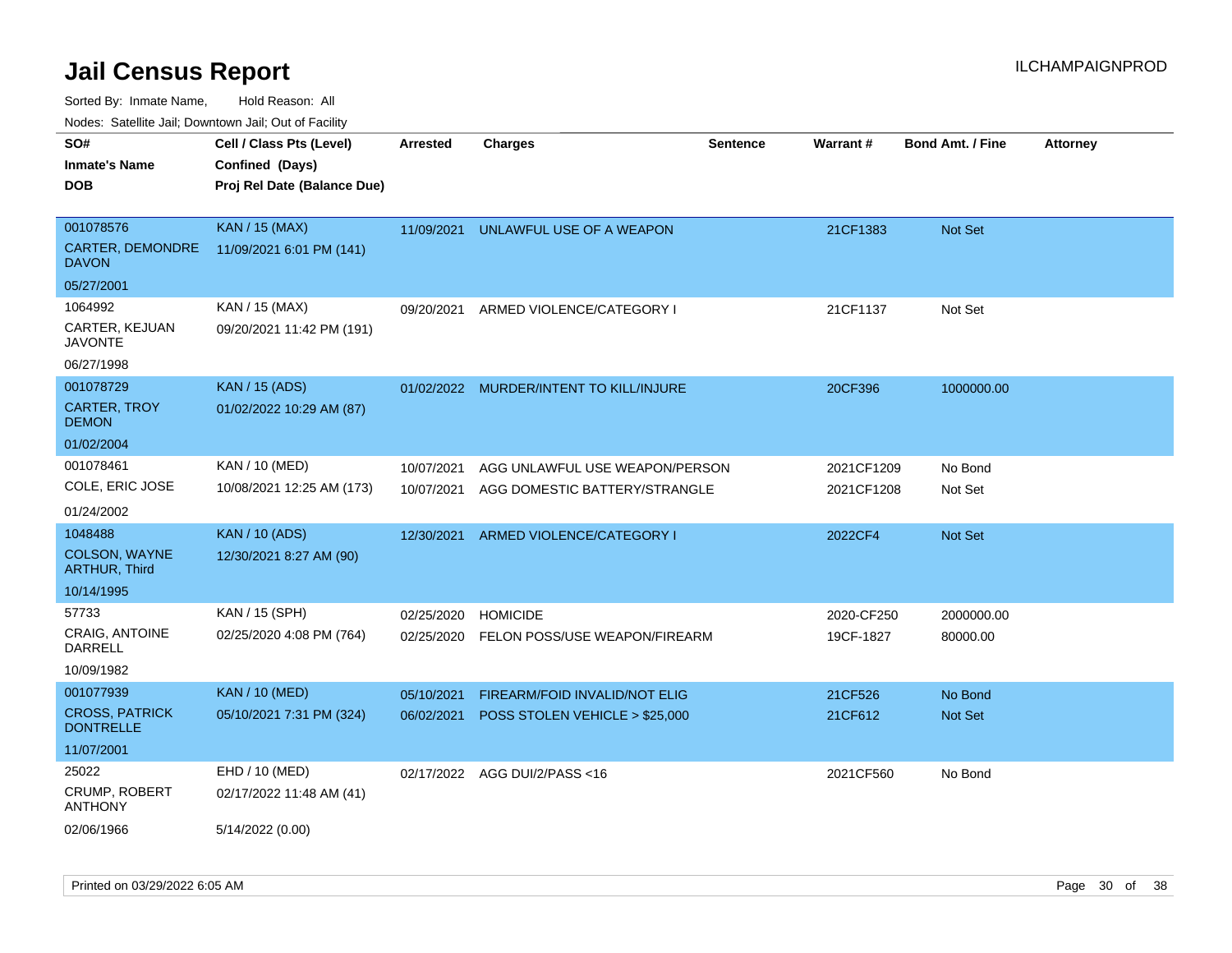| <u>Rodos.</u> Odiolino dali, Downtown dali, Odi of Fabilit |                                              |                      |                                              |                 |                 |                         |                 |
|------------------------------------------------------------|----------------------------------------------|----------------------|----------------------------------------------|-----------------|-----------------|-------------------------|-----------------|
| SO#                                                        | Cell / Class Pts (Level)                     | Arrested             | <b>Charges</b>                               | <b>Sentence</b> | <b>Warrant#</b> | <b>Bond Amt. / Fine</b> | <b>Attorney</b> |
| <b>Inmate's Name</b>                                       | Confined (Days)                              |                      |                                              |                 |                 |                         |                 |
| <b>DOB</b>                                                 | Proj Rel Date (Balance Due)                  |                      |                                              |                 |                 |                         |                 |
|                                                            |                                              |                      |                                              |                 |                 |                         |                 |
| 001078538                                                  | <b>KAN / 10 (ADS)</b>                        | 10/26/2021           | <b>CRIM SEX ASSAULT/FORCE</b>                |                 | 21CF1301        | <b>Not Set</b>          |                 |
| DAWKINS, LEN                                               | 10/26/2021 8:18 PM (155)                     |                      |                                              |                 |                 |                         |                 |
| 03/23/1987                                                 |                                              |                      |                                              |                 |                 |                         |                 |
| 1061304                                                    | KAN / 15 (MAX)                               | 10/11/2021           | ARMED HABITUAL CRIMINAL                      |                 | 21CF1226        | No Bond                 |                 |
| DORRIS, KEMION                                             | 10/11/2021 7:30 PM (170)                     | 10/11/2021           | ARMED HABITUAL CRIMINAL                      |                 | 21CF1227        | No Bond                 |                 |
| <b>DAETOCE</b>                                             |                                              | 10/11/2021           | HOME INVASION/FIREARM                        |                 | 21CF1228        | No Bond                 |                 |
| 11/19/1997                                                 |                                              |                      |                                              |                 |                 |                         |                 |
| 1013012                                                    | <b>KAN / 15 (MAX)</b>                        | 07/08/2021           | ATTEMPT (FIRST DEGREE MURDER)                |                 | 2021CF790       | 1000000.00              |                 |
| <b>GARY, XAVIER LAMAR</b>                                  | 07/08/2021 9:24 AM (265)                     | 07/08/2021           | FELON POSS/USE FIREARM PRIOR                 |                 | 2020CF650       | 25000.00                |                 |
|                                                            |                                              | 07/08/2021           | <b>FELON POSS/USE FIREARM PRIOR</b>          |                 | 21CF798         | Not Set                 |                 |
| 12/14/1991                                                 |                                              |                      |                                              |                 |                 |                         |                 |
| 1065946                                                    | <b>KAN / 10 (MED)</b>                        | 09/04/2021           | AGG BATTERY/DISCHARGE FIREARM                |                 | 21CF1057        | 750000.00               |                 |
| GODBOLT, DESMOND<br><b>DEVONTAE</b>                        | 09/04/2021 1:17 AM (207)                     |                      | 09/04/2021 RESIST/OBSTRUCTING A PEACE OFFICE |                 | 21CM407         | Not Set                 |                 |
| 11/15/1997                                                 |                                              |                      |                                              |                 |                 |                         |                 |
| 1070118                                                    | KAN / 15 (MAX)                               | 08/31/2021           | AGGRAVATED DOMESTIC BATTERY                  |                 | 21CF1049        | No Bond                 |                 |
| <b>GRAHAM, CORTEZ</b><br><b>LAMON</b>                      | 08/31/2021 9:32 PM (211)                     | 09/02/2021           | PROBATION VIOLATION                          |                 | 21CF55          | <b>Not Set</b>          |                 |
| 03/31/1976                                                 |                                              |                      |                                              |                 |                 |                         |                 |
| 1076506                                                    | KAN / 15 (MAX)                               | 09/17/2021           | AGG UUW/PERSON/CM THREAT VIOL                |                 | 21CF1131        | Not Set                 |                 |
|                                                            | GRAY, JAMARH EMERE 09/17/2021 10:41 AM (194) | 09/20/2021           | <b>DOMESTIC BATTERY</b>                      |                 | 21CM430         | Not Set                 |                 |
|                                                            |                                              |                      |                                              |                 |                 |                         |                 |
| 06/21/2003                                                 |                                              |                      |                                              |                 |                 |                         |                 |
| 1055117                                                    | <b>EHD</b>                                   |                      | 02/15/2022 AGG BATTERY/PUBLIC PLACE          |                 | 2021CM47        | <b>Not Set</b>          |                 |
| <b>GREAM, JOHN</b><br><b>ROBERT LEE</b>                    | 02/15/2022 10:44 AM (43)                     |                      |                                              |                 |                 |                         |                 |
| 08/23/1996                                                 | 6/13/2022 (0.00)                             |                      |                                              |                 |                 |                         |                 |
| 1037683                                                    | EHD                                          | 02/23/2022           | AGG DUI/LIC SUSP OR REVOKED                  |                 | 2020CF350       | Not Set                 |                 |
| HARRISON, HAROLD<br><b>RAY</b>                             | 02/23/2022 10:01 AM (35)                     | 02/23/2022 AGG DUI/3 |                                              |                 | 2020CF1351      | Not Set                 |                 |
| 11/30/1963                                                 | 5/22/2022 (0.00)                             |                      |                                              |                 |                 |                         |                 |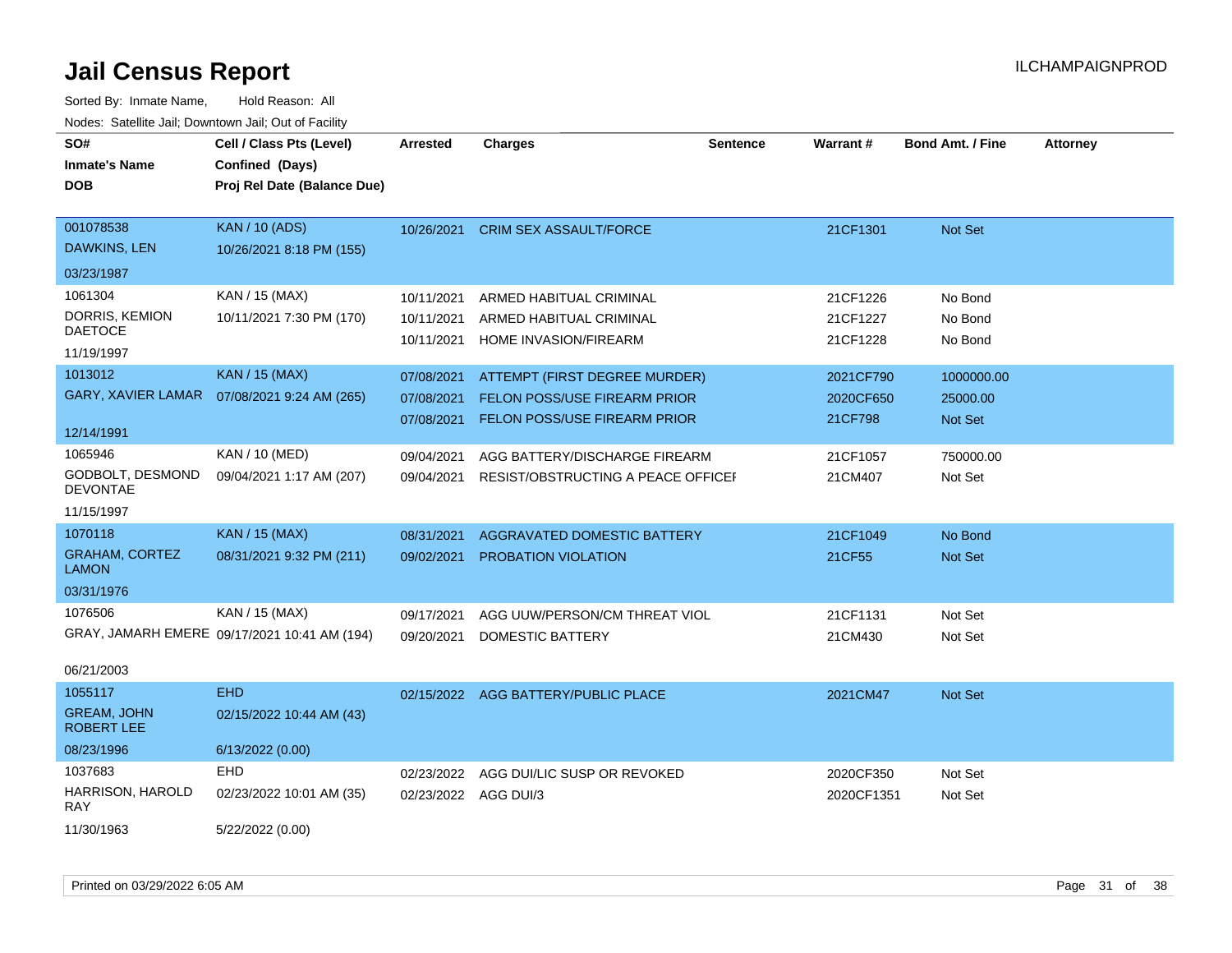| SO#<br><b>Inmate's Name</b><br><b>DOB</b> | Cell / Class Pts (Level)<br>Confined (Days)<br>Proj Rel Date (Balance Due) | <b>Arrested</b> | <b>Charges</b>                           | <b>Sentence</b> | Warrant#   | <b>Bond Amt. / Fine</b> | <b>Attorney</b> |
|-------------------------------------------|----------------------------------------------------------------------------|-----------------|------------------------------------------|-----------------|------------|-------------------------|-----------------|
|                                           |                                                                            |                 |                                          |                 |            |                         |                 |
| 1045186                                   | <b>KAN / 15 (MAX)</b>                                                      | 08/16/2021      | ARMED VIOLENCE/CATEGORY I                |                 | 21CF934    | 1000000.00              |                 |
| HOLBROOK, JOHNNIE<br><b>MATHIS</b>        | 08/16/2021 11:07 AM (226)                                                  | 08/16/2021      | FELON POSS/USE WEAPON/FIREARM            |                 | 19CF968    | <b>Not Set</b>          |                 |
|                                           |                                                                            | 08/16/2021      | AGG FLEEING POLICE/21 MPH OVER           |                 | 21CF988    | <b>Not Set</b>          |                 |
|                                           |                                                                            | 08/16/2021      | FELON POSS/USE WEAPON/FIREARM            |                 | 21CF989    | <b>Not Set</b>          |                 |
| 07/19/1996                                |                                                                            |                 |                                          |                 |            |                         |                 |
| 972300                                    | <b>KAN / 10 (MED)</b>                                                      | 12/22/2021      | <b>RESIDENTIAL BURGLARY</b>              |                 | 18CF1691   | 25000.00                |                 |
| HOLT, MICHAEL<br><b>TERRELL</b>           | 12/22/2021 8:36 AM (98)                                                    | 12/22/2021      | AGG CRIM SEX ABUSE/VICTIM <9             |                 | 19CF1277   | 250000.00               |                 |
| 12/25/1989                                |                                                                            |                 |                                          |                 |            |                         |                 |
| 001078146                                 | <b>KAN / 15 (MAX)</b>                                                      | 07/09/2021      | AGG BATTERY/DISCHARGE FIREARM            |                 | 21CF795    | 1000000.00              |                 |
| HUNT, TEIGAN<br><b>JAZAIREO</b>           | 07/09/2021 12:41 PM (264)                                                  |                 | 07/09/2021 ARMED ROBBERY/ARMED W/FIREARM |                 | 21CF806    | Not Set                 |                 |
| 05/14/2003                                |                                                                            |                 |                                          |                 |            |                         |                 |
| 989743                                    | KAN / 15 (ADS)                                                             | 04/13/2021      | AGGRAVATED DOMESTIC BATTERY              |                 | 21CF399    | Not Set                 |                 |
| JACKSON, STEVE<br><b>ALLEN</b>            | 04/13/2021 2:45 AM (351)                                                   |                 |                                          |                 |            |                         |                 |
| 06/04/1991                                |                                                                            |                 |                                          |                 |            |                         |                 |
| 001078788                                 | <b>KAN / 5 (ADS)</b>                                                       |                 | 01/21/2022 AGGRAVATED BATTERY            |                 | 22CF93     | Not Set                 |                 |
| JOHNSON, BRENTON<br>ZAE                   | 01/21/2022 8:33 PM (68)                                                    |                 |                                          |                 |            |                         |                 |
| 08/07/1987                                |                                                                            |                 |                                          |                 |            |                         |                 |
| 57271                                     | EHD                                                                        | 03/08/2022      | DRIVING RVK/SUSP DUI/SSS 4-9             |                 | 2021CF34   | Not Set                 |                 |
| <b>KEYS, CAPREE</b><br><b>REMONE</b>      | 03/08/2022 9:17 AM (22)                                                    |                 | 03/08/2022 DRIVING RVK/SUSP DUI/SSS 4-9  |                 | 2020CF1116 | Not Set                 |                 |
| 11/23/1982                                | 9/3/2022(0.00)                                                             |                 |                                          |                 |            |                         |                 |
| 1064445                                   | <b>KAN / 15 (MAX)</b>                                                      | 04/23/2021      | AGG DISCHARGE FIREARM/OCC VEH            |                 | 2021CF295  | 500000.00               |                 |
| LARUE, TERENCE                            | 04/23/2021 11:18 AM (341)                                                  | 04/23/2021      | POSSESS 15<100 GRAMS COCAINE             |                 | 19CF1052   | 10000.00                |                 |
| <b>TRAMEL</b>                             |                                                                            | 04/23/2021      | FELON POSS/USE FIREARM/PAROLE            |                 | 21CF899    | Not Set                 |                 |
| 12/23/1998                                |                                                                            |                 |                                          |                 |            |                         |                 |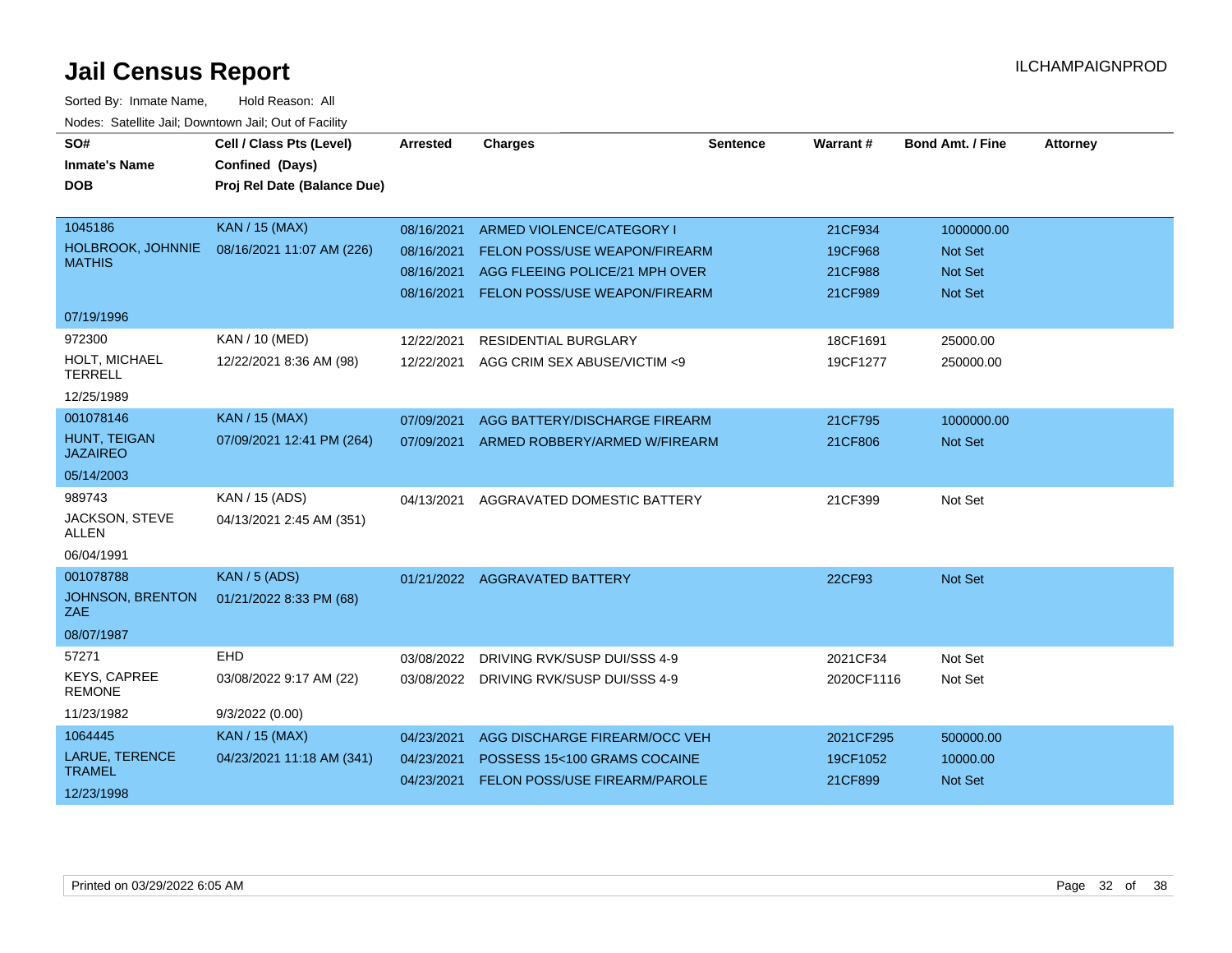| ivoues. Salellite Jali, Downtown Jali, Out of Facility |                                           |                      |                                         |                 |           |                         |                 |
|--------------------------------------------------------|-------------------------------------------|----------------------|-----------------------------------------|-----------------|-----------|-------------------------|-----------------|
| SO#                                                    | Cell / Class Pts (Level)                  | <b>Arrested</b>      | <b>Charges</b>                          | <b>Sentence</b> | Warrant#  | <b>Bond Amt. / Fine</b> | <b>Attorney</b> |
| Inmate's Name                                          | Confined (Days)                           |                      |                                         |                 |           |                         |                 |
| <b>DOB</b>                                             | Proj Rel Date (Balance Due)               |                      |                                         |                 |           |                         |                 |
|                                                        |                                           |                      |                                         |                 |           |                         |                 |
| 001078237                                              | <b>KAN / 15 (ADS)</b>                     | 08/03/2021           | AGG DISCHARGE FIREARM/OCC VEH           |                 | 21CF928   | No Bond                 |                 |
| <b>LAWS, TERON</b><br><b>RAMONTE</b>                   | 08/03/2021 6:29 PM (239)                  |                      |                                         |                 |           |                         |                 |
| 04/03/2001                                             |                                           |                      |                                         |                 |           |                         |                 |
| 001078470                                              | KAN / 15 (MAX)                            | 10/10/2021           | MURDER/INTENT TO KILL/INJURE            |                 | 21CF1221  | Not Set                 |                 |
| LEE, AMAHRION<br>JA'MERE                               | 10/10/2021 1:23 PM (171)                  |                      |                                         |                 |           |                         |                 |
| 11/05/2002                                             |                                           |                      |                                         |                 |           |                         |                 |
| 56792                                                  | <b>KAN / 10 (MED)</b>                     | 02/02/2021           | <b>ARMED HABITUAL CRIMINAL</b>          |                 | 2021CF141 | 500000.00               |                 |
| LILLARD, LAWRENCE<br>TYRONE                            | 02/02/2021 2:11 PM (421)                  | 02/22/2021           | DRIVING ON REVOKED LICENSE              |                 | 21TR426   | 5000.00                 |                 |
| 10/20/1982                                             |                                           |                      |                                         |                 |           |                         |                 |
| 40877                                                  | <b>EHD</b>                                | 02/01/2022 AGG DUI/3 |                                         |                 | 2020CF986 | Not Set                 |                 |
| MABRY-HALL,<br>REBECCA SUE                             | 02/01/2022 9:32 AM (57)                   |                      |                                         |                 |           |                         |                 |
| 03/21/1971                                             | 5/1/2022 (0.00)                           |                      |                                         |                 |           |                         |                 |
| 001078896                                              | <b>KAN / 15 (MAX)</b>                     |                      | 03/01/2022 ARMED HABITUAL CRIMINAL      |                 | 22CF239   | <b>Not Set</b>          |                 |
| MANN, DAVID<br><b>WILBERT, Junior</b>                  | 03/01/2022 4:35 AM (29)                   |                      |                                         |                 |           |                         |                 |
| 04/02/1976                                             |                                           |                      |                                         |                 |           |                         |                 |
| 1004137                                                | KAN / 15 (MAX)                            |                      | 02/14/2022 AGG CRIM SEX ABUSE/VIC 13-17 |                 | 22CF165   | 250000.00               |                 |
|                                                        | MCDONALD, DAVON D 02/14/2022 4:21 PM (44) |                      |                                         |                 |           |                         |                 |
|                                                        |                                           |                      |                                         |                 |           |                         |                 |
| 11/08/1992                                             |                                           |                      |                                         |                 |           |                         |                 |
| 001078575                                              | <b>KAN / 10 (MED)</b>                     | 11/09/2021           | <b>GUNRUNNING</b>                       |                 | 21CF1330  | 750000.00               |                 |
| MCLAURIN, KEYON A                                      | 11/09/2021 12:41 PM (141)                 |                      |                                         |                 |           |                         |                 |
| 11/19/2002                                             |                                           |                      |                                         |                 |           |                         |                 |
| 1011046                                                | KAN / 15 (ADS)                            | 04/10/2021           | ATTEMPT (FIRST DEGREE MURDER)           |                 | 21CF392   | Not Set                 |                 |
| MILES, DARRION<br><b>ANTONIO KEVONTA</b>               | 04/11/2021 12:46 AM (353)                 | 03/24/2022 MURDER    |                                         |                 | 22CF346   | Not Set                 |                 |
| 03/18/1990                                             |                                           |                      |                                         |                 |           |                         |                 |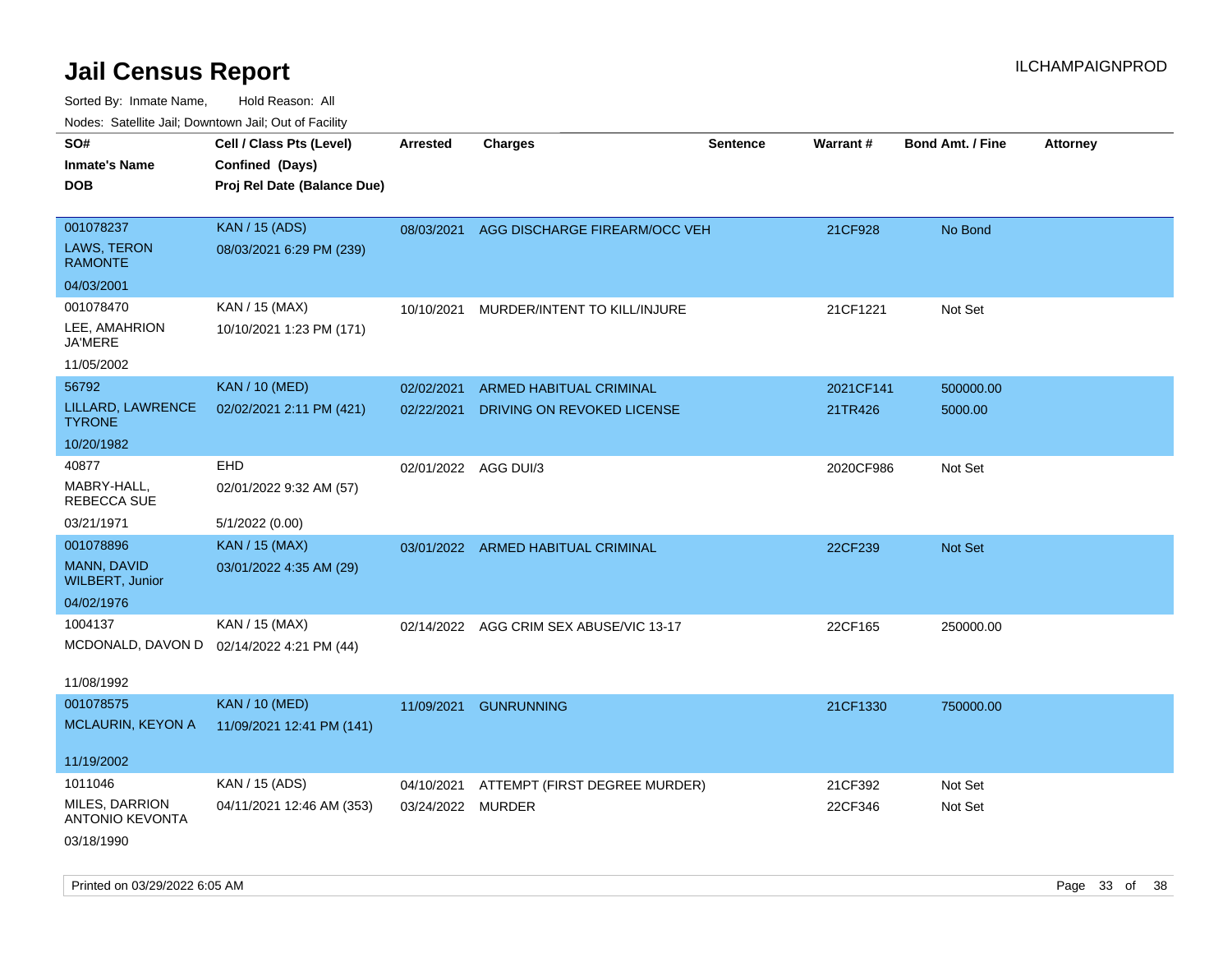| SO#                                | Cell / Class Pts (Level)                      | <b>Arrested</b> | <b>Charges</b>                           | <b>Sentence</b> | Warrant#    | <b>Bond Amt. / Fine</b> | <b>Attorney</b> |
|------------------------------------|-----------------------------------------------|-----------------|------------------------------------------|-----------------|-------------|-------------------------|-----------------|
| <b>Inmate's Name</b>               | Confined (Days)                               |                 |                                          |                 |             |                         |                 |
| <b>DOB</b>                         | Proj Rel Date (Balance Due)                   |                 |                                          |                 |             |                         |                 |
|                                    |                                               |                 |                                          |                 |             |                         |                 |
| 001077278                          | <b>KAN / 15 (MAX)</b>                         | 10/06/2020      | MURDER/INTENT TO KILL/INJURE             |                 | 2020CF146   | 2000000.00              |                 |
| MILLER, D'ANDRE                    | 10/06/2020 12:49 PM (540)                     | 10/06/2020      | AGG FLEEING POLICE/21 MPH OVER           |                 | 2019CF1171  | 50000.00                |                 |
| 09/08/1986                         |                                               |                 |                                          |                 |             |                         |                 |
| 001078712                          | KAN / 10 (MED)                                | 12/23/2021      | AGG DISCH FIREARM/1ST AID PERS           |                 | 21CF1581    | Not Set                 |                 |
| MONTGOMERY,<br>RASHARD MYKI        | 12/23/2021 4:27 PM (97)                       |                 |                                          |                 |             |                         |                 |
| 11/05/2001                         |                                               |                 |                                          |                 |             |                         |                 |
| 1026477                            | <b>KAN / 15 (ADS)</b>                         | 09/21/2021      | AGG DISCHARGE FIREARM/OCC VEH            |                 | 21CF1138    | <b>Not Set</b>          |                 |
| NEWBILL, DEVONTRE<br><b>LAMONT</b> | 09/21/2021 2:27 AM (190)                      | 09/22/2021      | PROBATION VIOLATION                      |                 | 20CF577     | Not Set                 |                 |
| 11/22/1993                         |                                               |                 |                                          |                 |             |                         |                 |
| 1072907                            | <b>KAN</b>                                    | 07/14/2021      | ATTEMPT (FIRST DEGREE MURDER)            |                 | 2021-CF-832 | 2000000.00              |                 |
| NIKOLAEV, YEVGENIY                 | 07/14/2021 10:10 PM (259)                     | 07/14/2021      | CRIMINAL DAMAGE <\$500/SCHOOL            |                 | 2021CF840   | 5000.00                 |                 |
| 10/06/1983                         |                                               |                 |                                          |                 |             |                         |                 |
| 001078558                          | <b>KAN / 10 (MED)</b>                         | 11/03/2021      | UNLAWFUL USE OF A WEAPON                 |                 | 21CF1352    | Not Set                 |                 |
| PARRISH, DOMINIC<br><b>WALTER</b>  | 11/03/2021 1:25 PM (147)                      |                 |                                          |                 |             |                         |                 |
| 08/23/2001                         |                                               |                 |                                          |                 |             |                         |                 |
| 001078063                          | KAN / 15 (MAX)                                | 06/15/2021      | AGG CRIM SEX ASSAULT/WEAPON              |                 | 2021CF678   | 1000000.00              |                 |
|                                    | PERRY, ROBERT Junior 06/15/2021 4:37 PM (288) | 06/15/2021      | <b>ROBBERY</b>                           |                 | 2021CF159   | 25000.00                |                 |
| 12/21/1990                         |                                               |                 |                                          |                 |             |                         |                 |
| 001078799                          | <b>KAN / 10 (MED)</b>                         |                 | 01/27/2022 FIREARM/FOID INVALID/NOT ELIG |                 | 22CF116     | Not Set                 |                 |
| PURNELL, MARKISE<br><b>MONROE</b>  | 01/27/2022 9:50 AM (62)                       |                 |                                          |                 |             |                         |                 |
| 07/13/2002                         |                                               |                 |                                          |                 |             |                         |                 |
| 001077614                          | KAN / 15 (MAX)                                | 01/17/2021      | ATTEMPT (FIRST DEGREE MURDER)            |                 | 21CF66      | Not Set                 |                 |
| <b>DEVON</b>                       | ROBINSON, DONTRELL 01/17/2021 3:08 PM (437)   |                 |                                          |                 |             |                         |                 |
| 09/22/2002                         |                                               |                 |                                          |                 |             |                         |                 |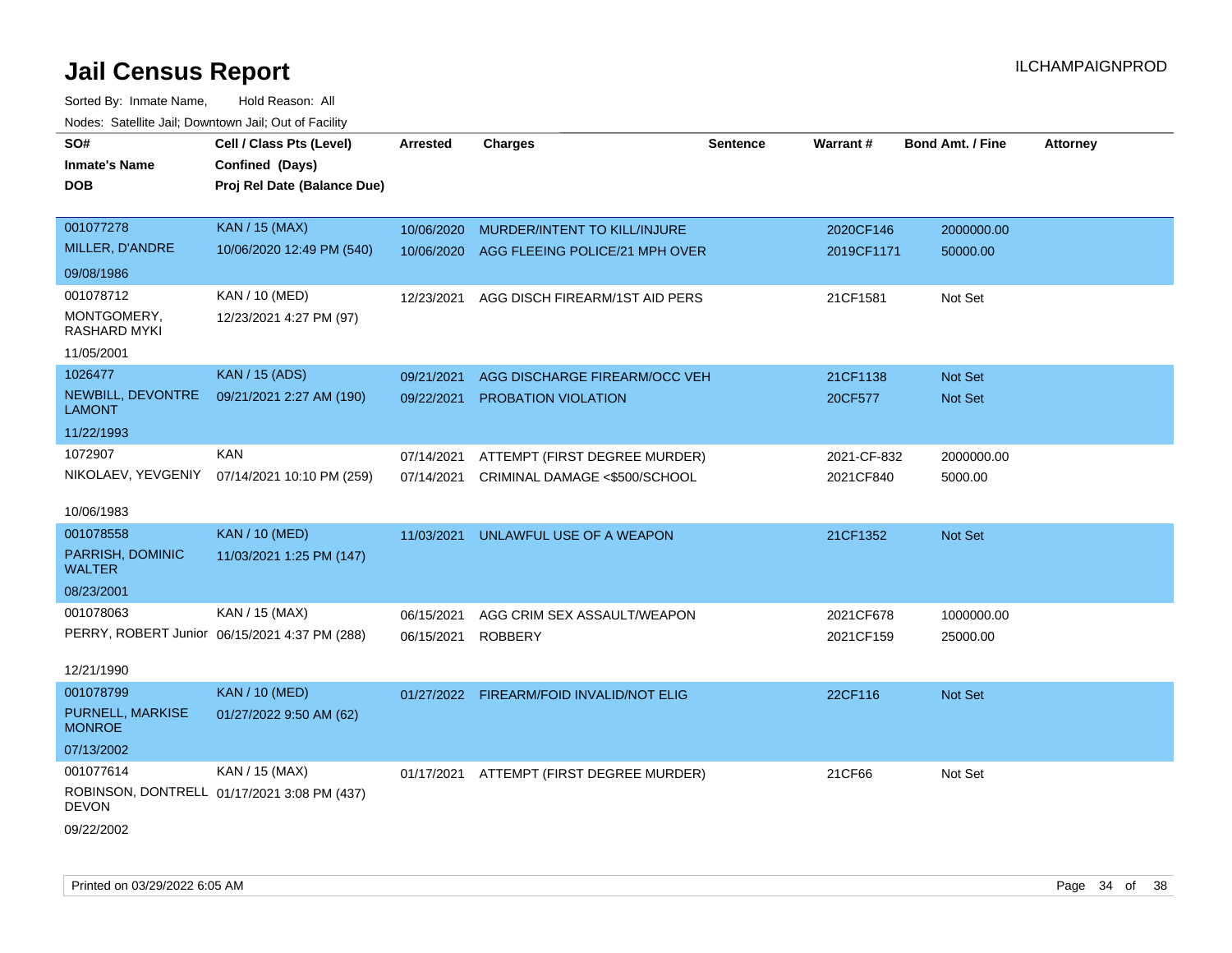| SO#<br><b>Inmate's Name</b>           | Cell / Class Pts (Level)<br>Confined (Days) | Arrested   | <b>Charges</b>                       | <b>Sentence</b> | Warrant#    | <b>Bond Amt. / Fine</b> | <b>Attorney</b> |
|---------------------------------------|---------------------------------------------|------------|--------------------------------------|-----------------|-------------|-------------------------|-----------------|
| <b>DOB</b>                            | Proj Rel Date (Balance Due)                 |            |                                      |                 |             |                         |                 |
| 1061216                               | <b>KAN / 10 (MED)</b>                       | 06/22/2021 | <b>HOME INVASION/FIREARM</b>         |                 | 21CF727     | Not Set                 |                 |
| <b>RUNGE, ANDRE</b><br><b>MARSEAN</b> | 06/22/2021 4:42 PM (281)                    |            |                                      |                 |             |                         |                 |
| 12/05/1997                            |                                             |            |                                      |                 |             |                         |                 |
| 650295                                | <b>PIA / 50 (MAX)</b>                       | 04/22/2020 | CRIMINAL SEXUAL ASSAULT              |                 | 2020-CF407  | 750000.00               |                 |
| SANDAGE, JERALD                       | 04/22/2020 6:30 AM (707)                    | 04/22/2020 | <b>CRIMINAL SEXUAL ASSAULT</b>       |                 | 2020-CF408  | 750000.00               |                 |
| <b>EUGENE</b>                         |                                             | 04/22/2020 | <b>CRIMINAL SEXUAL ABUSE</b>         |                 | 2020-CF409  | 750000.00               |                 |
| 06/07/1971                            |                                             | 04/22/2020 | CRIMINAL SEXUAL ASSAULT              |                 | 2020-CF410  | 750000.00               |                 |
|                                       |                                             | 04/22/2020 | OFFICIAL MISCONDUCT                  |                 | 2019-CF1811 | 25000.00                |                 |
| 59178                                 | <b>KAN / 15 (MAX)</b>                       | 12/13/2021 | AGG DISCHARGE FIREARM/OCC VEH        |                 | 21CF1274    | 1500000.00              |                 |
| SANDERS, MICHAEL<br><b>JEAN</b>       | 12/13/2021 4:17 PM (107)                    |            |                                      |                 |             |                         |                 |
| 12/22/1967                            |                                             |            |                                      |                 |             |                         |                 |
| 001078704                             | KAN / 15 (MAX)                              | 12/21/2021 | MURDER/INTENT TO KILL/INJURE         |                 | 21CF1575    | Not Set                 |                 |
| SHORTER, JAQUAN<br><b>MAURICE</b>     | 12/23/2021 1:23 AM (97)                     |            |                                      |                 |             |                         |                 |
| 10/08/1998                            |                                             |            |                                      |                 |             |                         |                 |
| 1062194                               | <b>KAN / 15 (MAX)</b>                       | 02/27/2020 | MURDER/OTHER FORCIBLE FELONY         |                 | 20CF-247    | 1000000.00              |                 |
| SIMMONS, MICHAEL<br><b>JAMAL</b>      | 02/27/2020 1:11 PM (762)                    | 09/23/2020 | AGG BATTERY/DISCHARGE FIREARM        |                 | 20CF1061    | <b>Not Set</b>          |                 |
| 11/03/1997                            |                                             |            |                                      |                 |             |                         |                 |
| 1038158                               | KAN / 10 (MED)                              | 02/04/2022 | <b>CRIMINAL SEX ASSAULT/CONSENT</b>  |                 | 22CF146     | Not Set                 |                 |
| SMITH, RASHAD<br><b>JARECE</b>        | 02/04/2022 11:42 PM (54)                    |            |                                      |                 |             |                         |                 |
| 09/16/1995                            |                                             |            |                                      |                 |             |                         |                 |
| 001077868                             | <b>KAN / 15 (MAX)</b>                       | 04/21/2021 | ARMED ROBBERY/ARMED W/FIREARM        |                 | 21CF445     | Not Set                 |                 |
| SPEARMENT,<br><b>KENTRELL</b>         | 04/21/2021 9:48 PM (343)                    | 08/19/2021 | <b>FLEEING/ATTEMPT ELUDE OFFICER</b> |                 | 2021TR1053  | 1000.00                 |                 |
| 01/21/2002                            |                                             |            |                                      |                 |             |                         |                 |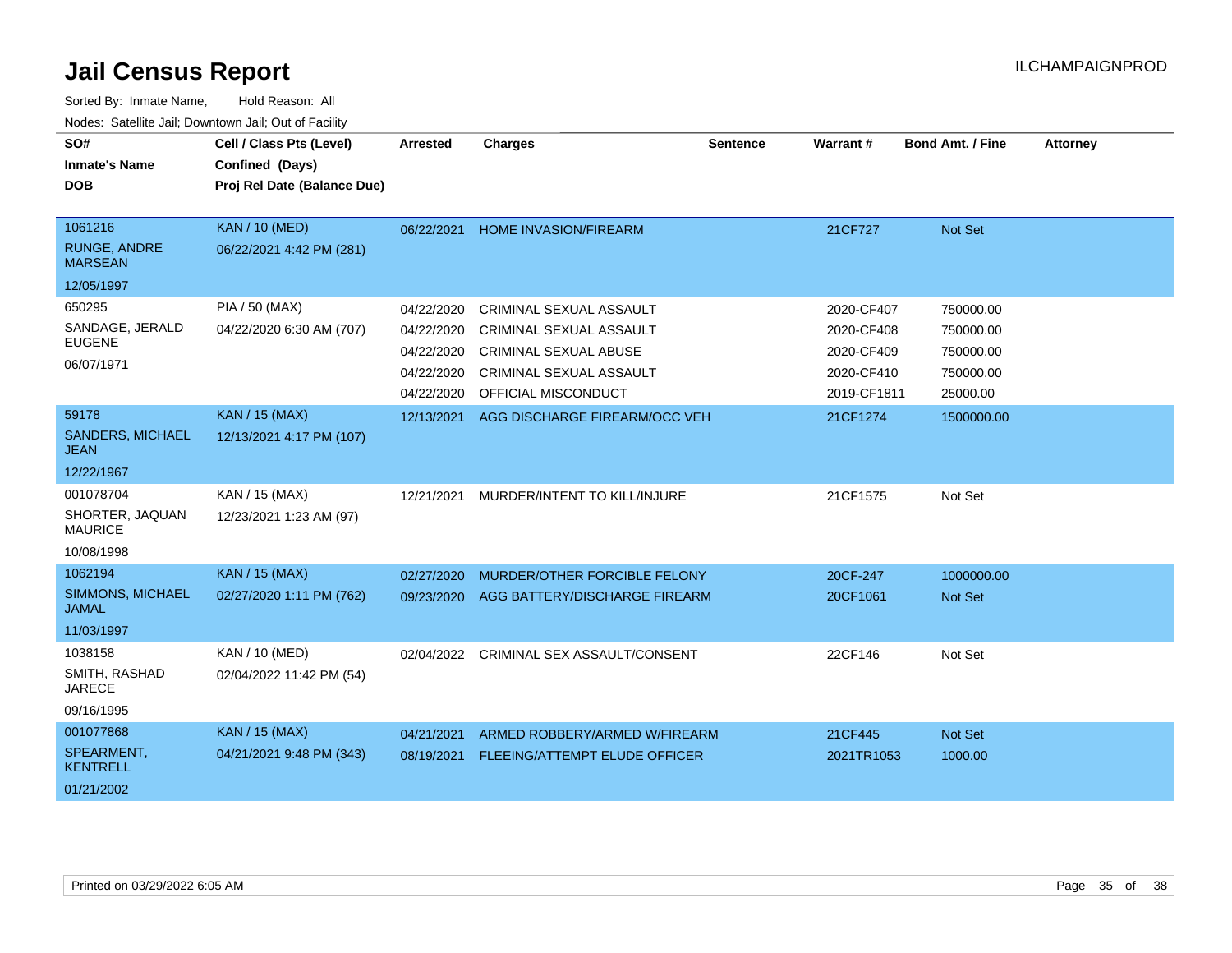| ivuutos. Saltiilit Jali, Duwilluwii Jali, Oul of Facility |                                               |            |                                           |                 |            |                         |                 |
|-----------------------------------------------------------|-----------------------------------------------|------------|-------------------------------------------|-----------------|------------|-------------------------|-----------------|
| SO#                                                       | Cell / Class Pts (Level)                      | Arrested   | <b>Charges</b>                            | <b>Sentence</b> | Warrant#   | <b>Bond Amt. / Fine</b> | <b>Attorney</b> |
| <b>Inmate's Name</b>                                      | Confined (Days)                               |            |                                           |                 |            |                         |                 |
| <b>DOB</b>                                                | Proj Rel Date (Balance Due)                   |            |                                           |                 |            |                         |                 |
|                                                           |                                               |            |                                           |                 |            |                         |                 |
| 11979                                                     | <b>EHD</b>                                    |            | 01/11/2022 AGG FLEEING POLICE/21 MPH OVER |                 | 2021CF629  | Not Set                 |                 |
| <b>STARK, JACK LYNN</b>                                   | 01/11/2022 10:13 AM (78)                      |            |                                           |                 |            |                         |                 |
| 12/31/1955                                                | 4/9/2022 (0.00)                               |            |                                           |                 |            |                         |                 |
| 001078182                                                 | EHD / 5 (MIN)                                 | 12/20/2021 | DRIVING ON REVOKED LICENSE                |                 | 2021CF800  | No Bond                 |                 |
| STRONG, KEVIN<br><b>GARDNER</b>                           | 12/20/2021 4:34 PM (100)                      |            |                                           |                 |            |                         |                 |
| 02/12/1963                                                | 6/18/2022 (0.00)                              |            |                                           |                 |            |                         |                 |
| 65920                                                     | <b>KAN / 15 (MAX)</b>                         | 12/21/2021 | ARMED ROBBERY/ARMED W/FIREARM             |                 | 21CF1543   | 100000.00               |                 |
| TAPSCOTT,<br><b>CORNELIUS</b>                             | 12/21/2021 10:57 PM (99)                      |            |                                           |                 |            |                         |                 |
| 07/14/1985                                                |                                               |            |                                           |                 |            |                         |                 |
| 1046632                                                   | KAN / 15 (MAX)                                | 09/14/2021 | ARMED VIOLENCE/CATEGORY II                |                 | 21CF912    | 750000.00               |                 |
|                                                           | TATE, JAVON MARQUIS 09/14/2021 12:10 PM (197) |            |                                           |                 |            |                         |                 |
|                                                           |                                               |            |                                           |                 |            |                         |                 |
| 08/10/1996                                                |                                               |            |                                           |                 |            |                         |                 |
| 1033031                                                   | <b>KAN / 15 (MAX)</b>                         |            | 08/19/2020 *AGG BATTERY W/FIREARM/PERSON  |                 | 2020-CF923 | 500000.00               |                 |
| <b>TOMS, ANDREW</b><br><b>CHUCKY</b>                      | 08/19/2020 5:59 PM (588)                      |            |                                           |                 |            |                         |                 |
| 09/28/1978                                                |                                               |            |                                           |                 |            |                         |                 |
| 1004142                                                   | KAN / 15 (MAX)                                | 10/27/2021 | POSSESSION OF METH/15<100GRAMS            |                 | 2021CF1298 | 1500000.00              |                 |
| TOY, KAYON LARENZ                                         | 10/22/2021 1:01 PM (159)                      |            |                                           |                 |            |                         |                 |
| 09/12/1991                                                |                                               |            |                                           |                 |            |                         |                 |
| 001078386                                                 | <b>KAN / 10 (MED)</b>                         |            |                                           |                 |            |                         |                 |
| <b>TURNER, AMARIO</b>                                     |                                               | 09/14/2021 | POSSESSION OF STOLEN FIREARM              | 3y (DOC)        | 2021CF1099 | No Bond                 |                 |
|                                                           | 09/14/2021 11:42 PM (197)                     |            |                                           |                 |            |                         |                 |
| 09/23/2002                                                |                                               |            |                                           |                 |            |                         |                 |
| 961786                                                    | KAN / 15 (ADS)                                |            | 01/24/2022 ARMED HABITUAL CRIMINAL        |                 | 22CF104    | Not Set                 |                 |
| WARREN, DESIE<br><b>ARNEZ</b>                             | 01/24/2022 7:23 AM (65)                       |            |                                           |                 |            |                         |                 |
| 04/28/1988                                                |                                               |            |                                           |                 |            |                         |                 |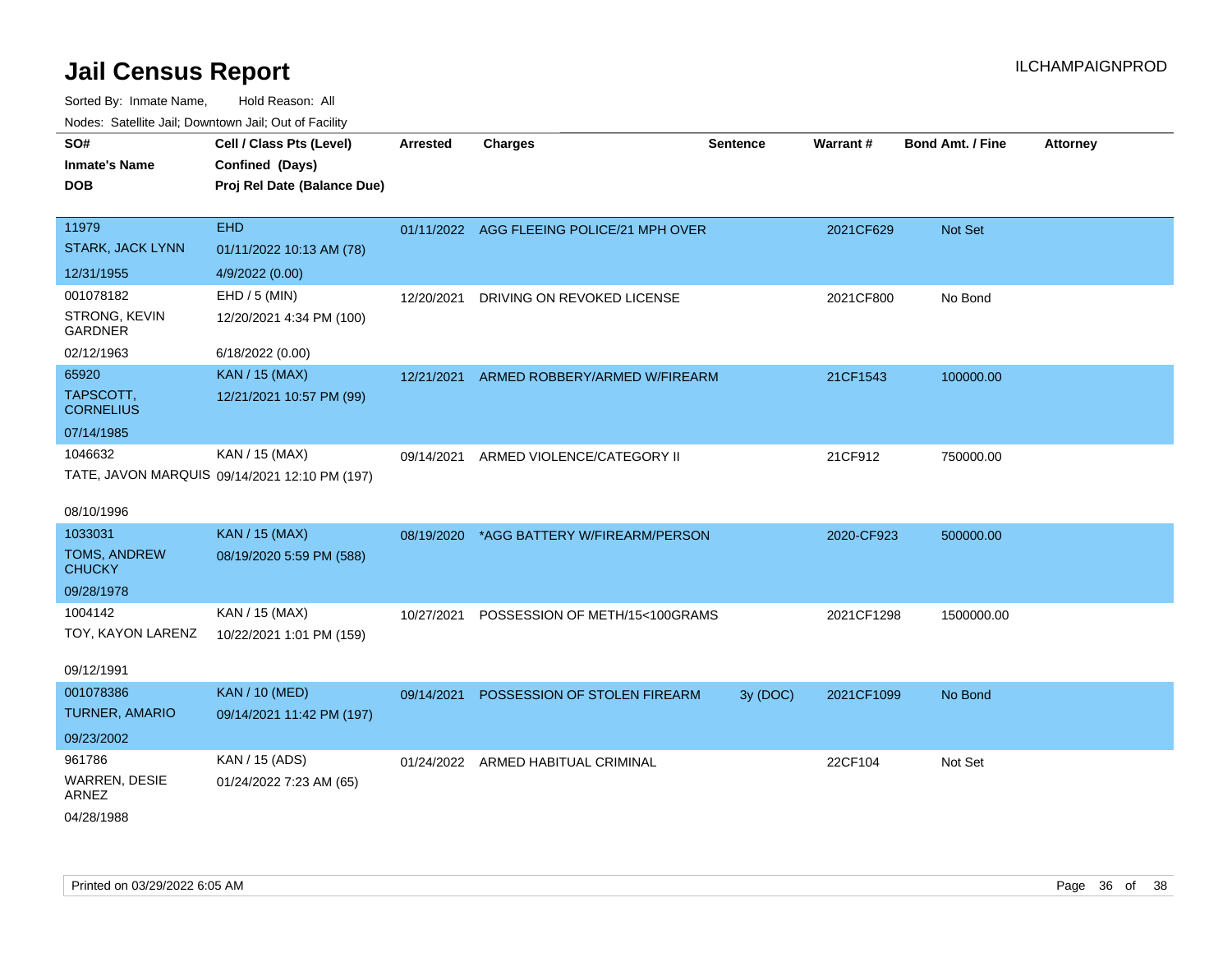| SO#                                               | Cell / Class Pts (Level)    | <b>Arrested</b> | Charges                                | <b>Sentence</b> | <b>Warrant#</b> | <b>Bond Amt. / Fine</b> | <b>Attorney</b> |
|---------------------------------------------------|-----------------------------|-----------------|----------------------------------------|-----------------|-----------------|-------------------------|-----------------|
| <b>Inmate's Name</b>                              | Confined (Days)             |                 |                                        |                 |                 |                         |                 |
| <b>DOB</b>                                        | Proj Rel Date (Balance Due) |                 |                                        |                 |                 |                         |                 |
|                                                   |                             |                 |                                        |                 |                 |                         |                 |
| 1062558                                           | <b>KAN / 10 (MED)</b>       | 10/02/2021      | FELON POSS/USE WEAPON/FIREARM          |                 | 21CF1185        | Not Set                 |                 |
| <b>WELLS, JIAMANTE</b><br><b>AMORE</b>            | 10/02/2021 8:29 PM (179)    |                 |                                        |                 |                 |                         |                 |
| 09/02/1995                                        |                             |                 |                                        |                 |                 |                         |                 |
| 1002033                                           | KAN / 15 (MAX)              | 09/08/2021      | DRIVING ON SUSPENDED LICENSE           |                 | 2019-TR-11944   | 5000.00                 |                 |
| <b>WEST, ANTONIO</b>                              | 09/08/2021 11:01 PM (203)   | 09/08/2021      | ARMED ROBBERY/ARMED W/FIREARM          |                 | 2020-CF-1406    | 500000.00               |                 |
| <b>DEONTA</b>                                     |                             | 09/08/2021      | AGG UNLAWFUL USE OF WEAPON/VEH         |                 | 2021-CF-AWOW    | Not Set                 |                 |
| 04/15/1992                                        |                             | 09/08/2021      | OBSTRCT JUSTICE/LEAVE STATE            |                 | 2021-CF-AWOW    | Not Set                 |                 |
|                                                   |                             | 09/08/2021      | ARMED VIOLENCE/CATEGORY I              |                 | 2021-CF-AWOW    | Not Set                 |                 |
| 1022068                                           | <b>KAN / 15 (ADS)</b>       | 10/10/2021      | FELON POSS/USE WEAPON/FIREARM          |                 | 21CF1212        | <b>Not Set</b>          |                 |
| <b>WILKINS, MICHAEL</b><br><b>CARL</b>            | 10/10/2021 5:07 AM (171)    |                 |                                        |                 |                 |                         |                 |
| 07/10/1992                                        |                             |                 |                                        |                 |                 |                         |                 |
| 001078709                                         | KAN / 15 (MAX)              | 12/22/2021      | ARMED VIOLENCE/CATEGORY I              |                 | 21CF1586        | Not Set                 |                 |
| WILLIAMS, DAVID LEE                               | 12/22/2021 11:00 AM (98)    |                 |                                        |                 |                 |                         |                 |
|                                                   |                             |                 |                                        |                 |                 |                         |                 |
| 12/18/1989                                        |                             |                 |                                        |                 |                 |                         |                 |
| 1075313                                           | <b>KAN / 15 (ADS)</b>       | 01/29/2022      | POSSESSION OF STOLEN FIREARM           |                 | 22CF132         | Not Set                 |                 |
| <b>WILLIAMS, EARDIS</b><br><b>ANTONIO, Junior</b> | 01/29/2022 1:23 AM (60)     | 01/29/2022      | MFG/DEL CANNABIS/30-500 GRAMS          |                 | 20CF51          | 5000.00                 |                 |
| 01/21/1999                                        |                             | 01/29/2022      | POSSESSION OF STOLEN FIREARM           |                 | 20CF1048        | 500000.00               |                 |
| 539662                                            | KAN / 10 (MED)              | 08/14/2021      | DOM BTRY/CONTACT/1-2 PRECONV           | 7y (DOC)        | 2021CF770       | 250000.00               |                 |
| WILLIAMS, JAVONTAE                                | 08/14/2021 1:28 AM (228)    | 08/14/2021      | <b>CITY OV ARREST</b>                  |                 | 2017OV893       | 1000.00                 |                 |
| <b>DEMAR</b>                                      |                             |                 |                                        |                 |                 |                         |                 |
| 07/28/1991                                        |                             |                 |                                        |                 |                 |                         |                 |
| 1049234                                           | <b>KAN / 10 (MED)</b>       |                 | 01/22/2022 AGGRAVATED DOMESTIC BATTERY |                 | 22CF94          | Not Set                 |                 |
| <b>WILLIAMS, KHAMRON</b><br><b>MARCELL</b>        | 01/22/2022 9:30 AM (67)     |                 |                                        |                 |                 |                         |                 |
| 08/15/1995                                        |                             |                 |                                        |                 |                 |                         |                 |